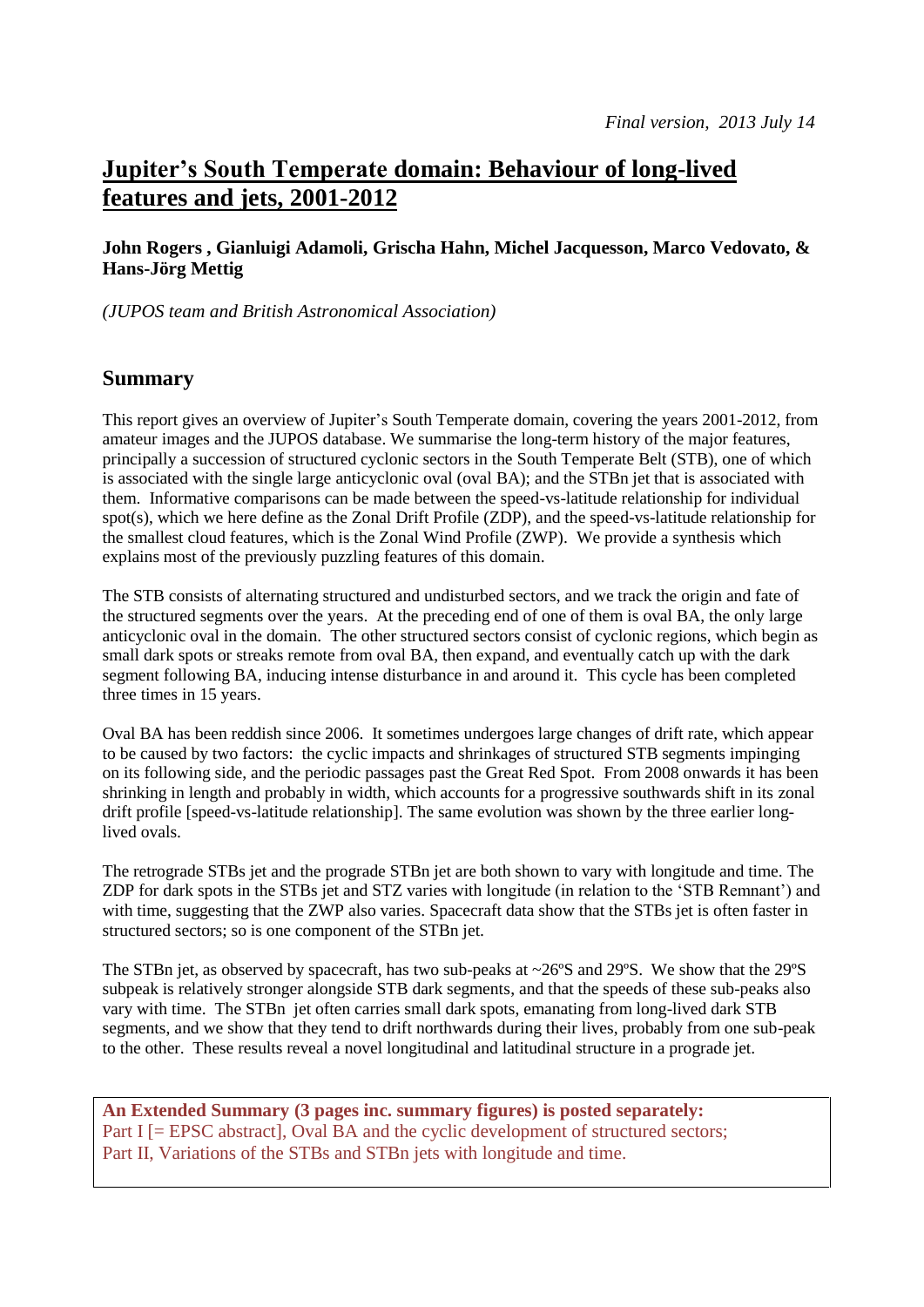**References, Tables, Figure legends, & Appendices 1-3, are at the end of this file. Appendix 4 (excerpts from previous interim reports) is in a separate DOC file. Figures are in separate PDF file (miniatures) and ZIP file (full-size).**

# **1. Introduction**

The immense size of Jupiter's atmosphere is matched by the long time-course of many important phenomena within it. While observers and recorders tend to focus on events one year at a time, major atmospheric features exist and evolve over much longer time-scales, and develop in systematic ways which are not always recognised in the short term. Here we present a longer-term view of the South Temperate domain.

The history up to 1991 was described in [ref.1]. For the 1990s, we published full reports for each apparition in the Journal of the BAA (except 1993 and 1994 which were completed but not yet published), leading up to detailed multi-part reports for 1999/2000, 2000/01, and 2001/02 [see 'Publications' on this BAA web site (http://www.britastro.org/jupiter); inc. refs.2-4]. Since then, we have posted many interim reports [see 'Reports' on this BAA web site; and list in References below], but have not had time to post final reports except for a few apparitions (esp. 2007) and specific phenomena. However, the JUPOS project (http://jupos.org) has compiled data and charts for all latitude bands since 1998, which form the basis of the present survey.

In this report, we present a survey of the S. Temperate domain since 2001, including analysis of the JUPOS charts, and special analyses by JUPOS team members which reveal novel dynamical processes. This survey starts in 2000/01 so that it can be connected to our previously published reports [refs.2-4] and to the maps from the Cassini spacecraft in 2000 [refs.3 & 5]. It ends in 2012. We will also soon post the full report for the 2011/12 apparition, and a companion report on the long-term features of the three domains further south.

# **2. Methods of observation and analysis**

This report is based on the innumerable images taken by amateur observers around the world, whose names are posted on the JUPOS web site (http://jupos.org). Images are taken with a variety of telescopes, mostly with apertures 200-410 mm, using webcams to record hundreds of images within 1-2 minutes. They are processed with software which selects and aligns the best frames and excludes those taken in poorer seeing, most commonly Registax (http://www.astronomie.be/registax/). Further processing is done by each observer to enhance small-scale detail and contrast.

Measurements of 'spots' are done on-screen using the WinJUPOS program (created by G. Hahn), which is fully described and available at (http://grischa-hahn.homepage.t-online.de) or (http://jupos.org). In addition to the present authors, image measurements have been contributed in some years by Damian Peach and André Nikolai.

In WinJUPOS, each image is fitted to an elliptical outline frame, after brightening to reveal the limb, and the alignment can be checked by reference to positions of satellites and their shadows, and to positions of well-known features. The brightness range is adjusted so that the atmospheric features are most clearly visible. The measurer then positions the cursor over every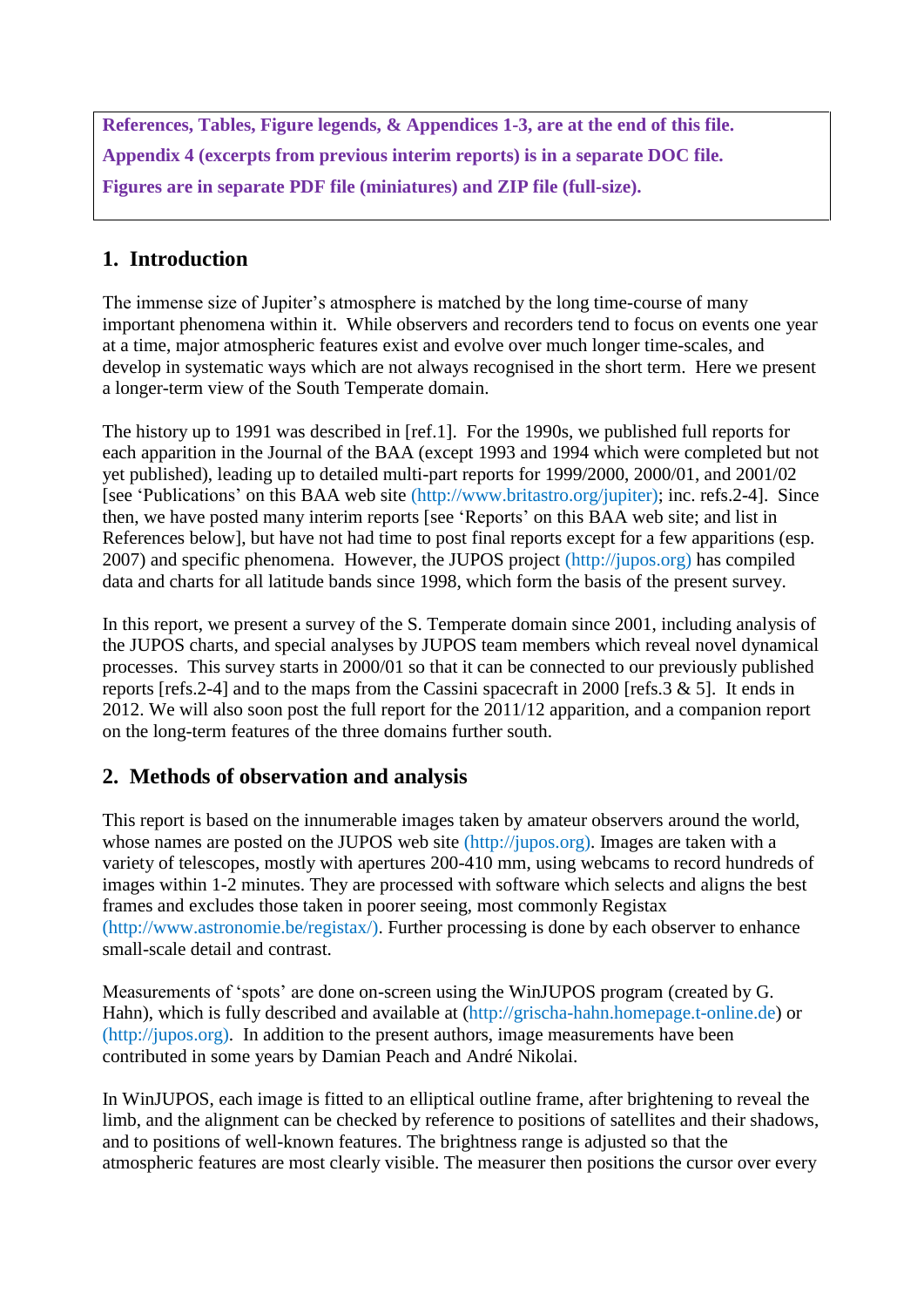distinct feature ('spot') in turn and its longitude and latitude are automatically displayed, and can be recorded into a database. Data over several months or years are then selected by latitude range and plotted as longitude-vs-time charts, on which individual spots are evident as linear arrays of points. These are further analysed to extract more precise drift rates and latitudes for individual spots.

The frequency and quality of images has improved progressively over these 12 years, esp. since 2003 when webcam imaging with selective image processing became widely adopted. Therefore the data in the later JUPOS charts are considerably more numerous and more accurate than in earlier years, and many very small features have been tracked recently.

Uncertainty in latitude is estimated from the scatter of measurements: for each spot, typically  $\pm$  $\sim$ 0.4 ° standard deviation, and  $\leq$ 0.1° standard error of the mean because many measurements (usually >8) were averaged for each spot. Uncertainty in drift rate is conservatively estimated as 2 x 0.4º divided by track duration in months; nominal uncertainty for a 1-month track is thus 0.8º/month, but over longer intervals the precision is usually limited by real fluctuations in drift rate.

In JUPOS charts of longitude vs time in this report, unless otherwise indicated, black points are dark spots, red points are bright spots, and  $\langle$  > indicate p. and f. ends of features. Speeds are eastward or westward, expressed in degrees per 30 days (deg/mth) in System II longitude (DL2), or in m/s in System III longitude  $(u_3)$ . 'Fast' and 'slow' are used in the eastward (prograde) sense, unless retrograde speed is specifically stated. All latitudes are zenographic. South is up in all images.

| <b>Abbreviations used:</b>                                                                            |                                                   |
|-------------------------------------------------------------------------------------------------------|---------------------------------------------------|
| AWO, anticyclonic white oval                                                                          | GRS, Great Red Spot                               |
| F., following = planetary west (right)                                                                | P., preceding $=$ planetary east (left in images) |
| Np., north-preceding (north-east)                                                                     | Sf., south-following (south-west)                 |
| ZDP, zonal drift profile                                                                              | ZWP, zonal wind profile                           |
| v.d.s., very dark spot                                                                                | STC, South Temperate Current                      |
| STB, South Temperate Belt                                                                             | STZ, South Temperate Zone                         |
| STBn, north edge of STB, and its associated jet                                                       | STBs, south edge of STB, & associated jet         |
| --and other standard abbreviations for belts and zones, given on this BAA web site under 'Programme'. |                                                   |

# **3. Background**

# *3.1. Zonal wind profiles and zonal drift profiles*

The atmosphere of Jupiter is divided into dynamical units occupying fixed latitudinal bands or 'domains', separated by prograde (eastward) jets [refs.1 & 6]**.** The S. Temperate domain is bounded by the SSTBn jet at 36ºS and the STBn jet at 26-29ºS **(Table 1 & Fig.2)**. (As we shall see, the STBn jet is an exception to the general rule that prograde jets are narrow and fixed in latitude.) The domain is bisected by the retrograde (westward) jet at 32ºS, separating the S. Temperate Belt (STB), which has cyclonic shear, from the S. Temperate Zone (STZ), which has anticyclonic shear.

In all Jupiter's domains, the wind jets and gradients as outlined above constitute the Zonal Wind Profile (ZWP), deduced from spacecraft tracking of the smallest cloud features or textures.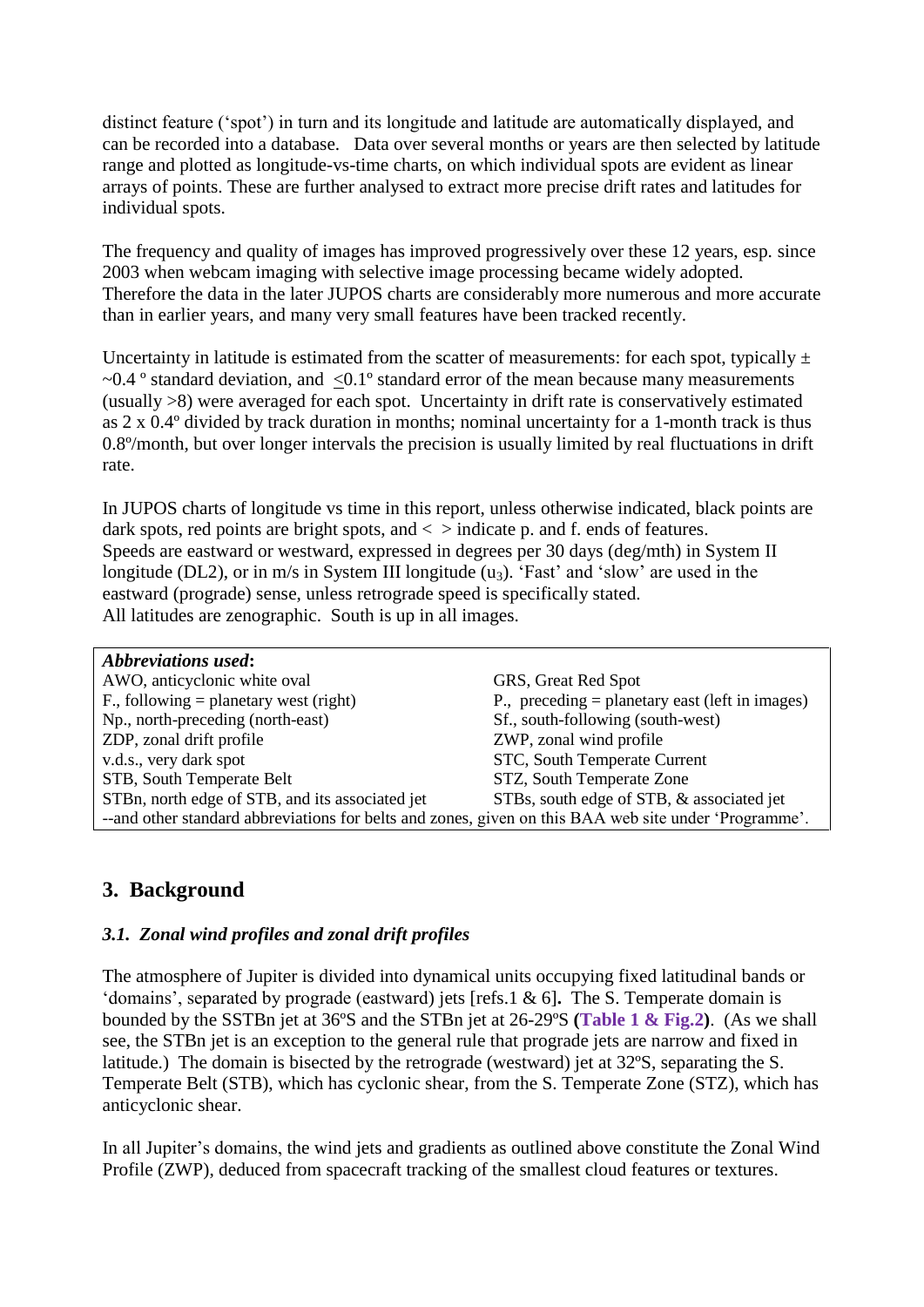Conversely, ground-based observations track distinct features ('spots'), which are circulations or waves, so their drift rates may differ from the surrounding wind speeds. Indeed the larger features visible in a domain usually have similar speeds regardless of latitude, defined as the 'slow current'. Thus, large features of the STB or STZ move with the S. Temperate Current, with DL2  $\sim$  -10 to -17 deg/mth, so they overtake the Great Red Spot every 2 years or so.

As the resolution of images and of measurements has improved in recent years, we can now track not just the average motions, but variations for many individual spots, and we also track smaller and smaller spots, whose speeds vary with latitude in the same sense as the ZWP, but often with shallower gradients. Here we define the speed-versus-latitude relation for tracked spot(s) as the Zonal Drift Profile (ZDP). For the smallest features, this is the same as the ZWP. Scatter in the speed-vs-latitude charts will be shown to be partly due to variations in the ZDP between different longitude sectors, and different years, and different sizes of spot.

The co-existence of the slow current and the ZWP has been explained as follows [ref. 7]. Anticyclonic ovals all obey ZDPs which are parallel to the ZWP or somewhat shallower; but the ZDPs for the larger ovals are displaced to lower latitudes (probably because the ZWP is locally distorted around them), so ovals with different sizes and centre-latitudes still have similar speeds. Large cyclonic features tend to lie in a narrow latitude band which has a fairly constant zonal speed, and all cyclonic features obey ZDPs which become shallower than the ZWP as they approach the retrograde jet, so the full retrograde jet speed is rarely detected.

# *3.2. The S. Temperate domain, 1950-2000*

The typical appearance of the S. Temperate domain has evolved over the years [ref. 1]. In the 1950s and 1960s, the STB was usually a conspicuous dark belt, and the major features on it were the three great anticyclonic white ovals (AWOs), widely spaced in longitude, which were gradually shrinking. In the 1960s and 1970s, it was common for a sector of STB between any two of the great AWOs to fade (whiten), and Voyager showed that such a 'STB Fade' was a closed cyclonic circulation. From 1975 onwards, STB Fades repeatedly induced darkenings of the adjacent S. Tropical Zone as they passed the GRS, called S. Tropical Dislocations. Also from 1975 onwards, one STB Fade progressively lengthened over the next 15 years, until it extended more than half way round the planet, and residual segments of dark STB f. the longlived AWOs tended to shorten, so that from 1989-1992 the STB was nothing more than a very tenuous STB(N), except for short dark ovals or streaks f. the AWOs.

Meanwhile, the three AWOs, shrinking, began to drift closer together: two of them came together as a stable pair in 1989, and they were joined in the mid-1990s by the third one plus a smaller AWO, forming a chain alternating with several cyclonic ovals of various colours **(Fig.1A)** (& Appendix 1: The Morphing Spot). Long dark STB segments had reappeared, but gradually rearranged into a single STB segment f. the chain of ovals, shortening. Then in early 1998, the first two AWOs merged, and in early 2000, the resulting oval merged with the third one in turn, producing oval BA as the only remaining large AWO, with a short dark STB segment f. it [refs.2,8,9]. Meanwhile on the other side of the planet, three very dark spots appeared in 1997-1998, which were the precursors of the next dark STB segment **(Fig.1B).**

## *3.3. The S. Temperate domain, 2000-2012*

A recurrent feature of this story in the 1980s-1990s was the tendency of dark STB segments to lie f. the long-lived AWOs, and to gradually contract to just a small dark patch. This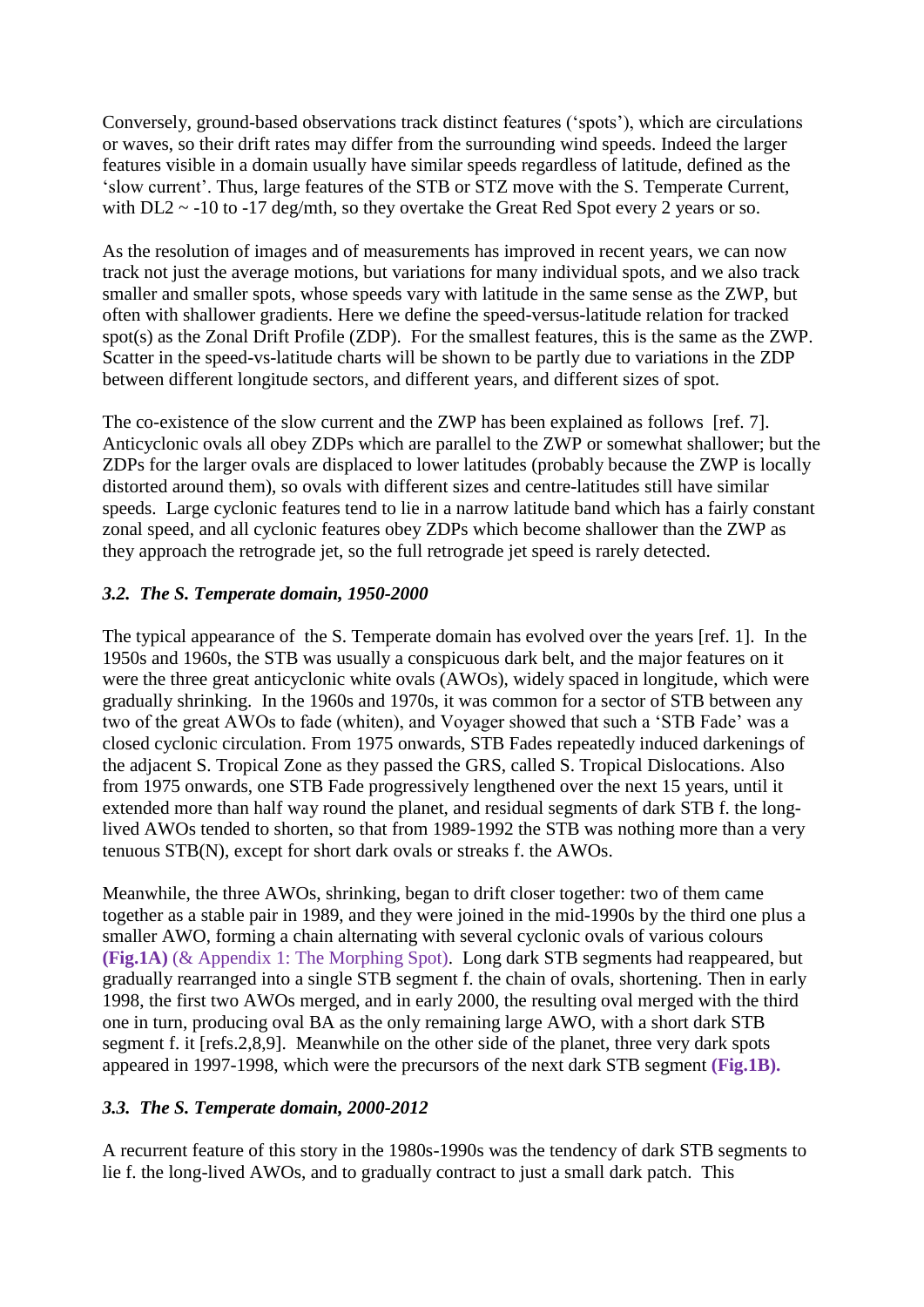phenomenon has also dominated the STB more recently. Since 2000, the STB has always consisted of several contrasting sectors: structured sectors (often broad dark STB segments, with cyclonic disturbance) alternating with longer undisturbed sectors (largely featureless apart from a tenuous STB(N)).

There are always 2 or 3 structured sectors. One of them is headed by oval BA at its p. end, followed by a dark STB segment (segment A) (often having a much smaller, shorter-lived AWO to its south), although the dark STB segment sometimes contracts to form a small dark cyclonic oval (barge). The other structured sector(s) are organised only in the cyclonic (belt) latitudes **(Fig.2)**; there are no substantial AWOs associated with them (unlike in the decades up to the 1980s). Some structured sectors are dark STB segments, but one was very pale and quiet, viz. the 'STB Remnant' in 2005-2010.

Dark STB segments usually look spotty at the smallest scale in very-hi-res images. They emit small dark spots from the Np. corner onto the prograding STBn jet, and irregular dark spots or streaks from the Sf. corner into a slower-moving current (usually not quite as slow as the retrograding STBs jet), where they constitute a dark extension ('Sf. extension') or STB(S) 'tail'. This extends across the retrograding jet, and small anticyclonic rings or AWOs sometimes form within it. Dark STB segments are shown in spacecraft images to have intense small-scale turbulence within the cyclonic belt, from which these spots are emitted. All this activity was most graphically shown in the Cassini movies, and has also been confirmed by JUPOS measurements in many apparitions since. **Figure 2** shows details of a typical STB structured sector, and the positions of the jet streams, on a portion of the Cassini map.

Methane-band images (0.89  $\mu$ m wavelength) give further insight into the structure of this domain. In other domains (the N. Temperate and N. and S. Tropical domains), methane-band patterns tend to be uniform around the planet and only weakly reflect visible changes in brightness, suggesting that the methane-bright haze is influenced more by the zonal wind profile than by the visible weather systems. In contrast, the STB is methane-dark and broad in the structured sectors, but light in the undisturbed sectors apart from the tenuous STB(N) which is methane-dark. The STB Remnant was as fully methane-dark as any other structured sector (e.g., sets of methane images in our 2008 and 2010 reports: see 'Reports' on this BAA web site, and list in References below). This suggests that the ZWP may be different in these sectors, consistent with our inferences about the sector structure of the STBn jet (section 7 below).

**Figure 3** shows one of the best available maps for each apparition from 2000 to 2012, with the S.Temperate features labelled. **Figure 4** shows the complete JUPOS charts. Some significant interim reports on our web site are listed in the References and text from them is reproduced in **Appendix 4**.For image compilations of specific phenomena, the reader is referred to our online reports; but this report includes several image compilations from the 2003/04 apparition (Figs.6 & 7A), since some of these were not compiled at the time, and those which were are no longer on our web site, and this apparition included several important phenomena in these domains.

# **4. Structured sectors of the STB**

The one persistent sector of STB is f. oval BA, and here we call it STB segment A. The other structured sectors drift with  $DL2 = -16.7$  (+/-1.0) deg/mth, faster than segment A, and so catch up with it and merge with it with dramatic effects, as happened in 2003 and 2010 (and now in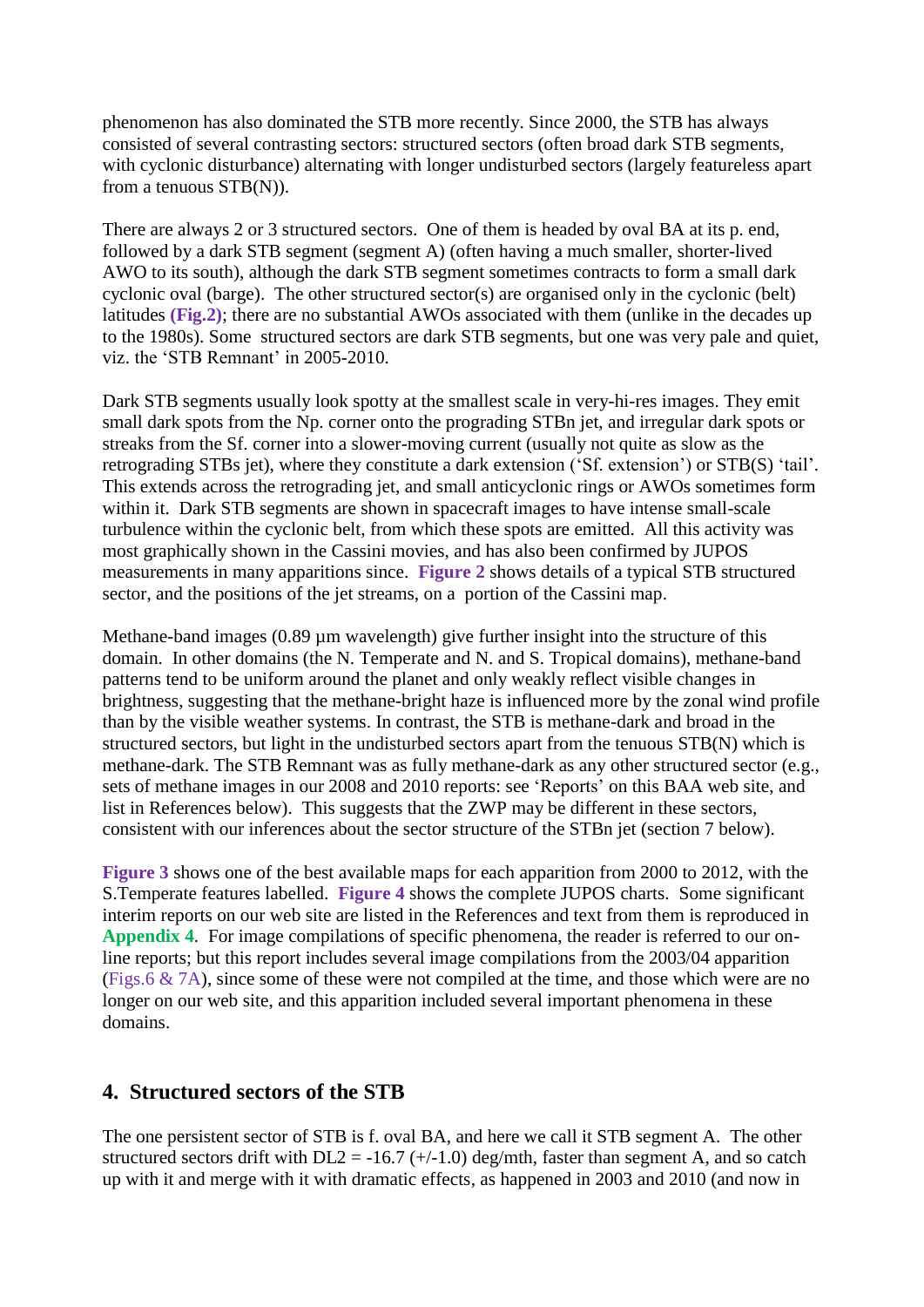2013). While this happens, another structured sector arises from some small cyclonic feature on the other side of the planet. (Sometimes this is a very small, very dark spot (v.d.s.) , presumably a cyclonic circulation or 'mini-barge'.) Since 1998, we have watched three such sectors arise and evolve and collide with segment A (**Fig.4**). Here their history is summarised.

**(A)** The structured segment of STB f. oval BA, here named **STB segment A**, is always present but varies enormously in size and complexity. In 2001-02 it was a fairly short dark STB segment, but it shrank to a small cyclonic v.d.s. in early 2003.

In 2003/04, STB segment B (see below, & **Fig.6**) collided with it, making it very long again. It then shrank gradually until 2008, and was a small v.d.s. in 2009.

In 2010, the next structured sector, called the 'STB Remnant' (see below), collided with it in turn, with spectacular effects, making it very long again. It then shrank gradually again, and was a small v.d.s. in 2012.

In each cycle the average shrinkage rate has been ~1.6 deg/mth.

**(B) STB sector B** grew out of 'DS2', first seen in 1998 as one of 3 dark spots which already formed the typical pattern **(Fig.1A,B)**; remains of all 3 can be seen in the Cassini map [**Fig.2** & ref. 3].

DS1 was a small cyclonic v.d.s. which gradually reddened and faded. (On its f. edge, another faint feature formed in 1999/2000, called DS1b, probably at the p. edge of a small cyclonic circulation, and later had a white spot on its S edge –similar to the later 'STB Remnant', but did not develop at all until it merged with segment A in 2003.) DS2 was a variable dark grey streak, which grew into a long dark STB segment over several years. DS3 was a v.d.s. in the STZ, at least sometimes having a white core, so it was an anticyclonic dark ring, and may have become an AWO in 2000.

DS2 (segment B) gradually lengthened until ~55º long by the end of 2003 (**Fig.5):** it lengthened at a rate of 0.6 deg/mth increasing to 1.0 deg/mth.

In 2003/04, segment B collided with segment A. This collision was a notable event at the time, but since our report is no longer on our web site, it is repeated here (in Appendix 4) plus **Fig.6**. The following paragraphs briefly summarise it, and note additional consequences of the collision which we can now recognise.

*Summary:* In 2003 Oct-Nov., the faint STB streak of DS1b had already merged with and enlarged STB segment A. (This may be why oval BA suddenly accelerated around Dec.1.) F. it was a white sector of STB, 27º. long in Dec. [labelled W on the images]. F. this was a dark brown spot in the STZ (labelled LBS; gradually fading), and then the long dark STB segment B. At the New Year, vhi-res images revealed that the white sector had turned into a turbulent patch; the conversion was probably seen occurring on Dec.24. This was a short-lived state, marking the conversion of this cyclonic sector to normal dark belt. From mid-Jan. onwards, all these sectors f. BA had fused to form a long dark STB, although it was still often irregular on a small scale.

*then:* The JUPOS charts and maps show that the Sf. extension of segment B, hitherto rather quiet, developed large numbers of dark spots emanating from the merged STB segments from Jan. onwards. Meanwhile the STB(N) p. oval BA, formerly quiet, was invaded by a new outbreak of STBn jetstream spots from late Feb. onwards. Both these strings of dark spots were no doubt consequences of the turbulence attending the collision of the STB segments.

Around the start of March, ~35º f. BA, a tiny anticyclonic ring or AWO developed on STBs, possibly derived from the former LBS. At the same time, the sector of STB between BA and this AWO became darker and possibly less turbulent; it shrank until it was a short, very dark bar in 2004 June.

**(C) The 'STB Remnant'.** This long-lived but always faint sector developed from a tiny cyclonic v.d.s (called dsA) which appeared in late 2002 – when it was already, intermittently, associated with a very small faint oblique cyclonic feature. It remained a v.d.s. until 2004 April, but shrank and vanished in May, leaving only faint blue-grey and white streaks, which thereafter persisted and expanded as the so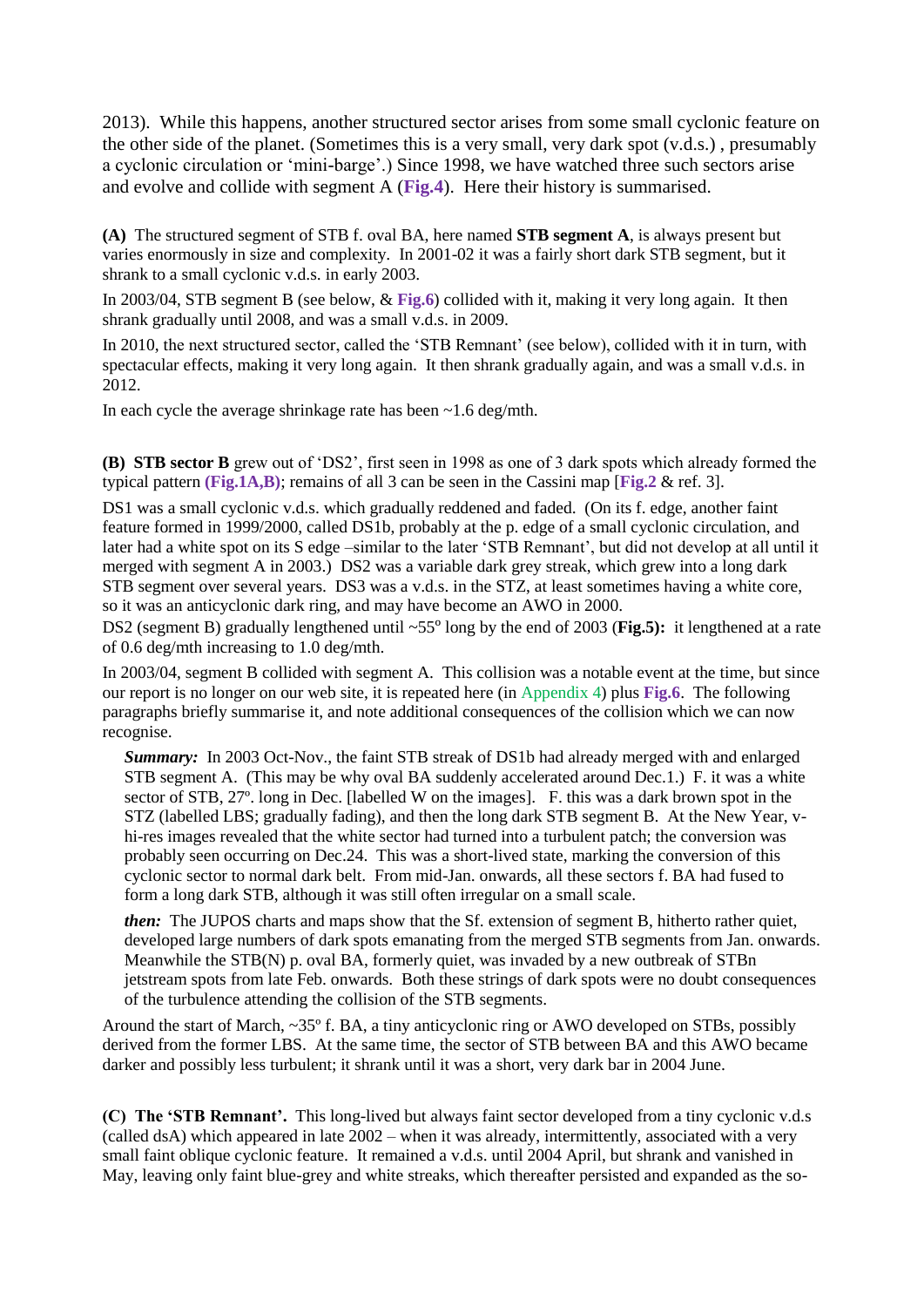called STB Remnant **(Fig.7A,B)**. It became a familiar feature, documented in several of our reports (see 'Reports' on this web site & list in References).

By 2007, with v-hi-res images from New Horizons and HST as well as amateurs [see Fig.3, and 'Reports' 2007 no.20 (Fig.10)], it had the appearance of a slightly oblique cyclonic circulation, its periphery marked by the blue-grey streaks. The putative circulation was not demonstrated directly at the time, although HST images taken in 2007 and 2008 and 2009 might be able to do so [see examples in 'Reports' 2007 no.20, 2008 no.6 (Fig.3)]. The STB Remnant did interfere with adjacent jets, as it occasionally caused incoming spots to recirculate, e.g. from SSTBn to STBs in 2008 July ['Reports' 2008 no.6 (Fig.4); see section 5.2 below] .

There was also a smaller oblique blue-grey streak just p. the STB Remnant, first noticed in 2007. It probably developed from a tiny cyclonic v.d.s. present in 2006, like the STB Remnant itself, but it remained as a single faint streak. This streak encountered segment A in late 2009, without immediate effect.

Then the STB Remnant collided with segment A in 2010, with spectacular effects. Exceptional cyclonic shear became apparent during the process: we observed  $DL2 = +100 \text{ deg/mL}$  for spots on its S edge in June (the fastest retrograding speed ever recorded on STBs), and  $DL2 = -110$  deg/mth for two spots within its N edge in July. These and many more effects were described and illustrated in more detail in 'Reports' 2010/11 no.4 & no.8, which are not repeated in full here, but were summarised as follows.

*[Summary, report no.4]: "*On 2010 June 17, three long-lived features in the S. Temperate domain collided: two anticyclonic circulations (oval BA and the small white oval following it), and a cyclonic circulation (the STB Remnant). The arrival of the STB Remnant apparently impelled the white oval into contact with oval BA, leading to the rapid merger of the two anticyclonic circulations. Meanwhile, on the same date, a brilliant, methane-bright white plume erupted in the STB Remnant, initiating never-before-observed fireworks in the cyclonic circulation. These events seem to be miniature versions of phenomena observed in the S. Tropical domain. The merger may have been similar to the merger of the GRS and LRS in 2008, while the outbreak in the STB Remnant is a miniature version of a SEB Revival outbreak, including intense convection at the source and rapid motion on the retrograding STBs jet. By mid-July, the STB Remnant seems to be establishing itself as a STB segment f. oval BA, but is still very turbulent."

*[Summary, report no.8]:* "The South Temperate Region now contains just two segments of dark STB, since a third formation, the STB Remnant, collided with the segment f. oval BA and radically changed the region around it. Dark spots streaming Sf. from this STB segment are merging into a single dark ring in the STZ, which has become methane-bright during the mergers. Oval BA has just passed the Great Red Spot (GRS). Both STB segments are emitting exceptionally dense streams of spots in the STBn jetstream."

Thus, the striking consequences included intense outbreaks of dark spots slow-moving in the Sf. extension and also prograding on the STBn jet (but see also discussion below of the STBn jet).

**(D)** A new small faint oblique streak was seen in early 2008, and gradually expanded, becoming a typical dark STB sector (segment D), over 50º long in 2012 (**Fig.5).** Segment D lengthened at a rate of 1.1 deg/mth increasing to 1.6 deg/mth. This is now colliding with segment A in early 2013 (see 'Reports' 2012/13 nos.10 & 11).

**(E)** Meanwhile another small v.d.s. (named DS4) appeared in 2011, in a small cyclonic faint blue patch, where there was also temporary disturbance of the SSTBn jet [ref. 2011/12 report to be posted soon]. It became remarkably dark in 2011 Nov., until 2012 Sep. Then it faded and turned white, within a faint cyclonic streak, **(Fig.7C)** & [Ref.10], just like other v.d.ss. have done [see below], and we have predicted that it will become the next STB structured sector. (If it remains faint like the STB Remnant, we will suggest naming it the 'STB Ghost'.)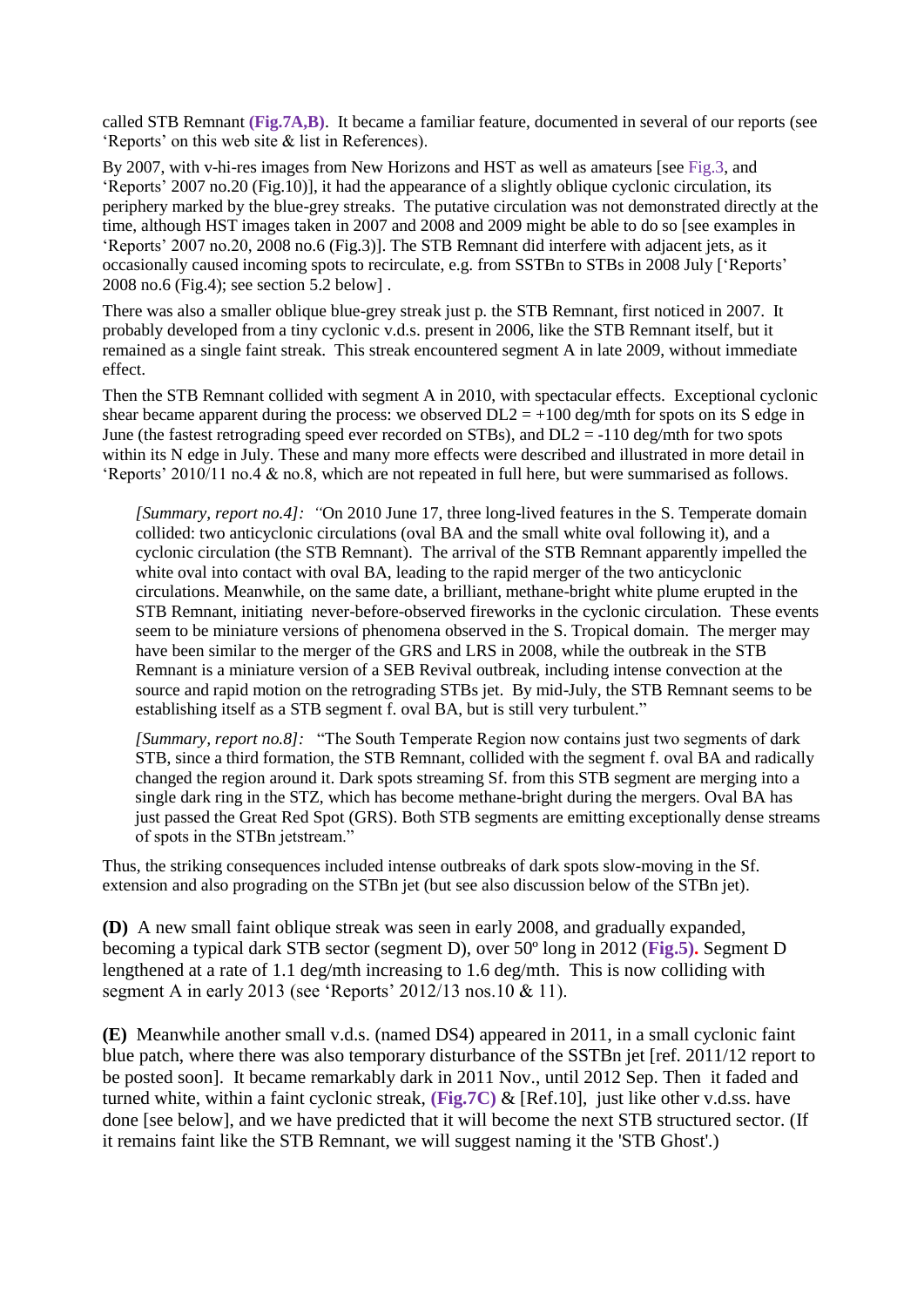Thus, the initial small cyclonic feature can be either a v.d.s. or a faint streak, which then develops. Similar features have also appeared without developing further, but all 3 of these (DS1/DS1b, 1997-2003; v.d.s., 2006; DS1, 2011/12) ended up as faint structures shortly p. the larger structured sectors. It seems that these small cyclonic features only develop into new structured sectors when there are no other major features over a wide range of longitude. But whenever an existing structured sector has migrated towards segment A, leaving a long undisturbed sector, that is where a tiny cyclonic eddy is liable to develop and initiate the next cycle.

# *Cyclonic dark spots turning red and fading*

Several years ago we found that cyclonic dark spots ('barges' or smaller dark spots or longer belt segments) sometimes turn reddish just before they disappear, as though they "vanish in a puff of red smoke" [ref.4, p.215]. One of the earliest examples recognised was a cyclonic circulation in the STB called the 'Morphing Spot', in 1995 [ref.11; see **Appendix 1**]. Since then we have noticed three further, very similar examples in the STB: DS1 in 1997-2000 (**Figs.1 & 2**), and two spots in 2011-12 named DS1 and DS4 **(Fig.7C)**. Both began as exceedingly dark small cyclonic spots (v.d.ss.), then turned to brown and rapidly faded to a "luminous pink spot", with just a faint blue-grey streak adjacent.

# **5. Spots in the STBs jet and the STZ**

# *5.1. Dark STB(S) (Sf. extensions of dark STB segments)*

A dark STB segment always has a Sf. extension or 'tail', except for segment A when it is just a very dark oval. The STB Remnant did not have one either, so the Sf. extension apparently arises from an 'open' cyclonic segment but not from a closed circulation. Mostly the Sf. extension consists of amorphous dark grey spots or streaks, sometimes cohering into a continuous STB(S). Sometimes they include distinct ovals or rings – from their latitude, presumably anticyclonic circulations (see below), indicating that dark material crosses the STBs jet.

Sf. extensions can become longer and darker under two circumstances. First, the two collisions of STB segments with segment A each resulted in many spots being emitted into the Sf. extension. Secondly, when an STB segment has just passed the GRS, the Sf. extension sometimes elongates so that its f. end remains roughly south or Sf. of the GRS for some months – as observed in spring, 2002; spring, 2005; and autumn, 2011.

Whereas whole structured sectors move with the STC ( $DL2 = -16.7$  [+/-1] deg/mth), the dark spots in these tails are usually slower-moving, having  $DL2 \sim -4$  to  $+12$  deg/mth, although they only rarely approach the speed of the STBs jet as measured by spacecraft  $(+20 \text{ to } +42 \text{ deg/mL})$ Table 1). However there have been notable variations from year to year. The typical speeds since 2001 can be summarised as follows, from our preliminary results. (In the next section, more precise JUPOS measurements will be presented.)

2001-2003: DL2 = -1 to -8 deg/mth, f. segments A and B. 2003/04: A well-defined series of spots with +2 to -4 deg/mth f. segment B; but from 2004 March onwards, after segments A and B merged, speeds of ~+12 deg/mth were also recorded.

2005-2007: Remarkable rapidly retrograding speeds appeared in 2005, DL2 up to +30 deg/mth, first discovered at the time by K. Horikawa analysing observations for the ALPO-Japan. They were all in the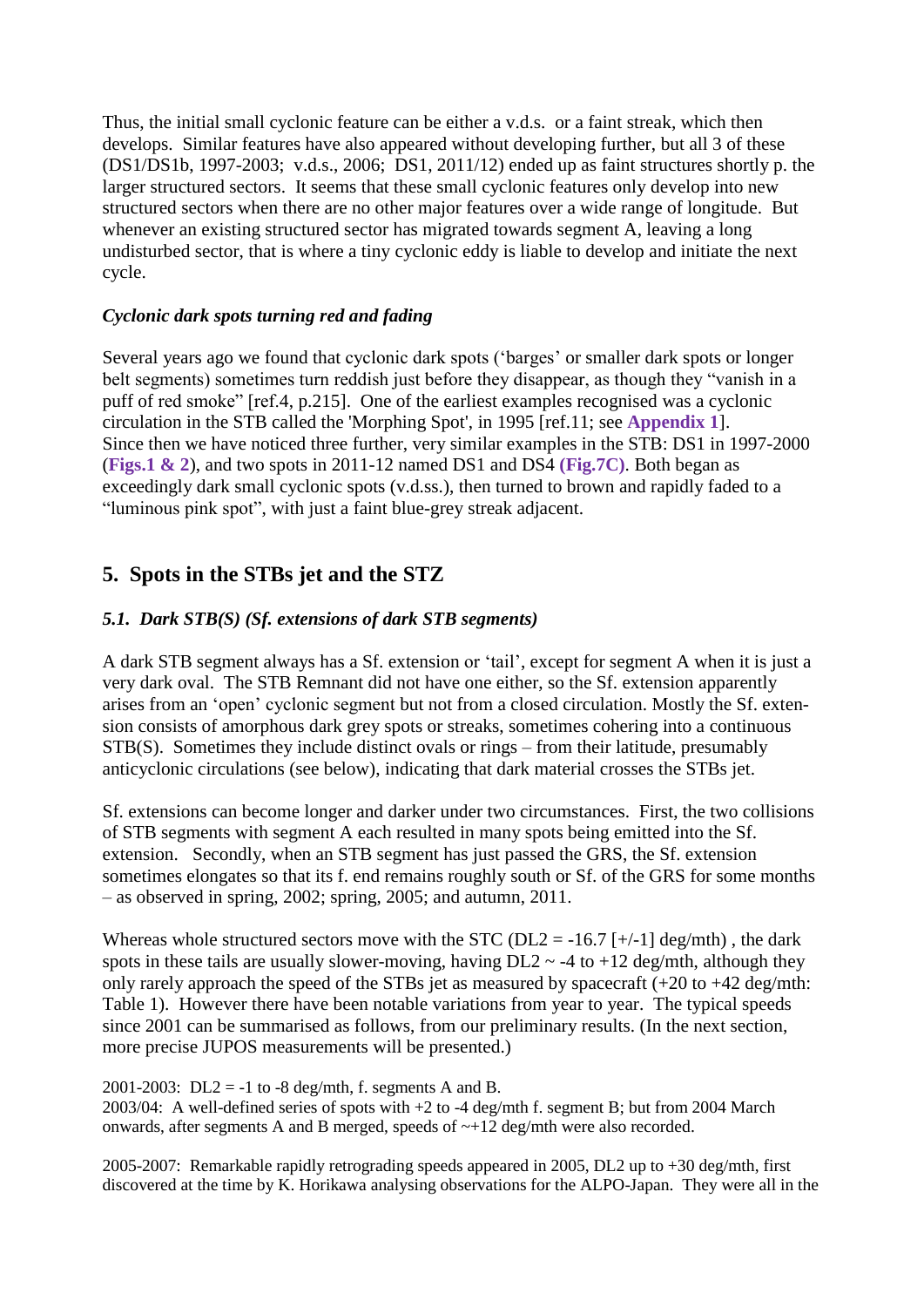long tail of the merged STB segments. These speeds were maintained here in 2006 (4 with  $+31$  to  $+37$ ) deg/mth, one with  $+43!$ ) and 2007 (4 with  $+26$  to  $+27$  deg/mth, one with  $+44!$ ). There were also many spots with 0 to  $+8$  deg/mth (2005, 2006),  $-8$  to  $+19$  deg/mth (2007), on a well-defined gradient just south of the retrograding jet.

2008: A regular series of spots with +17 deg/mth, indicating a partial return to normal (although one exceptional small spot with +37 was recorded elsewhere in the STZ).

2009 to 2012: Some spots with +6 to +14 deg/mth, and some with ~-1 to -15 deg/mth, on a well-defined gradient just south of the retrograding jet.

It seems likely that the outbreak of spots in the STBs jetstream, from 2005 to 2007, was a consequence of the collision of STB segments in 2003/04. The rapidly retrograding spots were all in the long tail of the merged dark segments, and were at 31.7 to 32.5ºS, the latitude of the jet peak where very few spots had previously been recorded. However, previous and subsequent spots in this latitude range had much less extreme speeds, so there was a very significant acceleration of the drift rate in 2005-2007, as we show below.

It is also notable that only the tail f. segment A shows spots in this latitude range. The tails f. segments B and D have not shown any, except for a few f. segment D in 2010 (1) and 2011 (2).

# *5.2. The Zonal Drift Profile of the STZ and STBs jet*

We analysed the ZDP for all the dark spots recorded during these years in the Sf. extensions of the STB dark segments **(Fig.8 & Table 2).** We conclude:

1) Although these are almost all dark spots, most of them are in the anticyclonic latitudes of the STZ, while the remainder are close to the retrograde jet latitude (~32ºS). There are only a few in the cyclonic STB latitudes.

2) Many though not all of the spots migrated southward during their lives, presumably following the trend of the STB(S) 'tail' as they drifted towards its Sf. end. Most of these either changed their speed and latitude in accordance with the ZWP, or showed no change in speed as they crossed the retrograde jet peak.

3) There is general agreement with the Cassini ZWP, except:

4) Variability at the retrograde jet latitude (~32ºS): the spots' ZDP here is usually blunter than the ZWP (as in other domains) (DL2  $\sim$  -5 to +15 deg/mth); but in 2005-2007, the spots f. segment A showed the full jet speed (+26 to +44 deg/mth), with intermediate speeds in 2008 as it returned to normal. Perhaps this was a long-lasting effect of the STB collision in 2003/04?

5) The ZDP Sf. segment C (the STB Remnant) was displaced southwards or slower than normal, from 2004 to 2007 – including the tracks of spots which recirculated from SSTBn to STBs (see below). This anomaly also returned to normal in 2008. Perhaps this distorted profile was associated with the STB Remnant, which may have interrupted the zonal pattern across the STZ?

6) Several spots recirculated from the SSTBn prograding jet to become slow-moving in the STZ or retrograding in the STBs jet.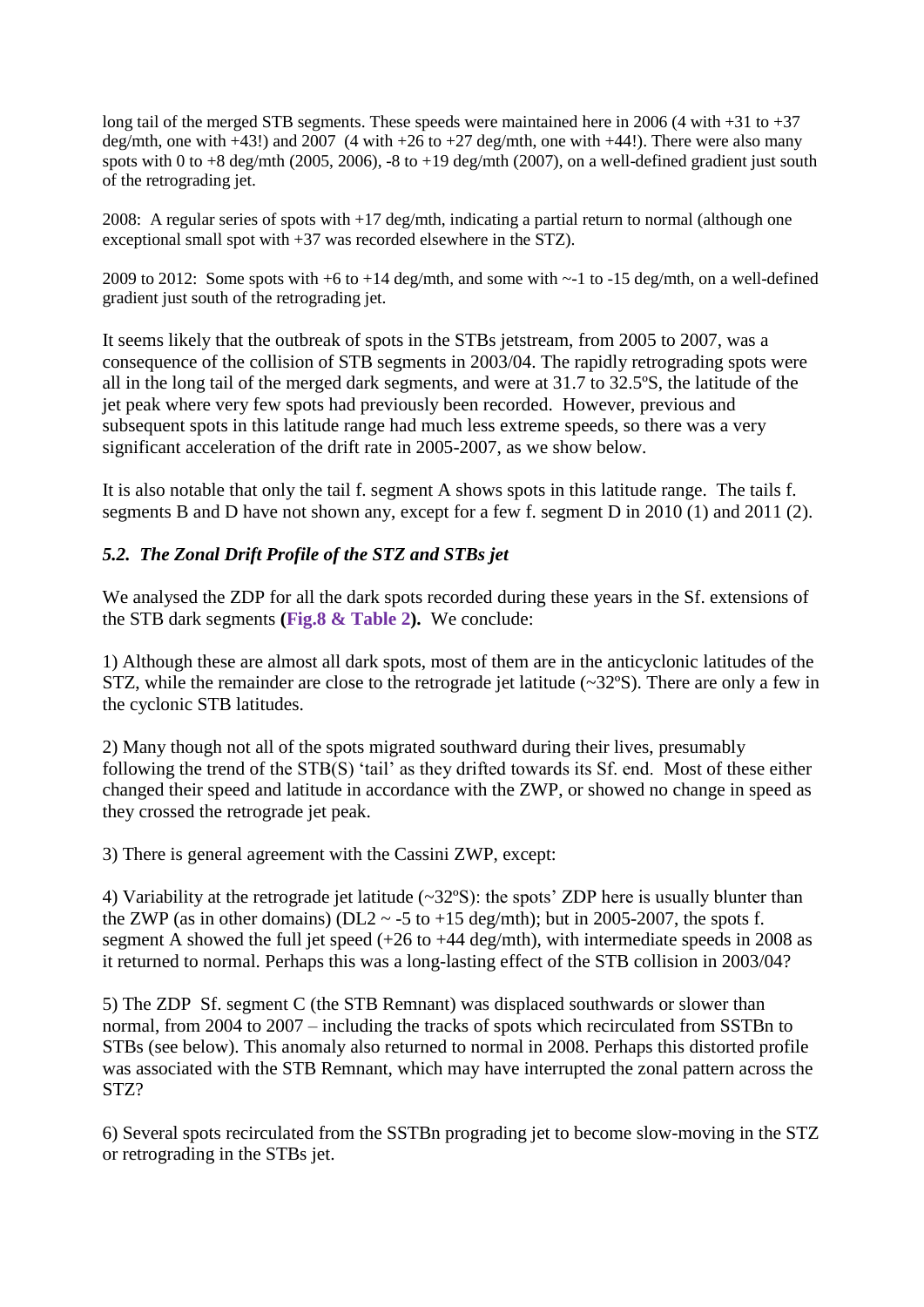This mainly happened at the Sf. end of the STB Remnant (7 spots, including some very small ones not included in the general analysis, 2004-2008). No SSTBn jet spots passed the STB Remnant unimpeded (some disappeared while nearing or reaching it), and we found only 3 examples of a slow-moving spot appearing at the Sf. end of STB Remnant which had not come from the SSTBn jet. Similar recirculations from the SSTBn jet occurred rarely elsewhere: Sf. STB segment A (4 spots) and alongside undisturbed STB (5 spots) (2004-2011).

Points (5) and (6) suggest that the STB Remnant altered the ZWP f. it, such that the gradient across the STZ was displaced southwards, and any SSTBn jetstream spots prograding along here were recirculated or extinguished. However, any change of the ZWP must have been quite local as no difference was seen between long sectors p. and f. the STB Remnant in data from New Horizons in 2007 (see section 7.3 below with **Fig.18**).

The observations that dark spots near the STBs jet can wander in latitude (some move southwards across the jet), and are mostly amorphous patches with no obvious vorticity, are consistent with the emerging picture of retrograding jets, which are not such distinct dynamical boundaries as the prograde jets (see **Appendix 2**).

In section 7.3 below, we will examine the STBs retrograding jet from spacecraft data and show evidence that it is sometimes faster in structured sectors. Spacecraft ZWPs will be compared with our ground-based spot tracking, showing that the peak drift rates we have reported in 2005-2007 are the same as the peak wind speed in undisturbed sectors.

# *5.3. Anticyclonic ovals in the STZ*

Apart from oval BA, there have been no large anticyclonic circulations during these 12 years. There is usually a small AWO Sf. oval BA, but it is not very long-lived; at least three have succeeded each other since 2000. A few appear elsewhere but these are all very small. They always appear in the Sf. extension of a dark STB segment, often at its f. end, and the birth of a new one observed in 2010 may be a good example [see below and ref. report above].

Tracking and identification of these AWOs/rings is limited by resolution. Some tiny ones were resolved and tracked in recent years that would have been missed in earlier years. Six such spots have been clearly tracked, as follows.

(1) 1998-2001: DS3 in 1998 (Sf. DS2 which became STB segment B); v.d.s. with white core in 1999- 2000; probably became an AWO in late 2000. (**Fig.1B**) (Fate unknown.)

(2) 2000-03: AWO f. BA in 2000-03. (Fate unknown during solar conjunction.)

(3) 2002-04: AWO appeared in 2002 near f. end of long Sf. extension from STB segment B. It drifted away from segment B until mid-2004 and was then lost.

(4)  $2003 - (?) - 2004 - 07 - (?) - 2009 - 10$ :

AWO appeared in the long disturbed sector f. BA in early 2004 (possibly from Little Brown Spot seen in autumn 2003 between converging STB segments A and B [see above]?). It remained ~30° f. BA [all distances are between centres] until 2007, then receded to  $\sim$  50  $^{\circ}$  f. BA. It may have been the same spot in 2008 which was a v.d.s./ring, fixing the f. end of the Sf. extension, and then may have become the tiny AWO  $\leq$ 20<sup>o</sup> f. BA in 2009. This AWO met its end during the collision with the STB Remnant in 2010, which propelled it into rapid merger with BA [ref. 'Reports' 2010/11 no.4, cited above].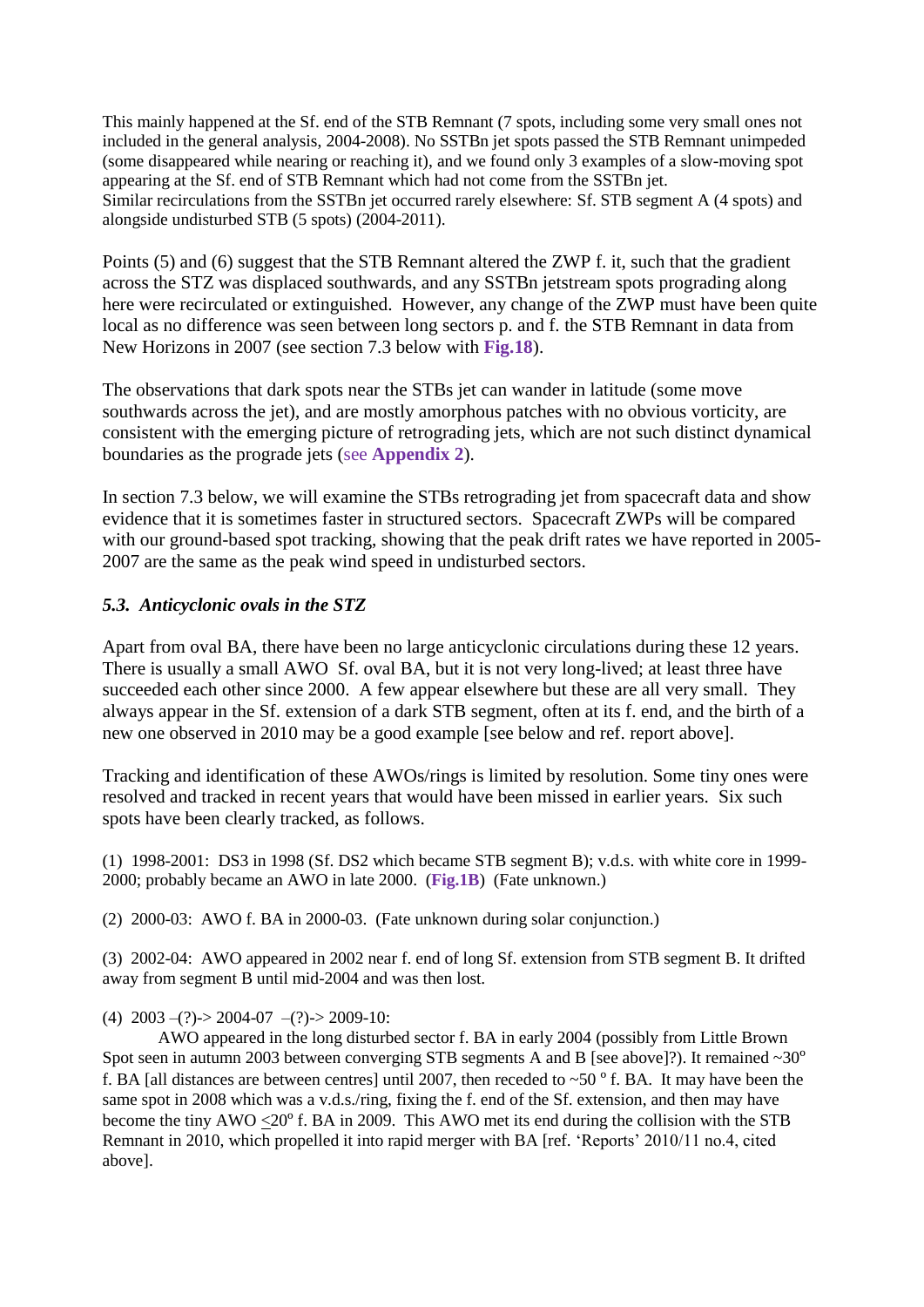(5) 2010-11: AWO formed in 2010 in the aftermath of the collision between segment A and the STB Remnant, when retrograding dark spots in the invigorated Sf. extension merged [ref. 'Reports' 2010/11 no.8; see above]; the merging spot suddenly became methane-bright and persisted as an AWO until early 2011. (Fate unknown during solar conjunction.)

(6) 2010-12: Tiny dark ring or AWO appeared in 2010 at f. end of Sf. extension of STB segment D. It had variable drift relative to segment D, and persisted as a tiny AWO into 2012. (This one was so small that it would not have been tracked in earlier years.)

Note that numbers 1,4,5, were probable examples where a dark anticyclonic spot developed a white core and became an AWO. Of these 6 spots, most lasted for 2-3 years, but no.4, if genuinely identified between apparitions, lasted 7 years.

# **6. Oval BA**

The great anticyclonic oval BA formed when 3 pre-existing large AWOs underwent successive mergers in 1998 and 2000 [refs.2,8,9]. Until 2005 it was dull white. In 2005 Dec. it became reddish, a colour which intensified in early 2006, and it has retained some reddish colour since, always in an annulus with a white core of variable size. Views of BA in cylindrical maps (from Fig.3) are compiled in **Fig.9.**

## *6.1. Variations of drift rate*

The drift rate of oval BA in longitude since 2001 is shown in **Figs.4 & 10**, and listed in Table 3. There are obvious variations. For example in 2011 Aug. the speed changed from  $DL2 = -19$  to -11 deg/mth within only ~10 days. Fast or slow speeds can be maintained for a year or more, but there can also be more frequent changes of speed. These speed changes are coupled to latitude changes, as described below.

## *Major changes in drift rate:*

Some speed changes appear to be related to passages past the GRS. Oval BA is usually drifting slowly as it approaches the GRS and always drifting rapidly as it departs; sometimes there is a sudden acceleration just before or during the conjunction.

But major speed changes also occur remote from the GRS. The most notable rapid speed changes, between tracks lasting more than 2 months with a change of more than 2.0 deg/mth (Table 3), were as follows.

Decel., 2002 (during solar conjunction; soon after passing GRS).

Accel., 2003 Nov. -- This coincided with the impact of small cyclonic structure DS1b. This led into the impact of the much larger STB segment B,

although there was no further change in speed of BA.

Accel., mid 2004 (just before passing GRS, end of apparition).

- Decel., late 2004 (start of apparition).
- Accel., 2006 June (just before passing GRS).
- Decel., 2008 Sep. (soon after passing GRS).
- Accel., 2010 Sep. -- This coincided with conjunction with the GRS, but also occurred 3 months after the remarkable impact of the cyclonic 'STB Remnant'. (See **Fig.12.**)
- Decel., 2011 Sep.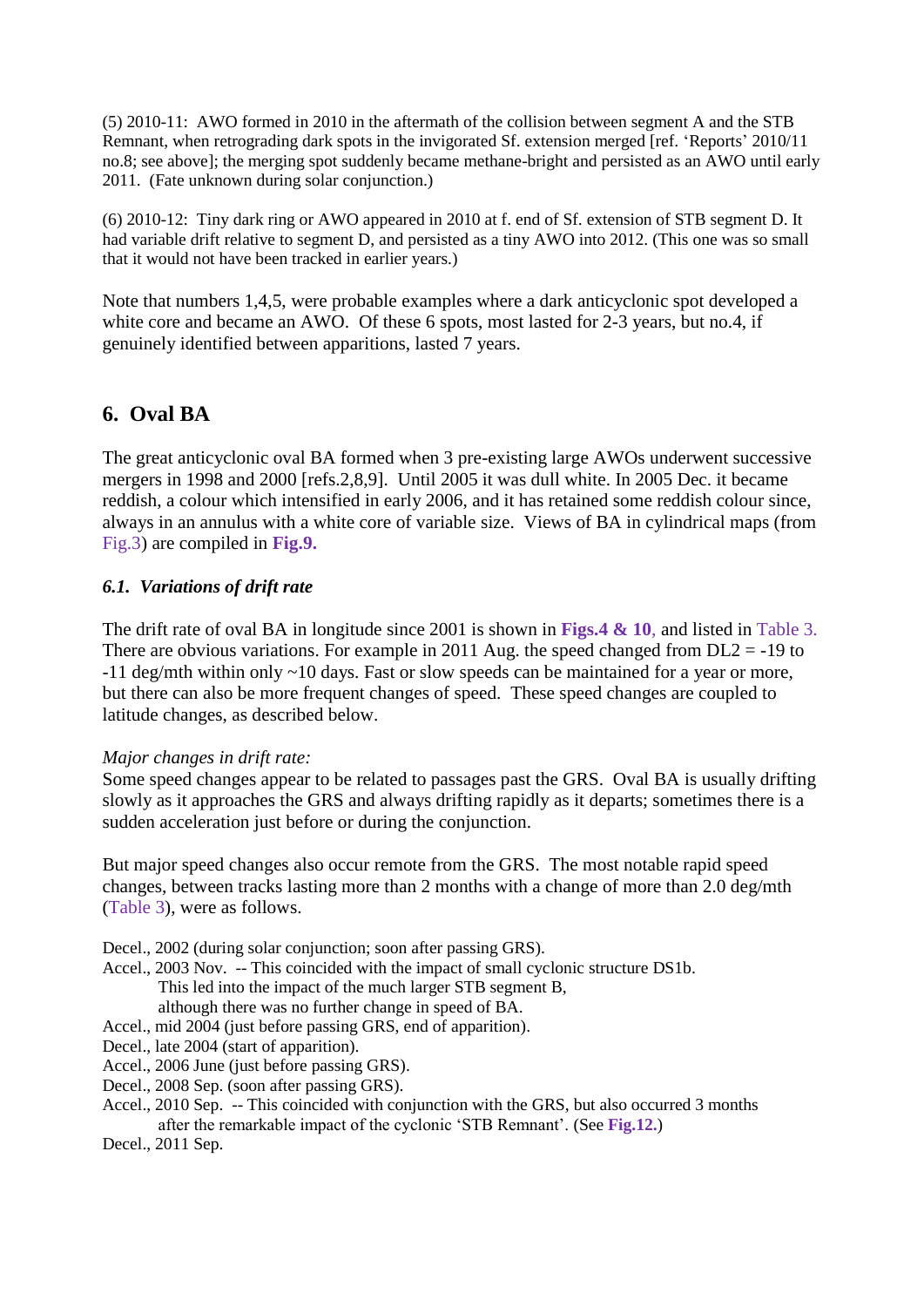The two great accelerations with longest-lasting effects coincided approximately with the two great collisions, as shown in **Fig.4**, when a structured sector of the STB caught up with the short STB segment f. BA, called segment A. Although the timecourse was not identical in the two cases, it seems very likely that these collisions were what impelled oval BA to a faster drift and higher latitude.

The decelerations did not coincide with any obvious, sudden external events. However, all four of them can be attributed to shrinkage and quiescence of the STB segment  $A - i.e.,$  the opposite phase of its cycle. The three greatest decelerations occurred just as this STB segment was completing its contraction in length and was turning into a dark cyclonic 'barge'. The other deceleration, in 2004, happened when the turbulence of STB segment A due to the 2003/04 impact had diminished and a distinct dark segment had formed and shrunk (**Fig.6D**) – and as the deceleration occurred during solar conjunction, segment A could have formed a barge unobserved at that time.

(During the deceleration in 2011 Aug/Sep, there was no distinct change in the appearance of dark segment A: it was a small dark bar throughout (see report to be posted soon). Turbulence had apparently ended in July. So the deceleration may be a delayed response, or may depend on dynamics below our threshold of resolution.)

The fact that most decelerations have occurred soon after passing the GRS could reflect changes in the STB segment A induced by those GRS passages, as well as reversion from the acceleration induced by GRS conjunction itself.

### *Discussion:*

We propose that the speed changes of oval BA are principally due to changes in the STB segment on its f. edge, segment A. Accelerations occur most strikingly due to the impact of structured STB sectors onto segment A, whereas decelerations occur when segment A resolves (after prolonged shrinkage) from a turbulent state to a smaller, quiescent barge. The turbulent state, with vigorous small-scale convection and generation of spots on the STBn jet, may exert a force on oval BA, which is relieved when it converts to a quiescent cyclonic circulation. The word 'force' is used in a colloquial sense, and these hypotheses will need to be developed properly in terms of atmospheric physics. In section 6.5 (below) we note that the turbulent rifted SEB f. the GRS may exert a similar force on the GRS, relieved when the SEB becomes quiescent.

The suddenness of the speed changes suggests that a threshold exists, perhaps for the activity in STB segment A to exert force on BA, or perhaps for BA to respond to it. Changes in speed and latitude are coupled (see below), and it is not clear which is primary, since the eastward force can be imagined either to accelerate the oval directly, or to act like a wedge pushing it southwards into a faster zonal flow.

The exact timing of these changes may also be influenced by the passages past the GRS, since several of the events listed above can be attributed either to the STB events or to the GRS passages (as in **Fig.12**), and these may well have acted synergistically. The effect on oval BA of passing the GRS can be explained either by the STBn jet being slightly deflected southward by the GRS, thus accelerating the whole S.Temp. domain; or by oval BA itself being slightly deflected southward into the faster latitude of the STZ.

Likewise the earlier great AWOs generally showed accelerations when passing the GRS [ref.1, p.226]. Those passages also sometimes produced larger structural effects in the STB, inducing STB Fades (recirculations), and ultimately were implicated in the two successive mergers in 1998 and 2000 that created oval BA [refs.2,8,9].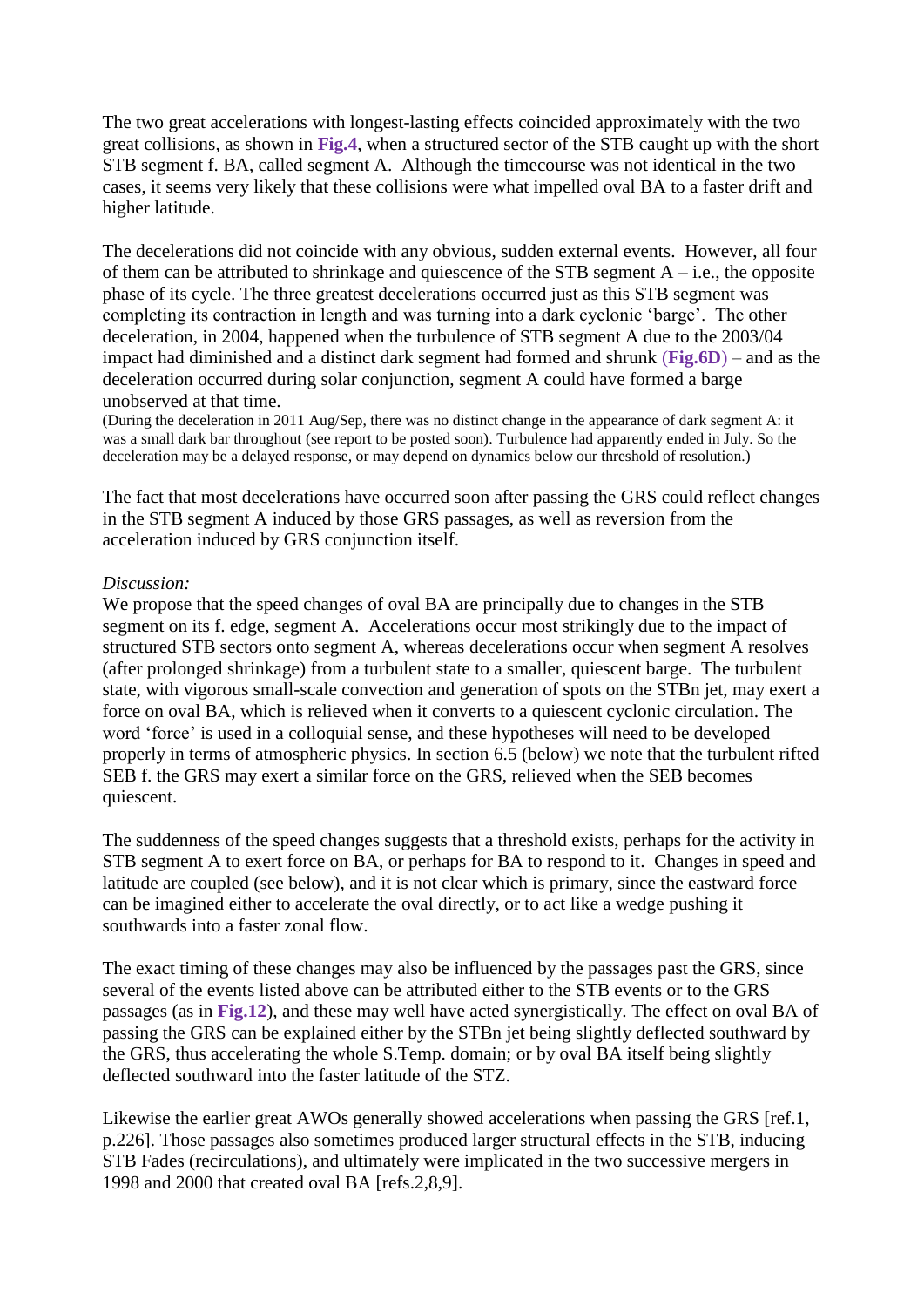### *Short-term changes in drift rate:*

In 2007, the speed of oval BA showed remarkable oscillations, with period  $\sim$ 104 days, as observed through 3 cycles **(Fig.10B)**. Indeed, within the scatter of the data, the period and phase were indistinguishable from the 90-day oscillation of the GRS, which was proceeding during this time as always. In other years, there was no evidence of such regular oscillations.

One can speculate that oval BA was induced to oscillate due to passing the S. Tropical Disturbance (STrD-1) in 2007 Feb., or possibly the GRS in the previous apparition, just as one AWO in the SSTZ is induced to oscillate on passing oval BA [report to be posted soon]. However, the effect has not been seen again.

The motion and form of oval BA from 2000 to 2008 were also analysed by Garcia-Melendo et al. [ref.12] from the same sets of amateur images, and their trends in drift rate and latitude agree with ours, although their latitude values are  $\sim 0.5^\circ$  higher than ours, suggesting a systematic difference in definition of the oval centre or of the limb.

In addition to the major speed changes, they found evidence for an oscillation in speed with a period of ~159 days. This would encompass the minor changes that we see from 2004 to 2007, but they do not appear to have a strict periodicity, and speed variations from 2007 onwards do not seem to have followed this period.

They found no consistent changes in speed upon passing the GRS . Although we note that the speed is always faster either during or just after the passage, we agree that there is not a consistent change at the time of conjunction, and the duration of any change is very variable. The GRS is probably just one of multiple influences on the motion, to which oval BA responds discontinuously and only when a certain threshold for change is reached.

## *6.2. Variations of latitude and the zonal drift profile*

Two interesting questions arise about the latitude of oval BA: whether it is related to the drift rate (responding to the ZWP), and whether it has changed over time since the oval formed. We have therefore analysed the JUPOS measurements, and can answer both questions in the affirmative. We already showed how anticyclonic ovals of different sizes in the NNTZ have different ZDPs, probably due to the way the larger ovals distort the surrounding ZWP [ref.7]. Here we show the same effect for oval BA, as a function of shrinkage with time.

We calculated the drift rate and latitude for each track segment that had a stable drift rate for at least 2 months (Table 3, & **Fig.11A**).

From 2001 to 2007, the points lay close to a single line (ZDP), at lower latitude than the spacecraft ZWP and with a shallower gradient. This is also consistent with the results of [ref.12], which found a progressive increase in latitude from 2000 to 2007, related to the speed. Starting in 2008, however, oval BA has been further south than this line. In fact, while it still follows a ZDP with similar gradient over a year or two, the ZDP has been shifting progressively further south at  $\sim 0.1^{\circ}/year$ . Also, the gradient may be becoming steeper (though any such difference is within the uncertainties), gradually approaching the spacecraft ZWP **(Fig.11A)**. As a control, the JUPOS latitudes for the SSTB AWOs at 40.5°S showed no change over the same interval [data not shown], indicating that the changes for oval BA were significant.

The only discordant data point was from early 2004, just after the impact of a STB segment, which accelerated oval BA but also shifted it disproportionately to the south. (This may have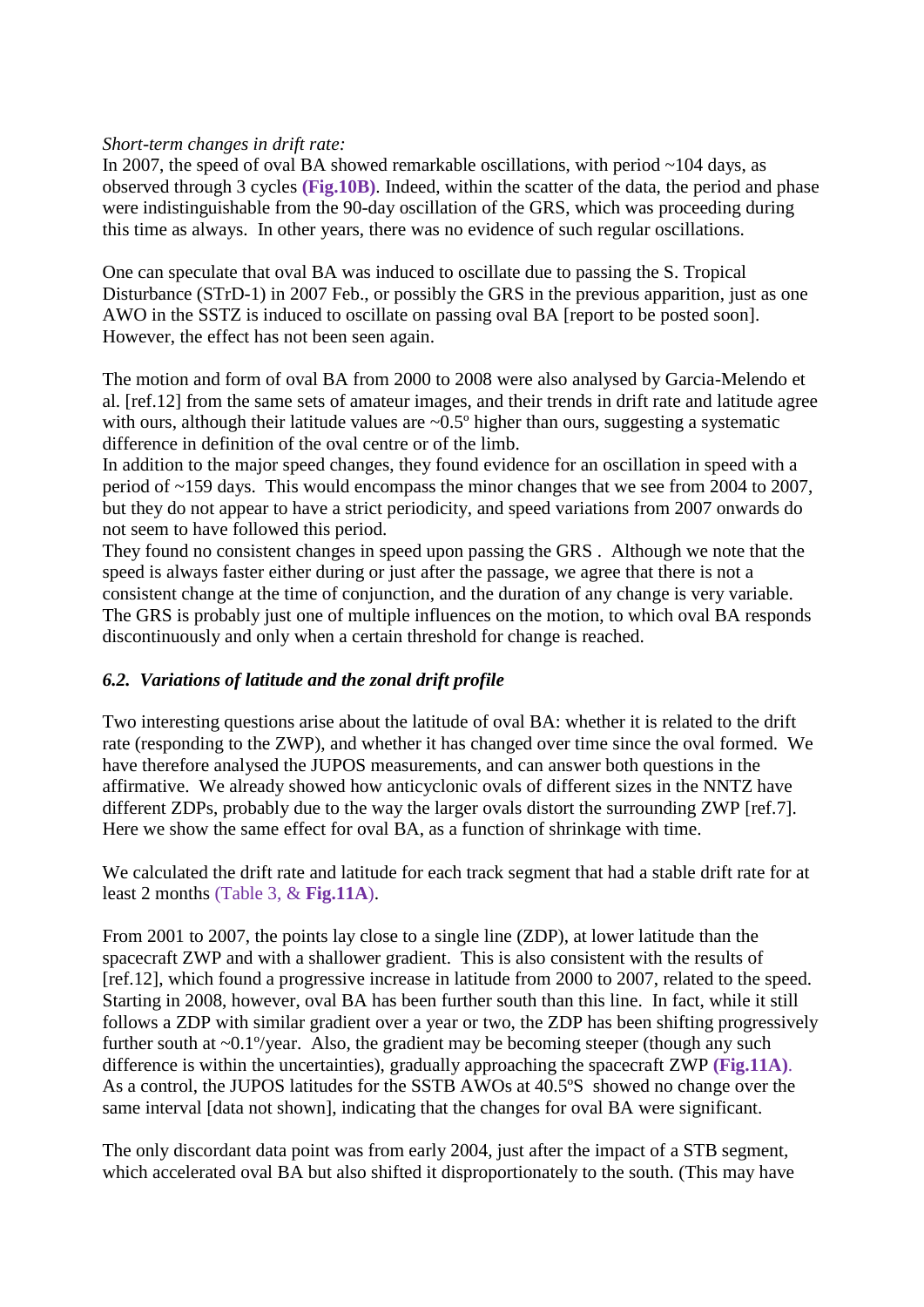been due to dark material filling in the white collar; see below.) Hi-res examples of the speedvs-latitude relationship can be shown for 2010 **(Fig.12)** and 2011/12 [in our apparition report, to be posted soon].

The ZDP for oval BA from 2001 to 2007 was offset from the ZWP just like the ZDPs for other large ovals, such as NN-LRS-1 in the NNTZ [ref.7]. This appears to be because these largest anticyclonic ovals are wider than the anticyclonic zone and distort the adjacent retrograding jet [ref.7]. After 2007, the increasingly southerly ZDPs of oval BA are very similar to the parallel ZDPs of different-sized anticyclonic ovals in the NNTZ [ref.7]. The progressive shift of the ZDP for oval BA suggests that the oval is shrinking, and thus distorting the ZWP less, since 2007. In section 6.3 (below), we will show that this is the case.

It is interesting to compare these results with the speed-vs-latitude relationship for the three previous long-lived ovals [ref.13, reproduced in ref.1, p.227], which showed good correlation overall, but increased scatter in the 1980s, when the ovals became quite small. In the earlier work, the possibility that the ZDP shifted over time was not considered. Therefore we have replotted the data, with new points for the 1980s and 1990s segregated by the size of the ovals **(Fig.11B).** Indeed, the data since 1950 are better fitted by ZDPs which shifted southwards, and closer to the modern ZWP, as the ovals shrank. These ZDPs show excellent agreement with those derived for oval BA (**Fig.11C)**. From 1950-1978, the three ovals were large and followed a ZDP shallower than BA has ever shown. From 1979-1989, when the ovals were 8.5 to 10.5º long, they followed the same ZDP as BA in 2008-09, when it was 9-11º long. From 1984-1996, when the ovals were 7-8<sup>°</sup> long, the points were consistent with the ZDP of BA in 2012, when it was 7º long.

From 1940-1945, the three 'proto-ovals' were long sectors of STZ that had not yet assumed oval form, and they drifted very fast but fitted onto the Cassini ZWP. This is to be expected in this early stage of their evolution, whether or not they had developed their full anticyclonic circulation by then [see section 8 below].

## *6.3. Shape and size of oval BA*

The shape and size of oval BA have been evolving since it formed by merger of two large AWOs in 2000. Amateur images in 2000-2002 showed an outline that was somewhat triangular, with its northern part extending right across the STB. It gradually became more oval during 2003, but has still retained some asymmetry even up to 2011 **(Fig.9)**. When the red colour appeared in 2005-06, it was an orange annulus which often did not completely fill the outline of the oval. **(Fig.9).**

Caution is needed in interpreting ground-based images of oval BA, not only because of limited resolution, but also because the visible oval may include a white collar that lies outside the circulation itself (as has been demonstrated by spacecraft imaging). The visible asymmetry, particularly in the early years, also suggests that the size and latitude of the visible oval may differ from those of the circulation itself.

Spacecraft images resolve the circulation pattern and the surrounding halo, and those from 2000 to 2007 have been repeatedly analysed by professional groups [**Appendix 3**]. The best images were obtained by Cassini in 2000/01, by HST in 2006 April, and by New Horizons in 2007 Feb. The reports cited in Appendix 3 are consistent in regard to the size and shape of oval BA, as defined by the contour of maximum wind speed. All agree that in 2000/01, BA was a 'triangular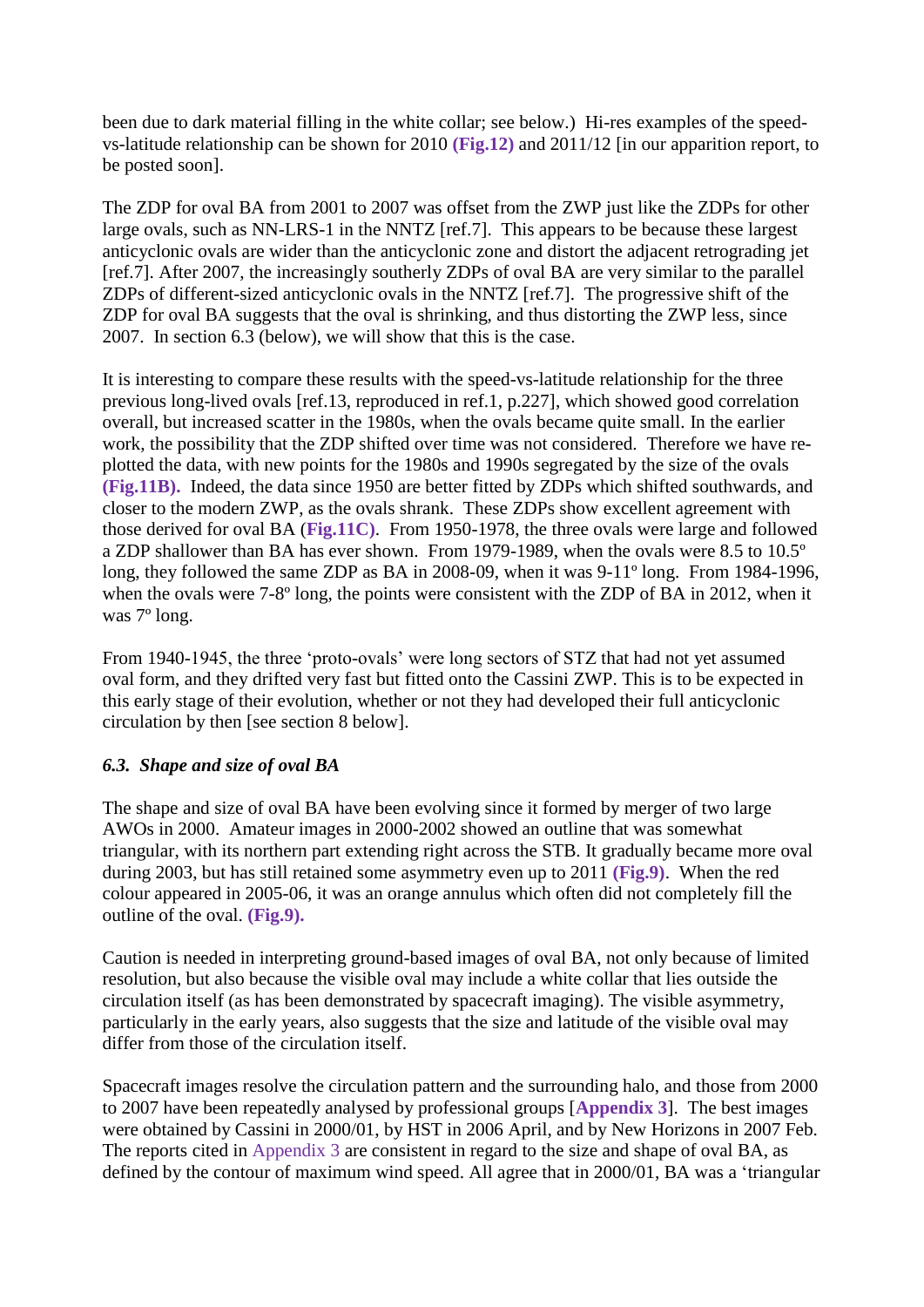oval' not only in its visible outline but in its flow pattern, which had a northern extension across the STB. By 2006 and 2007, BA was closer to a true oval and its northern edge had moved 0.8 $\degree$  south. In contrast the dynamical centre and south edge had shifted just  $0.4\degree$  south – which was attributable to the faster drift rate in 2006-07 – so the maximum-speed contour had narrowed from 5.4º to 5.0º in width.

This contour approximately coincides with the outer edge of the orange annulus, and the speed falls off very rapidly outside it; so the orange annulus marks the true dynamical oval. Perhaps surprisingly, it does not differ systematically from the visible oval (Table 3) in shape or in central latitude, although the visible oval is larger. In the following account, therefore, we continue to refer to the visible outline of the entire oval including any white collar. Although spacecraft images have not yet been analysed from 2008 onwards, BA has been a more symmetrical, well-defined oval during these years, so it seems likely that our conclusions below are still valid for the circulation itself as well as the visible oval.

The length of the visible oval in longitude is listed in **Table 3** and plotted in **Fig.13A.** From 2000 to 2007, there was no overall change in the length of the visible white oval, as measured from:

--amateur images, white light: average 10.8º (+/-1.1º) [JUPOS, this report];

--amateur images, red/IR light: average 10.6º (+/-0.8º) [JUPOS, not shown];

--amateur images: average  $10.5^{\circ}$  (+/-1.5°) [ref.12];

--spacecraft images: average  $9.5^{\circ}$  (+/-0.5°) [ref.12];

--contour of maximum wind speed: average 6.3º [ref.14].

However, from 2008 onwards the visible length has been diminishing irregularly **(Table 3 & Fig.13A).**

## *Discussion:*

The length of oval BA since 2007 has been well correlated with its latitude (**Fig.13B**) – as expected on our hypothesis that the oval's position has shifted southwards as it has shrunk (see above) The length is not correlated with the drift rate (data not shown), which is also consistent with our hypothesis.

The oval was anomalously short in 2003/04 and 2010, during the impacts of STB segments f. BA. At these times it also acquired a very dark grey rim, probably derived from the incoming dark STB segment. At these times it also suddenly accelerated and shifted south (see above) - obeying its ZDP in 2010, but with a disproportionately large southward shift in 2003/04. These changes can all be explained by dark material which filled in the usual white collar around the circulation. In 2010, this caused the apparent size of the oval to shrink but did not affect its apparent latitude. In 2003/04, however, the oval retained more of its initial asymmetry, so the collar may have been broader on the north than on the south, so when the collar darkened it caused an apparent southward shift.

The width of the oval in latitude has also changed, along with its shape. As noted above, the width diminished from 2000 to 2007 as measured from spacecraft images. Since then, the width has not been directly measured, but we adopt the working hypothesis that the width and length have diminished together.

These results all support our hypothesis that shrinkage of BA was responsible for the changes in the ZDP. From 2000 to 2007, the size did not change and the ZDP did not change, so the change in shape and width did not affect the ZDP: BA consistently behaved as a large oval,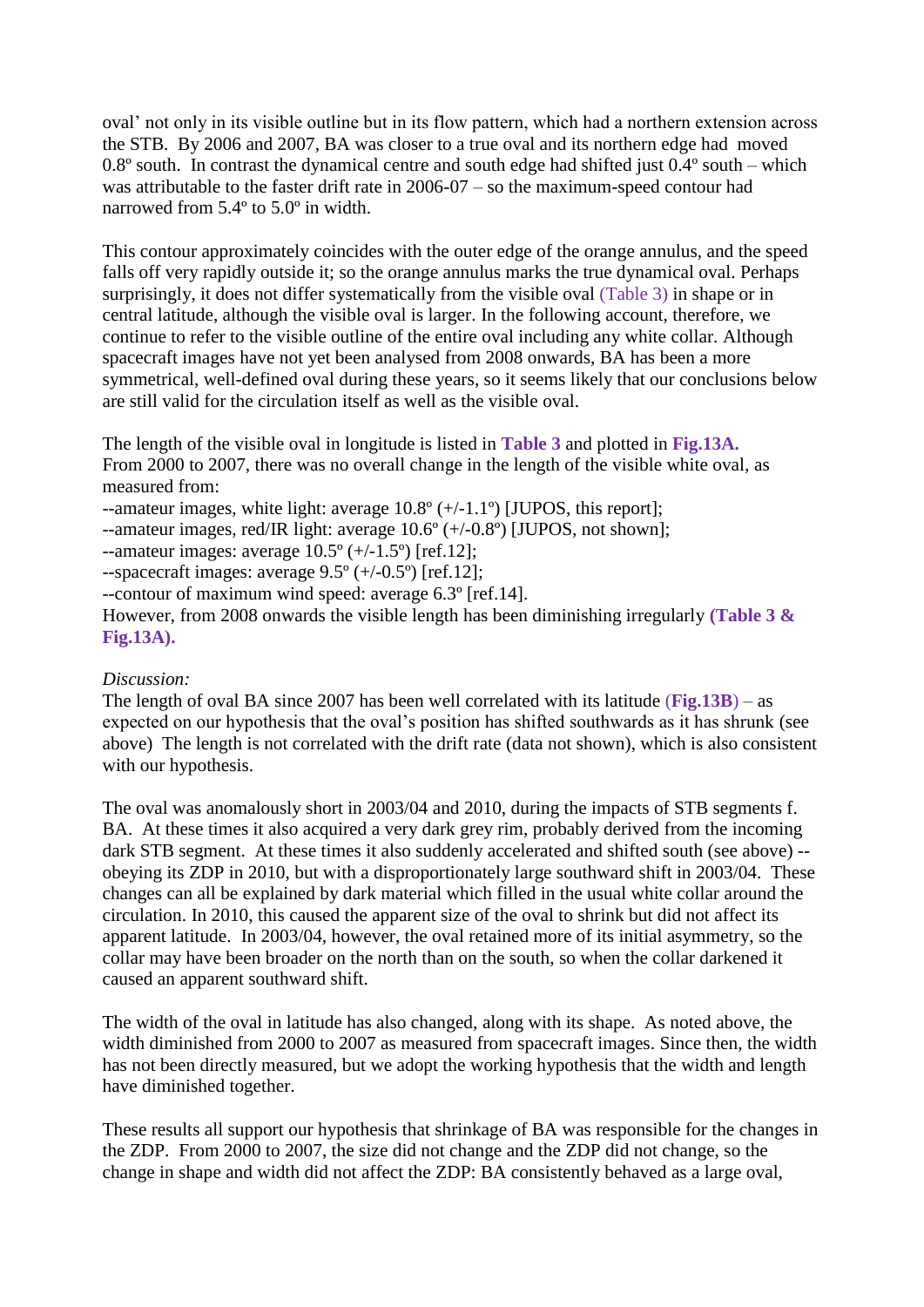deflecting the retrograde jet. However, from 2008 onwards, it has shrunk in length and the ZDP has gradually shifted south towards the spacecraft ZWP, implying that it has shrunk in width as well and thus distorts the retrograde jet less -- following the same relationship that we found for the NNTZ ovals.

# *6.4. The colour of oval BA*

Reddish colour was recorded in BA for the first time in 2005 Dec., just after solar conjunction, and intensified until 2006 April [ref.15], forming a strongly orange annulus which persisted thereafter, fading very gradually from 2007 to 2009. During most of 2009 it was merely pale fawn, the same colour as the surroundings. But it regained some orange colour during 2009 Dec. and 2010 Jan., and was strongly orange throughout the 2010/11 apparition. In 2011/12 the colour was weaker – pale ochre. Then by mid-2012 it was strongly orange again, and in late 2012, probably stronger than ever. These changes are summarised in Table 4.

These colour changes do not correlate with any other parameter that we have recorded for oval BA: not with its speed, nor latitude, nor length, nor with its conjunctions with the GRS, nor with impacts of STB segments, nor with the presence of a dark rim around it. When the red colour first appeared in 2005/06, and reappeared quite rapidly in 2009/10 and in 2012, there were no other special phenomena in the vicinity, as far as we can tell.

We conclude that the colour changes have an internal origin – just like those of NN-LRS-1, the similar oval in the NNTZ, whose redness also fluctuates with no regard to other phenomena.

## *6.5. Comparisons between oval BA and the GRS*

Oval BA and the GRS are the two largest anticyclonic ovals on the planet, and now have similar colour. Do the phenomena reported above suggest any additional similarities or differences between them?

It seems likely that the drift rate of each oval responds similarly to changes in the cyclonic turbulent sector f. it. The dark turbulent STB segment A is homologous to the SEB f. the GRS, which has large-scale convection and turbulence seen as bright 'rifting'. Oval BA decelerates when segment A becomes small and quiescent; likewise, the GRS decelerates when the SEB becomes quiescent, at the start of a SEB Fade [ref. 'Reports; 2010/11 no.8]. So it is plausible that in each case, high drift rate is maintained by pressure from the turbulent region f. the oval, and deceleration occurs when this turbulence ceases.

Is there any similarity in the colour variations of the GRS and oval BA? It is well known that the GRS becomes very reddish during an SEB Fade (when its drift rate decelerates), and much paler after an SEB Revival (when it drifts faster again); so the redness also correlates with deceleration. However, this is not the case for oval BA. This suggests that the reddening of the GRS during SEB Fades is not due directly to the lack of convection in the SEB, nor to the concurrent change in drift rate. Instead, it has long been attributed to the lack of incoming spots from the other side, from the retrograding SEBs jetstream, which visibly disrupt the red cloud cover when they enter the GRS. Oval BA is not subjected to any comparable barrage of retrograding spots, and the variations in its red colour appear to be random and internally generated.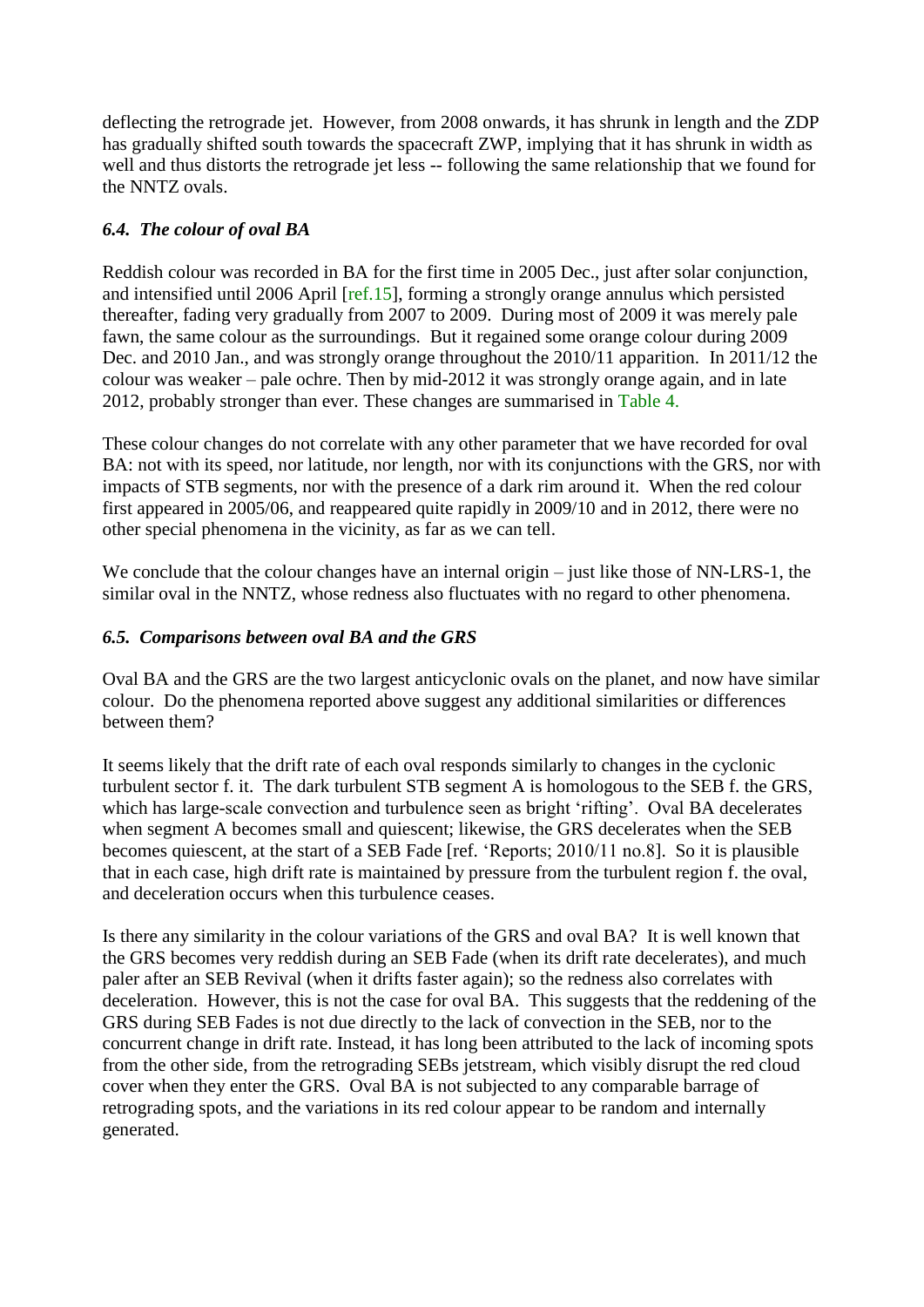# **7. STBn jet : the profile varies with longitude**

The STBn jet has been active with at least some small dark spots in every apparition since 2004 (**Fig.14**)*.* Before 2004 the record does not extend to such small spots, so careful study of images and maps will be needed to provide any rigorous assessment of activity levels; but it is clear that the number of STBn jetstream spots did increase greatly in 1999 (the first outbreak since 1994), and in 2003/04 and again in 2010, as will be discussed below.

The STBn jetstream spots mostly appear just Np. one of the structured sectors, either at oval BA or at a dark STB segment. In 2007, in addition to the spots intrinsic to the STBn, there were also many recirculated from the SEB Revival via a South Tropical Disturbance, which mostly ended up at 26-27ºS, but some remained below 26ºS and so are not included in Fig.16 and Table 5 [ref. 'Reports' 2007 no.20].

**Table 5** lists the speeds recorded for STBn jetstream spots. (This is a preliminary listing, as the JUPOS data have not yet been fully analysed for each apparition, but the results are unlikely to change substantially.) The speeds and latitudes show considerable range and variability. Mean speeds are particularly low at the start of a new major outbreak ( $DL2 \sim 76$  deg/mth: 1999/2000, 2003/04, 2010). Peak speeds are often around -95 but sometimes reach -110 to -113 deg/mth, although never quite as fast as most spacecraft values (Table 1).

Most other prograde jets have a sharp peak in spacecraft ZWPs, and where dark jetstream spots can be tracked, they are typically anticyclonic vortices, rolling along the low-latitude (anticyclonic) side of the jet peak (Appendix 2). However, the STBn jet often has an unusually broad peak in spacecraft ZWPs, often double (Table 1 & refs. therein). In the Voyager and New Horizons ZWPs, it was double with almost equal sub-peaks at ~26-27 and 29°S; whereas in the HST and Cassini ZWPs it had a single major peak at 26-27°S, with a minor 'shoulder' at ~29°S.

Here we show that STBn jetstream spots often drift northwards during their life without change of speed, and that there are systematic longitudinal variations in the profile of the jet peak, related to the different sectors in the STB, which reconcile the previous ZWPs. We consider: (1) the course of the tenuous  $STB(N)$ , (2) the tracks of jetstream spots within it, and (3) the zonal wind profile across it as established by spacecraft.

# *7.1. Latitude of the visible STB(N)*

As can be seen on the best maps of the planet **(Fig.3)**, the dark STB segments are altogether further south than the tenuous STB(N) in undisturbed sectors. This STB(N) emerges from the Np. corner of a dark segment, and tilts north over ~10-50° longitude in the p. direction. Further p., the STB(N) becomes increasingly faint and narrow, but its N edge remains fixed in latitude; and thus it extends N of the next dark STB segment.

This tilt is documented by measurements of the STB(N) latitudes in 2006 and 2010 **(Fig.15**). This confirms the tenuous  $STB(N)$  does trend north for ~80-180 $^{\circ}$  p. oval BA.

# *7.2. Latitude of STBn jetstream spots*

Measurements in two recent years show that the spots appear at a range of latitiudes within the broad STBn jet, and that many of them (though not all) drift northwards within the jet during their lives **(Figs.16 & 17).**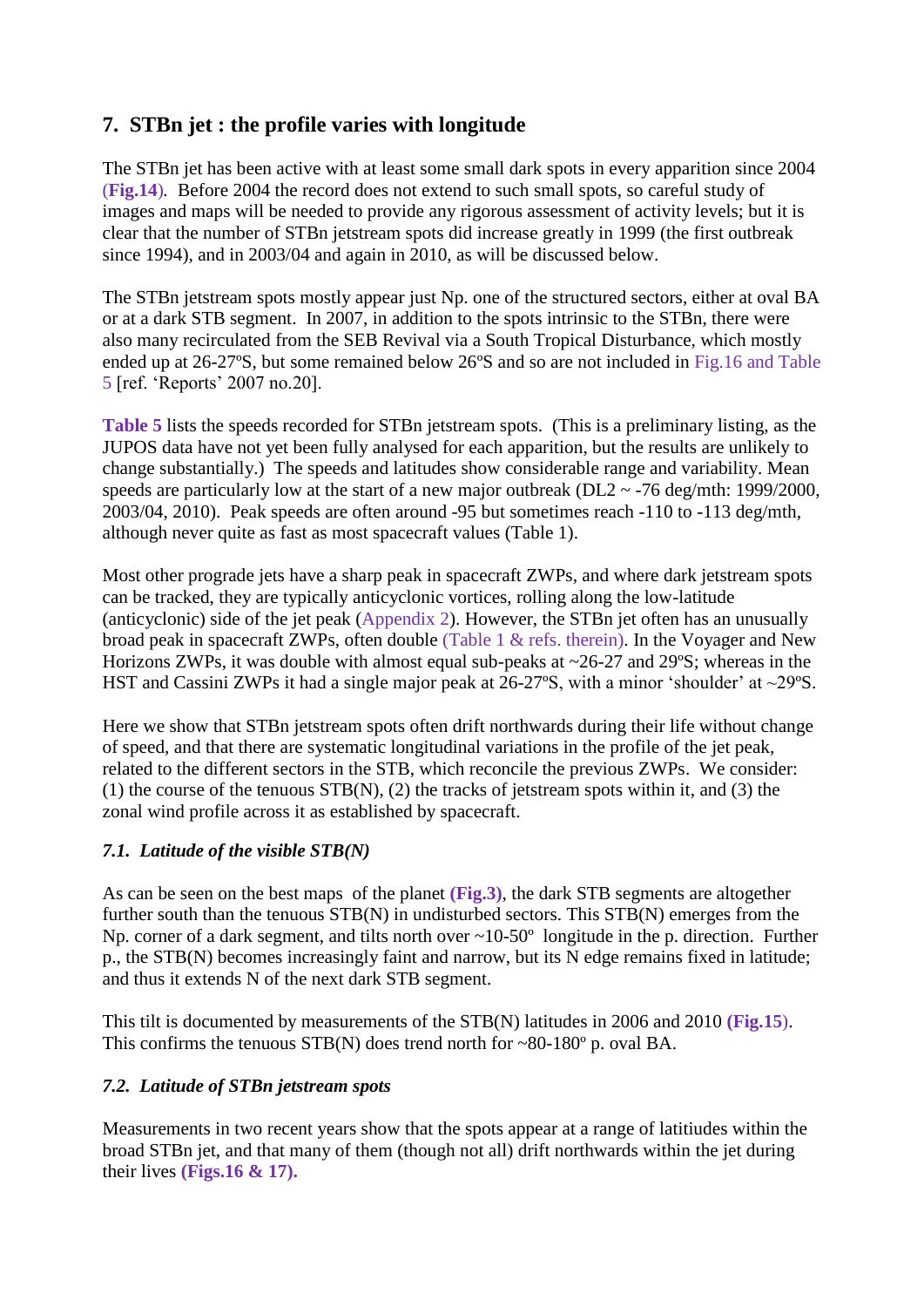In autumn, 2010, the STBn had an unprecedented high density of dark jetstream spots all around the planet (Fig.3). Preceding oval BA, this was an intense outbreak triggered by the impact of the STB Remnant (see above). However, there was already an equally high density of spots in the other sector of the jet, p. STB segment D, with no obvious cause. It may have been connected with the concurrent fading of the SEB. Before the era of modern imaging, STBn jetstream spots were only observed in two circumstances [ref.1, p. 215]: either recirculated from a S.Tropical Disturbance, as in 2007, or arising during a SEB Fade, as in 2010. Thus the SEB Fade may have dynamical consequences across the S.Tropical Zone.

JUPOS measurements in 2010 (Fig. 16A) showed that many of the numerous STBn jetstream spots drifted steadily northwards during their lives; most of them over a span of 120º longitude, (drifting from  $\sim$ 28-29°S to  $\sim$ 27-28°S); and one over a span of 270 deg. longitude, (from 28.7°S to 26.4°S). They almost all disappeared on reaching the GRS where there was also a dark STB segment.

The map in Fig.3 provides a complementary 'snapshot' view of these spots, confirming that they progressively declined in latitude from each of the 2 sources. This map suggests that the spots shifted N in two stages, first some tens of degrees p. the source, and then again as they came alongside the next STB dark segment (including its Sf. extension). Tracking by JUPOS, however, showed that individual spots exhibited steady northwards drifts, although there was significant variation in their latitudes at a given longitude.

In summer, 2011, small dark spots in the STBn jetstream were arising ~40<sup>°</sup> p. oval BA and again disappearing at the GRS (alongside the f. extension of a long STB dark segment). Again, some of them  $(5/19 \text{ spots})$  drifted north during their lifetimes without change of speed (Fig.17A). These 5 spots were among 9 spots which appeared to define the jet peak (Fig.17B), with mean  $DL2 = -98.6$  (+/-2.8) deg/mth, mean lat.27.5 (+/-0.2)ºS; but the northward drift implies that this jet peak actually had constant speed from 28.0 to 26.8ºS.

The speed-vs-latitude plots for these spots (Figs.16B, 17B) show distinct gradients, but these are also anomalous in two respects. First, the speed of the spots was much faster in 2011 than 2010: the ZDPs are offset by ~17 deg/mth. (It may be relevant that the 2010 spots were generally bigger and more prominent.) Secondly, rather than the typical anticyclonic gradient, these spots followed a weakly cyclonic gradient and ran on the cyclonic (south) side of the Cassini jet peak. However, there are several reasons for suspecting that these were not really cyclonic spots. In ZWPs from other spacecraft, the STBn jet peak was very broad or double, from ~26.5 to 29 S, so these spots in 2010 and 2011 may actually run within the peak. All the JUPOS results suggest that the jet as a whole shows a systematic northwards trend, but also that individual spots have a tendency to drift northwards within the broad jet peak. This will be discussed further below.

#### *7.3. Zonal wind profiles in different sectors*

Published ZWPs from spacecraft (Table 1) were all globally averaged. Here, we report ZWPs from two spacecraft data sets within 4 longitude sectors representing different sectors of the STB. Due to the high resolution of spacecraft images, these can detect wind speeds from subtle cloud features even where there are no distinct spots to track. This can also be achieved, albeit with less precision, from the best recent amateur images, and we show that ZWPs from amateur images reach the same conclusion.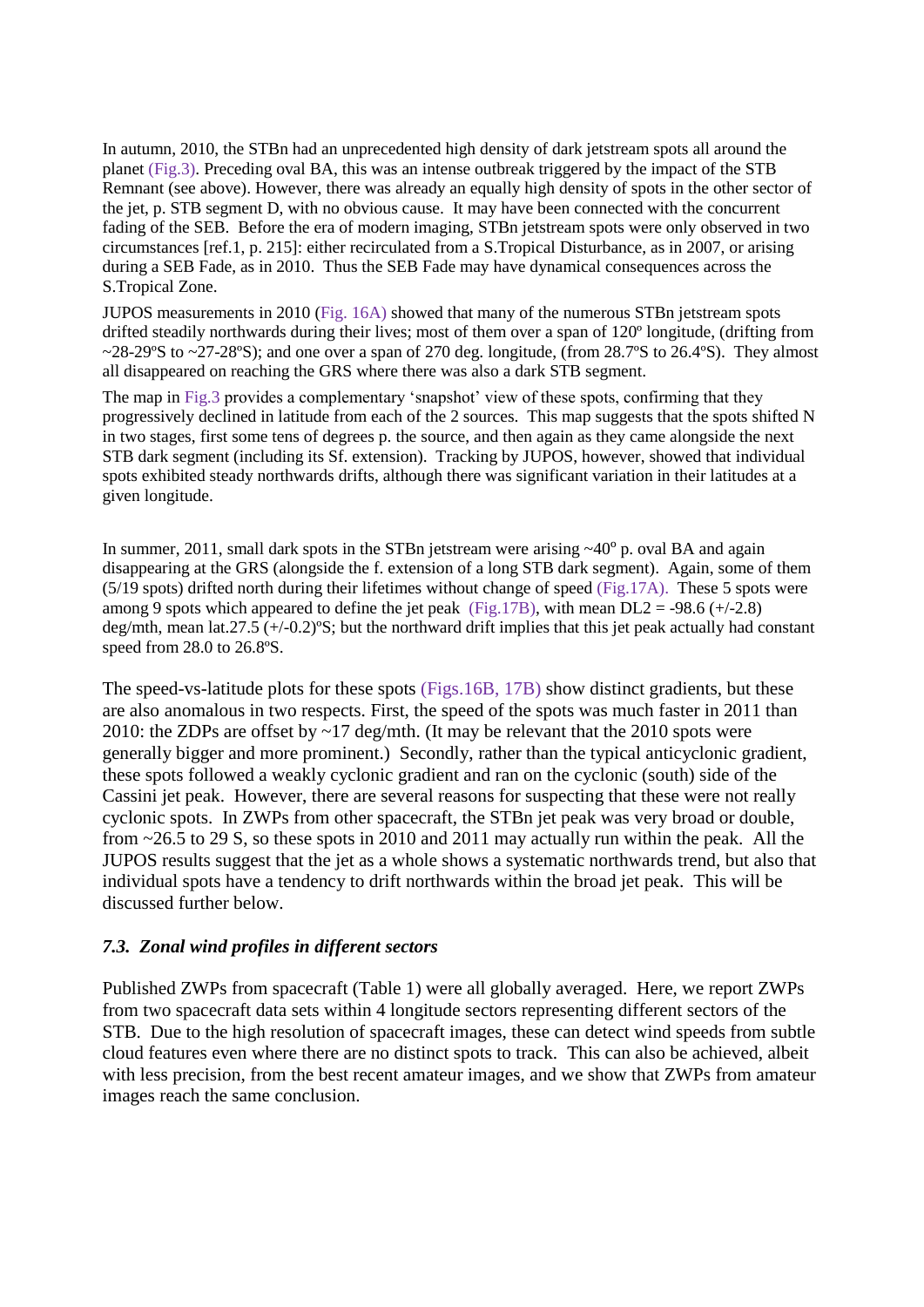#### *(a) New Horizons ZWPs, 2007 Jan. (by Grischa Hahn)* **(Fig.18)**

The images were from New Horizons [ref.18], and the full ZWPs have been posted [ref.19]. Both sub-peaks, at ~29ºS and 26ºS, are present in most of the profiles, but their relative speeds and latitudes are variable (contrasting with the constancy of the SSTBn jet further south). Sector 4, with the dark STB segment, has the fastest sub-peak at  $29^{\circ}S$  (u =  $+44$  m/s), which must represent the N edge of the dark STB segment; and the slowest more northerly sub-peak, at  $25\degree S$  (u = 24 m/s), which may represent the extremity of the STB(N) from higher longitudes. Sectors 1 and 2, in undisturbed STB (and perhaps sector 3 although there were fewer valid data here), agree quite well with each other, with u  $\sim$  +39 m/s in the 29°S sub-peak and u  $\sim$  28-34 m/s in the sub-peak or shoulder at 26°S. So the dark STB segment has a very different profile from the undisturbed sector, but there is no clear change in ZWP along the undisturbed sector, except where the northern sub-peak is deflected north past the next dark STB segment. (Likewise the STBs jet is constant in sectors 1,2,3, but is more rapidly retrograding along the dark STB segment in sector 4.)

#### *(b) HST ZWPs, 2012 Sep. (by Marco Vedovato)* **(Fig.19)**

The images were from HST [ref.20], and the full ZWPs have been posted [ref.21]. In this data set, two undisturbed sectors  $(1,2)$  -- and a more complex sector  $(3)$  which includes oval BA passing the GRS -- all have just one sharp peak at 26.2 to 26.9°S, with much the same speed ( $u = 37.4$  to 42.2 m/s). In contrast, sector (4) occupied by the single long dark STB segment displays a broad profile with the sub-peaks at 26°S (47.7 m/s) and 29°S (45.4 m/s). (Also, in this sector the STBs jet is more rapidly retrograding, in agreement with the NH result.)

These HST profiles differ significantly from the NH profiles, implying that the jet profile is genuinely variable. The northern sub-peak is faster at all longitudes in the HST data, while in the undisturbed sectors the southern sub-peak is absent in the HST data but strong in the NH data. Consistent features are that the northern sub-peak is strong throughout the undisturbed sectors but does not shift progressively northwards through them; and that the southern sub-peak is much stronger in the sector with the STB dark segment (as is the retrograding STBs jet).

#### *(c) Amateur ZWPs, 2012 Sep-Dec. (by Grischa Hahn).* **(Fig.20)**

Also in 2012, amateur data confirmed the HST result over a longer time-span. ZWPs from 3 longitude ranges on 3 different dates were published in our report [ref. 22], and **Fig.20** is an excerpt from these data showing the profile of the STBn jet. It confirms the previous spacecraft results very well. Two sectors of STBn have just one sharp peak at 27 S; the third sector has a broad jet with sub-peaks at 26 and 29 S, and this is the sector which contains the STB dark segment.

Finally, there is confirmation of these results from a pair of HST images in 2005 analysed by Hueso et al.[ref.23]. ZWPs obtained just p. and f. oval BA showed contrasting profiles of the STBn jet. In the undisturbed sector just p. BA, there was a sharp peak at 26ºS, whereas in the turbulent STB segment just f. BA, there was a broad peak from 26 to 28.5ºS, in close agreement with the other sectoral ZWPs above.

To compare the three sets of ZWPs directly, **Table 6** presents the peak speeds of the jets from **Figs.18-20.** This updates Table 1, which showed global averages for the jet peaks, by showing averages for structured and undisturbed sectors separately. This confirms that the STBs and STBn jets show substantial variations between the sectors and between dates, in contrast to the SSTBn jet which shows consistent values across all the data sets [& see Appendix 2].

The results are summarised in **Fig.21**, which updates **Fig.2** to show the actual relative speeds of the jets in the different sectors.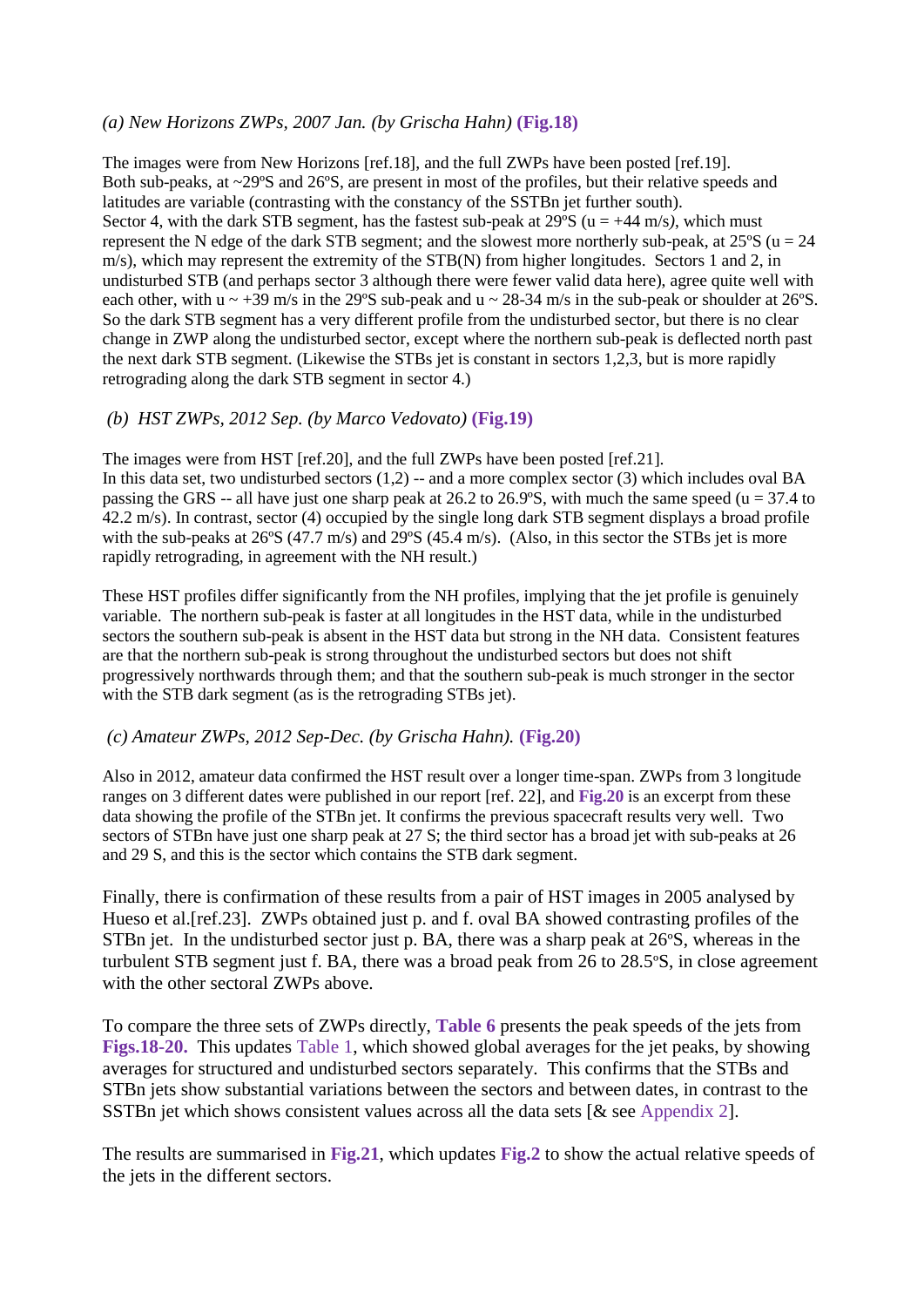Table 6 also shows the peak speeds of these jets as assessed from JUPOS spot tracking, as presented in this report, taking either the fastest spot observed in each time period, or the average of a group which seemed to represent the jet peak. For all 3 jets (SSTBn, STBs, STBn), the peak speeds obtained from JUPOS tracking are within the range of peak speeds obtained in ZWPs, suggesting that the jet peak was indeed recorded by spot tracking in some years (though not in others). We should refrain from making precise comparisons, because the dates and sectors in which spots were tracked were not those in which ZWPs were obtained. The ZWP may have been different in years when there were plenty of spots to track.

We conclude that the STB dark segment is flanked by a strong STBn jet at 29°S (as well as a strong STBs jet at 32ºS). In contrast, the undisturbed sectors have a strong STBn sub-peak at  $\sim$ 26-27°S, which corresponds to the tenuous STB(N) north edge, with or without a variable extension of the sub-peak at ~29ºS. (They also tend to have a weaker STBs jet.) Combinations of these patterns can account for all previously published spacecraft profiles.

If these results also apply in the presence of dark jetstream spots, many of which drift from  $\sim$ 28-29°S to  $\sim$ 27°S, these spots must be drifting between the two sub-peaks of the jet. They are generated near the southern sub-peak, then drift down to the northern sub-peak but do not cross it.

These results have revealed an unusual case where a prograde jet's profile varies systematically with longitude. The only previous case of such variation is the SEBn jet in relation to the S. Equatorial Disturbance [ref.24]. However, as it becomes possible to analyse wind speeds in ever finer detail, we may find more cases where the general assumption of uniform jet properties breaks down.

# **8. Discussion: The past and future of the South Temperate domain**

Since the three long-lived white ovals merged to leave just one anticyclonic oval, BA, and we have shown evidence that oval BA is shrinking in turn, it is natural to wonder whether a new set of large AWOs will soon arise to replace them – as we have been expecting for several years. Throughout the observed history, the S. Temperate domain has always been divided into between 2 and 4 sectors by large AWOs or other structured segments, suggesting that there is a tendency for instabilities to form a periodic pattern with wave-number 2 to 4 around the planet [ref. 1]. In recent years, this pattern has manifested by the repeated appearance of a new cyclonic structured sector to replace the previous one as it drifts eastward towards oval BA. But can we expect large new anticyclonic structures to arise as well?

The previous set of three large AWOs arose around 1940, as long white sectors of the STZ ('proto-ovals'), separated by darker sectors of STZ or broader STB ('inter-ovals') [ref. 1 & refs. therein]. We suggested [ref.13] that these inter-ovals were structures like a S. Tropical Disturbance which reconnected the jets across the STZ at each end, creating the anticyclonic circulations. But we also noted that the oval form was not apparent in the early years, and there was internal detail within each of the proto-ovals, including a distinct white oval in the p. end of each of them in 1943-1945. The proto-ovals did not develop full oval form until ~1948-1950. Therefore, it is possible that they did not have complete anticyclonic circulations until then either.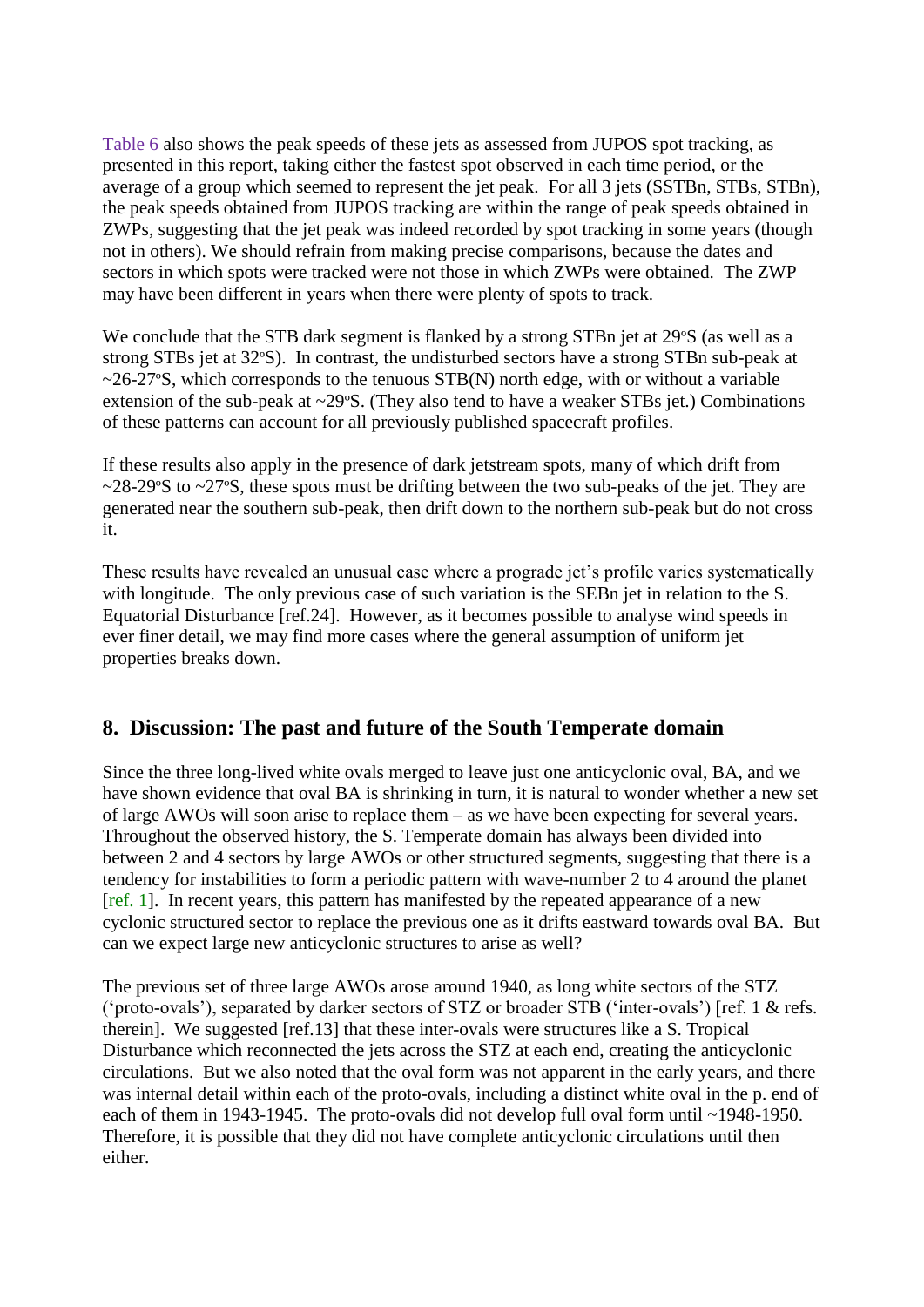In view of the recent observations, it seems possible that the dark inter-ovals in the 1940s were actually structured STB segments like those in the 2000s, which produced discontinuities in the jets, but perhaps not actual recirculation of them. The STZ alongside a dark STB segment is narrowed or darkened to an extent that would make it appear occluded to a visual observer. The discovery that the STB Remnant induced recirculation of the few SSTBn jetstream spots that approached it suggests that these segments do have the potential to induce systematic anticyclonic circulation within the STZ.

The present situation is not the same as around 1940. Not only was there no large AWO at that time, but the STB at most longitudes was not just a tenuous STB(N) as today; it occupied most or all of its canonical width between the jets. Also, the inter-ovals drifted exceptionally fast , whereas today's STB structured segments still drift with the S. Temperate Current. (They have a rather constant speed at the upper end of the historical STC range.) No large anticyclonic circulations have developed, neither as reconnections of the jets (individual small spots occasionally recirculate, e.g. at the STB Remnant, but there have been no sustained recirculation patterns), nor as distinct white ovals (white areas are sometimes seen near the structured segments, but they are neither methane-bright nor persistent).

We suggest the following scenario. At present, oval BA is large enough to block the faster drift of the other structured STB segments, and therefore they only last for a few years, not long enough for anticyclonic circulation to develop between them. In the next few years, oval BA will shrink so much that it no longer controls the dynamics of the region, and the other structured STB segments will be free to persist for many years, with 2 or 3 of them spaced around the S. Temperate domain. Indeed, they may accelerate further to behave like the interovals around 1940. Then after <10 years, as in the late 1940s, the spaces between them will develop into anticyclonic circulations that will become the next generation of large ovals.

++++++++++++++++++++++++++++++++++++++++++++++++++++++++++++++++++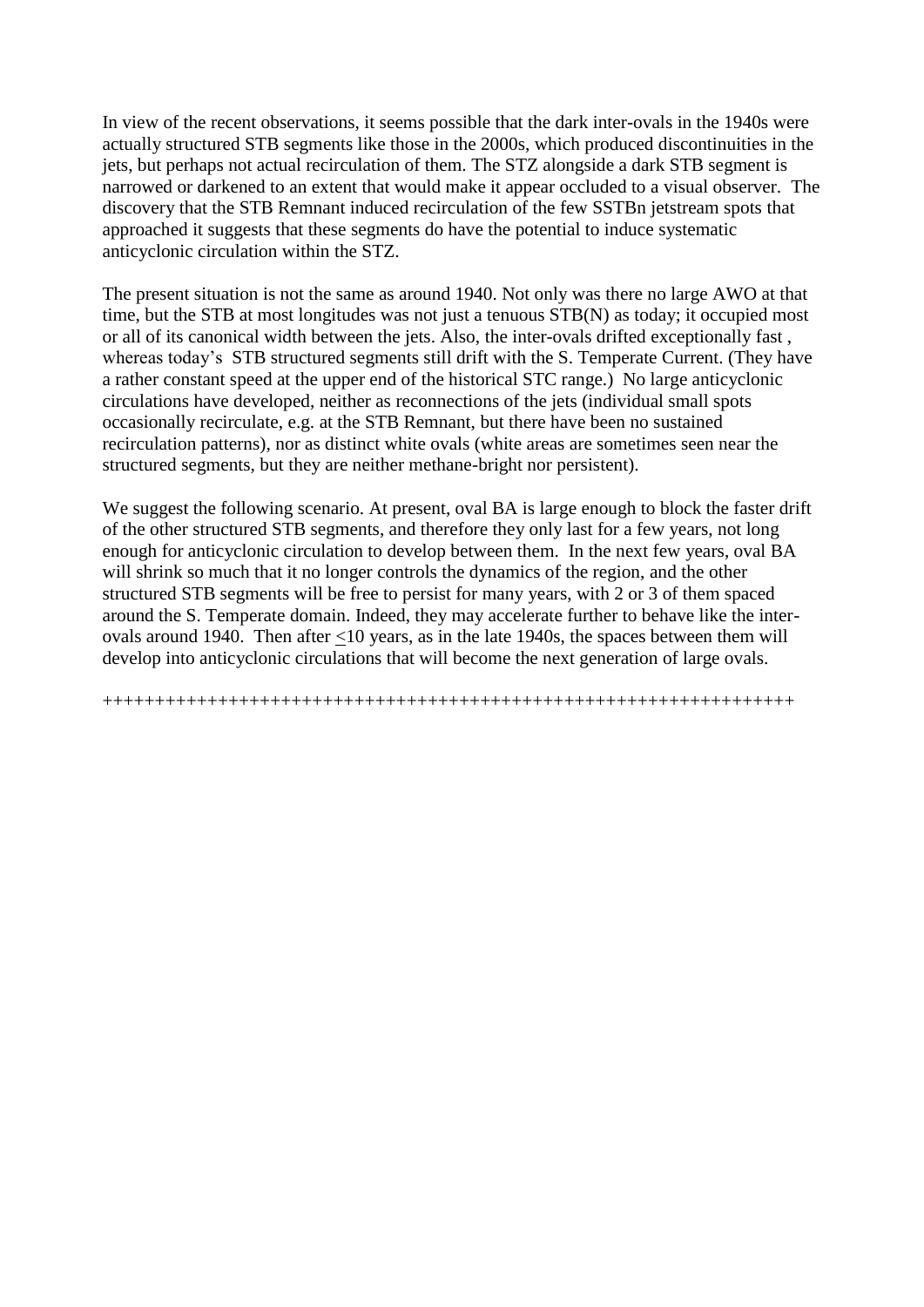# **References**

[Papers marked \* are available on this BAA web page (http://www.britastro.org/jupiter) under 'Publications'.]

- 1. Rogers JH (1995), *The Giant Planet Jupiter.* Cambridge University Press, 1995.
- 2.\* Rogers J, Mettig H-J, Peach D & Foulkes M (2003), JBAA 113 (no.1), 10-31. 'Jupiter in 1999/2000, Part I: Visible wavelengths.'
- 3.\* Rogers J, Mettig H-J, Peach D, & Foulkes M (2004), JBAA 114 (no.4), 193-214. 'Jupiter in 2000/2001: Part I: Visible wavelengths: Jupiter during the Cassini encounter.'
- 4.\* Rogers JH, Mettig H-J, Foulkes M, Peach D, & Cidadão A (2008), JBAA 118 (no.2), 75-86 (Part I) and (no.4) pp.203-216. 'Jupiter in 2001/02.'
- 5. Porco CC et 23 al. Science 299, 1541-1547 (2003). 'Cassini Imaging of Jupiter's Atmosphere, Satellites, and Rings'
- 6. Rogers JH (2013) 'Reference list of Jupiter's Jets' http://www.britastro.org/jupiter/reference/jup\_jets/ref\_jets.htm
- 7.\* Rogers JH, Adamoli G & Mettig H-J (2011) JBAA 121 (no.1), 19-29. 'Jupiter's high-latitude storms: A Little Red Spot tracked through a jovian year.'
- 8. Rogers JH, Mettig H-J, Cidadão A, Sherrod PC, and Peach D (2006). Icarus 185, 244-257. 'Merging circulations on Jupiter: observed differences between cyclonic and anticyclonic mergers.'
- 9. Sanchez-Lavega A et 12 al.(2001) Icarus 149, 491-495. 'The merger of two giant anticyclones in the atmosphere of Jupiter.'
- 10. Rogers J, 2012/13 report no.9: 'Interim report on Jupiter, 2012 Aug.-Dec.' http://www.britastro.org/jupiter/2012\_13report09.htm
- 11. Foulkes M & Rogers JH (2000 Oct.) JBAA 110 (no.5), 237-252. 'Jupiter in 1995.'
- 12. Garcia-Melendo E, Legarreta J, Sanchez-Lavega A, Hueso R, Perez-Hoyos S, Gonzalez J, Gomez-Forrellad JM, & IOPW team (2009) Icarus 203, 486-498. 'The jovian anticyclone BA: I. Motions and interaction with the GRS from observations and non-linear simulations.'
- 13. Rogers J & Herbert D (1991) JBAA 101, 351-360. 'The three white ovals and adjacent belts in the South Temperate region of Jupiter.'
- 14. Choi DS, Showman AP & Vasavada AR (2010) Icarus 207, 359-372. 'The evolving flow of Jupiter's white ovals and adjacent cyclones.'
- 15.\* Rogers J.H., JBAA 116 (no.5), 226-228 (2006). 'News note: Jupiter in 2006', & cover: 'A new red spot on Jupiter'.
- 16. Garcia-Melendo E et 6 al. Icarus 146, 514-524 (2000). 'Long-lived vortices and profile changes in the 23.7ºN high-speed jovian jet.'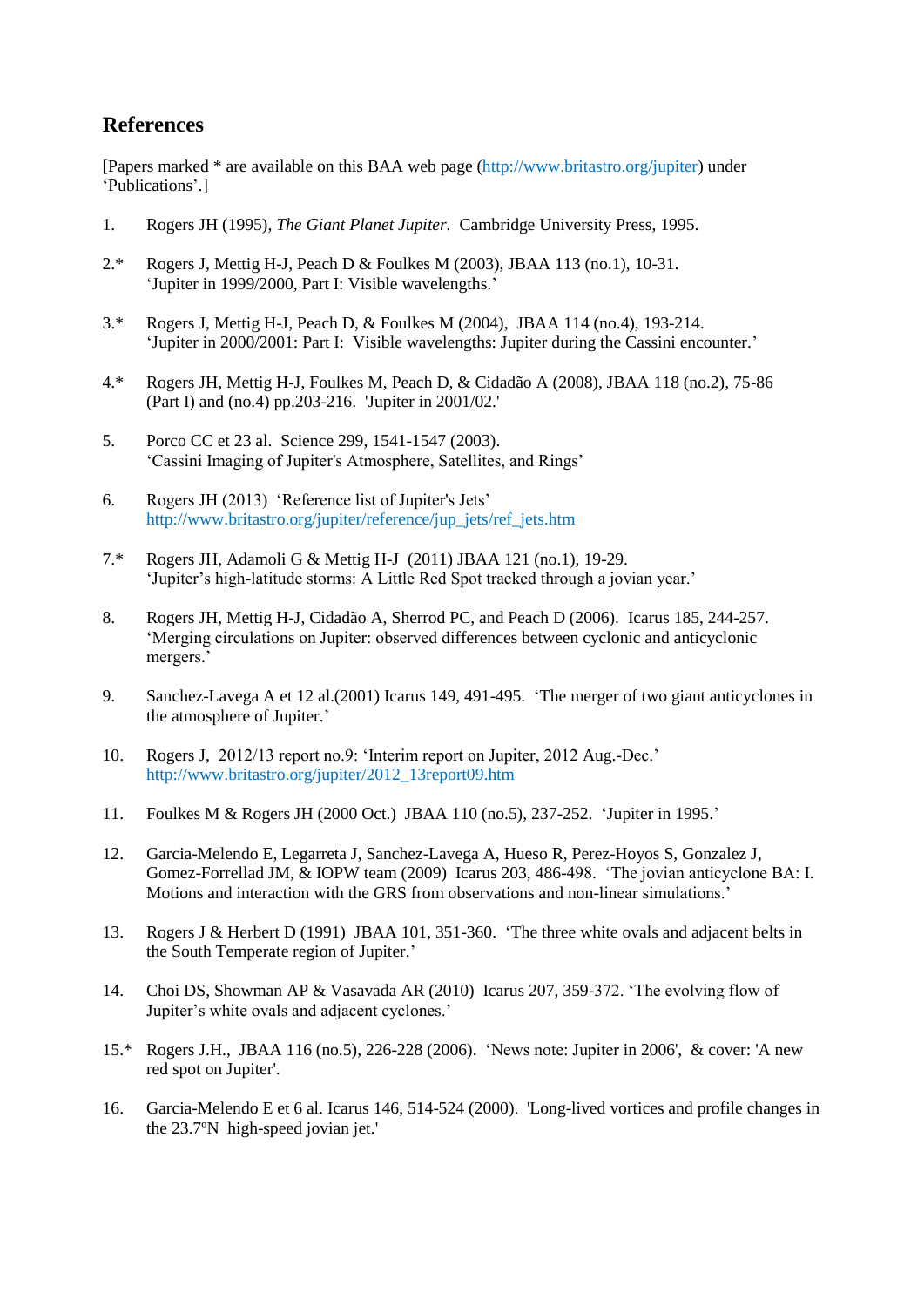- 17. Adamoli G, Astronomia UAI, no. 5 (2012 Sep.-Oct.), pp. 32-41. 'Giove 2010-2011: rapporto osservativo'.
- 18. Images from New Horizons from the LORRI instrument: credit NASA, Johns Hopkins University Applied Physics Laboratory, & Southwest Research Institute. A global ZWP was published by: Cheng AF et 14 al. (2008) Astron.J. 135, 2446-2452. 'Changing characteristics of Jupiter's little red spot' (Fig.1d).
- 19. Hahn G: http://www.grischa-hahn.homepage.t-online.de/index.htm --For Hahn's ZWPs from New Horizons in 2007, as well as amateur images in 2010, follow: WinJUPOS / Tutorials / Longitudinal drift determination from image pairs with WinJUPOS
- 20. Unpublished HST images taken on 2012 Sep.20 by an international team headed by Dr Glenn Schneider (University of Arizona) and Dr Jay Pasachoff (Williams College and Caltech), as part of their project to detect the transit of Venus that was then visible from Jupiter.
- 21. Vedovato M, 'Jupiter: maps from HST 2012 September 20'. http://pianeti.uai.it/index.php/Jupiter: maps from HST\_2012\_September\_20
- 22. Hahn G, in: 2012/13 report no.9: 'Interim report on Jupiter, 2012 Aug.-Dec.' http://www.britastro.org/jupiter/2012\_13report09.htm --Appendix 5, Fig.14.
- 23. Hueso R, Legarreta J, Garcia-Melendo E, Sanchez-Lavega A, & Perez-Hoyos S (2009) Icarus 203, 499-515. 'The jovian anticyclone BA: II. Circulation and interaction with the zonal jets.'
- 24.\* Rogers JH & Mettig H-J. (2008), JBAA 118 (no.6), 326-334. 'Influence of Jupiter's South Equatorial Disturbance on jet-stream speed'.

*On next page: References to our on-line reports.*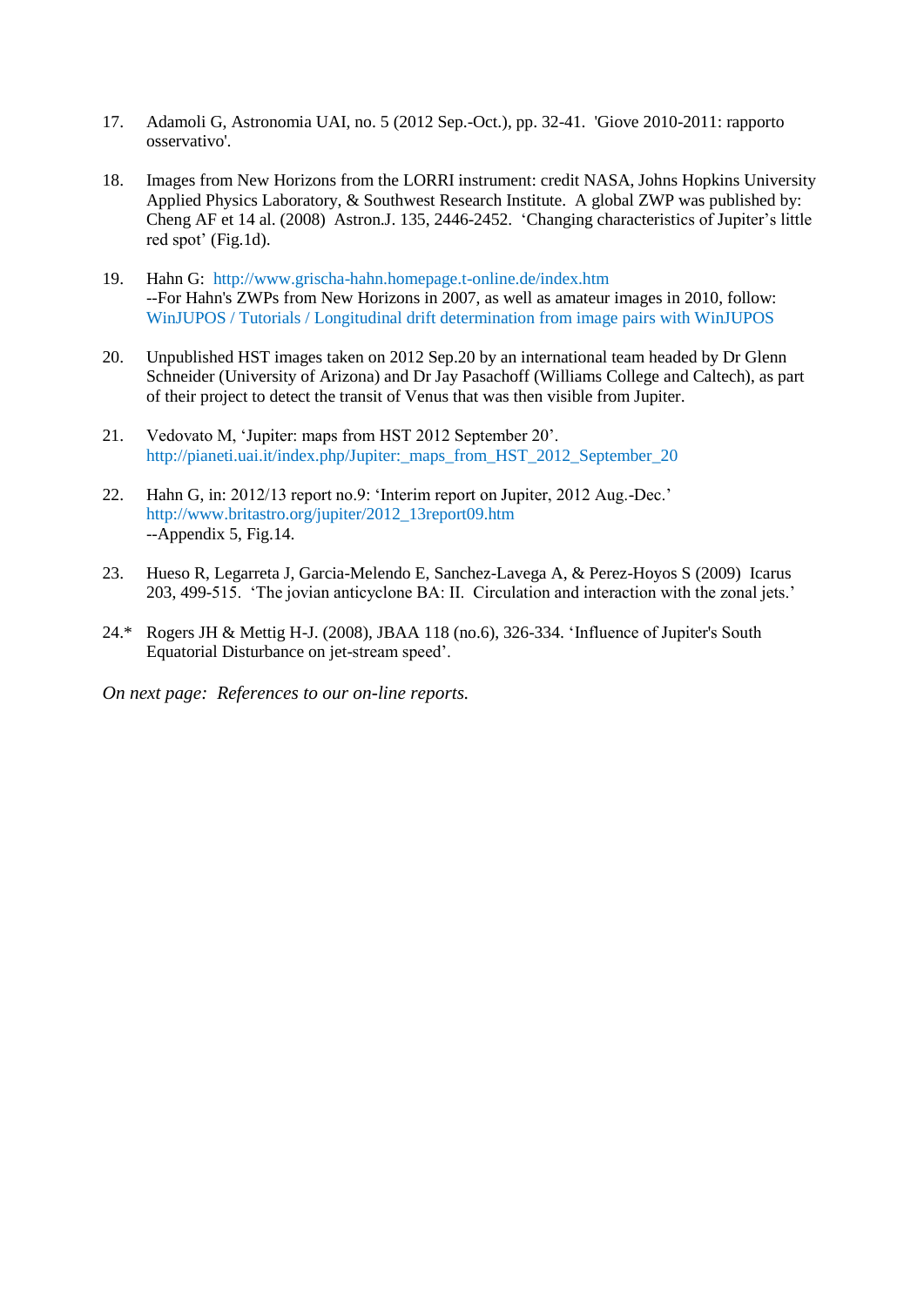## **S.Temp. domain: the principal reports on our Section web site under 'Reports':**

### **2006:**

[7] S. Temperate domain: reddened oval BA, and the other circulating complex. http://www.britastro.org/jupiter/2006report07.htm

[9] Interim reports on STB (Oval BA passing GRS), STropB, GRS...[etc.] http://www.britastro.org/jupiter/2006report09.htm

[11] Interim reports on the SSTB (cyclonic white ovals break up) and STB (A remnant or a forerunner?) http://www.britastro.org/jupiter/2006report11.htm

## **2007:**

[20] Jupiter in 2007: Final Numerical Report. http://www.britastro.org/jupiter/2007report20.htm

### **2008:**

[6] Jupiter in 2008: Full Interim Report. http://www.britastro.org/jupiter/2008report06.htm

### **2009:**

[6] Jupiter in 2009: An interim report. http://www.britastro.org/jupiter/2009report06.htm

[7] Jupiter in 2009: Interim Report, with new insights into the NTZ disturbance, NEB expansion, and SEB fading. http://www.britastro.org/jupiter/2009report07.htm

## **2010/11:**

[4] A triple collision of long lived circulations in the S. Temperate domain. http://www.britastro.org/jupiter/2010report04.htm [Important long report]

[8] Jupiter in 2010: Interim report: Southern hemisphere. http://www.britastro.org/jupiter/2010report08.htm

[also see reports nos.6  $\&$  12 for STBn jetstream spots interacting with GRS]

*Text from some of these reports is reproduced in Appendix 4.*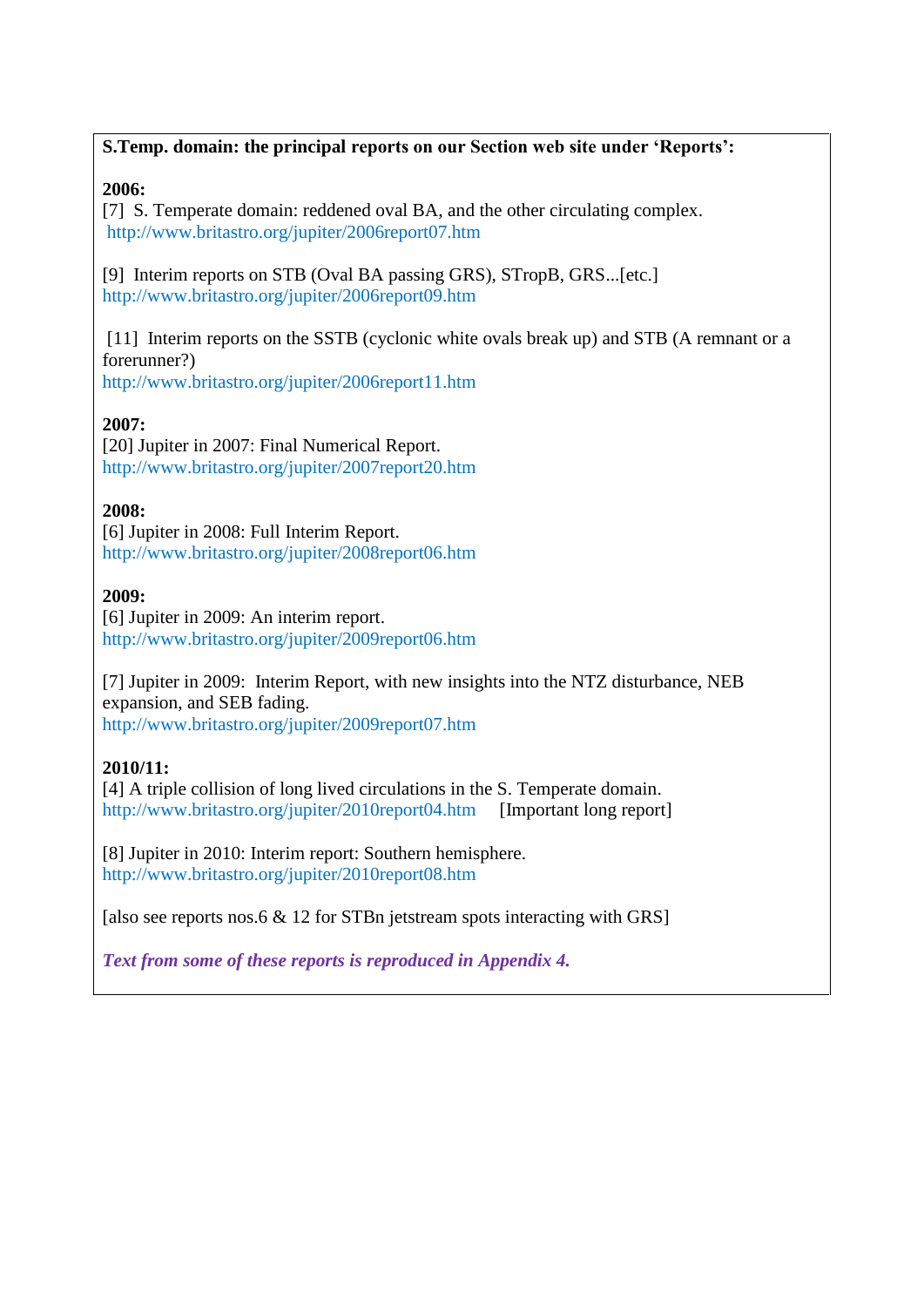#### **Table 1. Average latitudes and speeds of jets from published spacecraft data.**

This is an excerpt from a table that we have posted [ref.6], q.v. for references.

|              | From Voyager, 1979   |                       | From Hubble (1995-1998) |                   |         | From Cassini, 2000             |  |                                           |         | From New Horizons, 2007 |  |                               |         |                 |
|--------------|----------------------|-----------------------|-------------------------|-------------------|---------|--------------------------------|--|-------------------------------------------|---------|-------------------------|--|-------------------------------|---------|-----------------|
|              | (Limaye, 1986)       |                       |                         | (G-M & S-L, 2001) |         |                                |  | (Porco et al., 2003)                      |         |                         |  | [Cheng et al., 2008]          |         |                 |
|              | [as in Rogers, 1995] |                       |                         |                   |         |                                |  | [Data from A. Vasavada]                   |         |                         |  | [data from A.Cheng & A.Simon] |         |                 |
| Jet/belt     | Lat.B"               | $u3$                  | DL2                     | Lat.B"            | u3      | DL2                            |  | <u>Lat.B"</u>                             | $u3$    | DL <sub>2</sub>         |  | Lat.B"                        | $u3$    | DL <sub>2</sub> |
|              |                      |                       |                         |                   |         |                                |  |                                           |         |                         |  |                               |         |                 |
| <b>SSTBn</b> | $-36,5$              | 31,6                  | $-88$                   | $-36,3$           | 40,2    | $-109,4$                       |  | $-35,8$                                   | 34,2    | $-94,0$                 |  | $-36.5$                       | 46,8    | $-126,2$        |
| <b>STBs</b>  | $-32,6$              | $-20,8$               | 42                      | $-32,3$           | $-11,6$ | 20,0                           |  | $-32,0$                                   | $-16,1$ | 30,7                    |  | $-32,2$                       | $-17,0$ | 33,0            |
| <b>STBn</b>  | $-27$ to $-29$       | 44,3                  | $-110$                  | $-26,4$           | 56,8    | $-138,2$                       |  | $-26,7$                                   | 48,1    | $-118,6$                |  | $-26$ to $-29$                | 46,7    | $-115,7$        |
|              |                      |                       |                         |                   |         |                                |  | $8 - 29.2$                                | 24,5    | $-65,5$                 |  |                               |         |                 |
|              |                      |                       |                         |                   |         |                                |  |                                           |         |                         |  |                               |         |                 |
|              |                      | <b>AVERAGE VALUES</b> |                         |                   |         |                                |  |                                           |         |                         |  |                               |         |                 |
|              |                      |                       |                         |                   |         | $B'' =$ Latitude (zenographic) |  |                                           |         |                         |  |                               |         |                 |
| Jet/belt     | Lat.B"               | $\underline{u3}$      | DL2                     |                   |         |                                |  | $u3 =$ Wind speed (m/s in System III)     |         |                         |  |                               |         |                 |
|              |                      |                       |                         |                   |         |                                |  | DL2 = Wind speed (deg/month in System II) |         |                         |  |                               |         |                 |
| <b>SSTBn</b> | $-36.3$              | 38,2                  | $-104.4$                |                   |         |                                |  |                                           |         |                         |  |                               |         |                 |
| <b>STBs</b>  | $-32.3$              | $-16,4$               | 31,4                    |                   |         |                                |  |                                           |         |                         |  |                               |         |                 |
| STBn         | $-26,5$              | 49,0                  | $-120,6$                |                   |         |                                |  |                                           |         |                         |  |                               |         |                 |
|              | & 29                 | (var)                 |                         |                   |         |                                |  |                                           |         |                         |  |                               |         |                 |

### **Table 2:**

| 2001-2012 dark spots Sf. STB segments :               |                   |              |             |             |              |   |
|-------------------------------------------------------|-------------------|--------------|-------------|-------------|--------------|---|
| Mean speeds of spots at lats. 31.5 to 32.8 (STBs jet) |                   |              |             |             |              |   |
|                                                       |                   |              |             |             |              |   |
| <b>Apparition</b>                                     | <u>DL2(°/30d)</u> | <u>+/-SD</u> | $U_3$ (m/s) | <u>Lat.</u> | <u>+/-SD</u> | n |
| Spots f. segment A                                    |                   |              |             |             |              |   |
| 2001-02                                               | $-0,3$            | 1,5          | $-3,2$      | $-32,5$     | 0,3          | 3 |
| 2003-04                                               | 12,7              | 1,5          | -8.5        | $-32,6$     | 0,1          | 3 |
| 2005                                                  | 27,6              | 2,3          | $-14,7$     | $-32,3$     | 0,2          | 3 |
| 2006                                                  | 5,9               | 0,1          | $-5,7$      | $-32.7$     | 0,1          | 3 |
|                                                       | 33,4              | 2,2          | $-17,1$     | $-32,2$     | 0,3          | 5 |
| J6                                                    | 43,2              |              | $-21,3$     | $-31,9$     |              | 1 |
| 2007                                                  | 14,5              | 3,2          | $-9,3$      | $-32,4$     | 0,6          | 4 |
|                                                       | 26,9              | 1,2          | $-14,6$     | $-31,5$     | 0,2          | 4 |
| J <sub>5</sub>                                        | 44,1              |              | $-21,7$     | $-31.7$     |              | 1 |
| 2008                                                  | 18,1              | 2,7          | $-10.9$     | $-31.8$     | 0,3          | 8 |
| 2010 & 2011                                           | 6,7               | 1,9          | $-6,1$      | $-32,2$     | 0,2          | 5 |
| Spots f. segment D                                    |                   |              |             |             |              |   |
| 2010 & 2011                                           | 15,2              | 8,5          | $-9,6$      | $-32,5$     | 0,1          | 4 |
|                                                       |                   |              |             |             |              |   |
| $\mathbf{r}$                                          |                   |              |             |             |              |   |

(Single outlying values are omitted, except single spots labelled J6 and J5.)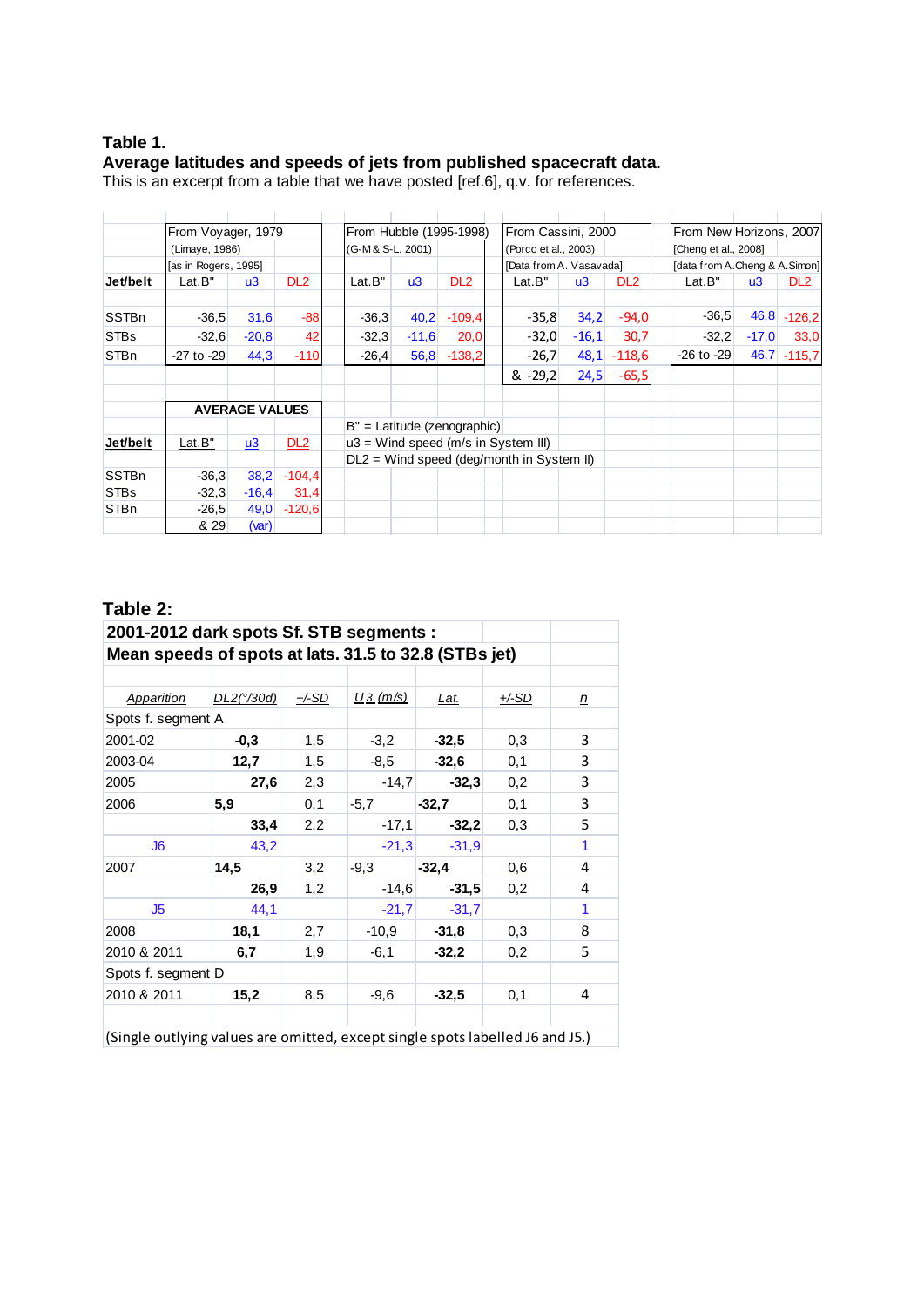**Table 3. Oval BA: Speed, latitude, length, and colour**

| <b>Tme interval</b>       | <u>∆L2(°/30d)</u> | <u>Lat.</u> |           | Length |           |                 | <b>Redness</b>   |
|---------------------------|-------------------|-------------|-----------|--------|-----------|-----------------|------------------|
|                           |                   |             | <b>SD</b> |        | <b>SD</b> | N               |                  |
| 2000 Jul 11 - 2001 Feb 10 | $-12,3$           | $-32,2$     | 0,58      | 9,9    | 0,7       | 32              | O                |
|                           |                   |             |           |        |           |                 |                  |
| 2001 Sep 17 - 2001 Dec 21 | $-13,1$           | $-32,6$     | 0,47      | 9,8    | 0,9       | 4               | O                |
| 2001 Dec 25 - 2002 Feb 13 | $-10,9$           | $-32,4$     | 0,53      | 10,7   | 0,6       | 23              | O                |
| 2002 Feb 14 - 2002 Apr 21 | $-13,4$           | $-32,6$     | 0,68      | 11,7   | 0,9       | 26              | O                |
|                           |                   |             |           |        |           |                 |                  |
| 2002 Nov 7 - 2003 May 8   | $-10,4$           | $-32,2$     | 0,49      | 9,1    | 0,7       | 18              | O                |
|                           |                   |             |           |        |           |                 |                  |
| 2003 Dec 16 - 2004 May 20 | $-12,6$           | $-33,0$     | 0,40      | 9,0    | 0,9       | 35              | O                |
|                           |                   |             |           |        |           |                 |                  |
| 2004 Oct 20 - 2005 Mar 7  | $-12,7$           | $-32,7$     | 0,44      | 10,8   | 1,0       | 16              | O                |
| 2005 Mar 10 - 2005 May 23 | $-14,4$           | $-32,9$     | 0,42      | 11,4   | 0,8       | 26              | O                |
| 2005 May 25 - 2005 Sep 8  | $-14,3$           | $-32,7$     | 0,40      | 11,3   | 0,3       | 10              | O                |
|                           |                   |             |           |        |           |                 |                  |
| 2006 Mar 18 - 2006 Jun 28 | $-13.3$           | $-32,8$     | 0,34      | 11,7   | 0,8       | 34              | $^{++}$          |
| 2006 Jul 1 - 2006 Sep 18  | $-15,7$           | $-32,8$     | 0,35      | 12,3   | 1,5       | 24              | $^{\mathrm{++}}$ |
|                           |                   |             |           |        |           |                 |                  |
| 2007 Jan 21 - 2007 Apr 24 | $-15,3$           | $-32,7$     | 0,21      | 11,8   | 0,7       | 9               | $^{++}$          |
|                           |                   |             |           |        |           |                 |                  |
| 2008 Feb 21 - 2008 Jun 10 | $-14,2$           | $-33,1$     | 0,33      | 9,8    | 0,9       | 32              | ÷.               |
| 2008 Jun 12 - 2008 Aug 8  | $-15,5$           | $-33,1$     | 0,40      | 10,0   | 0,7       | 13 <sup>°</sup> | ÷                |
|                           |                   |             |           |        |           |                 |                  |
| 2009 Mar 11 - 2010 Jan 15 | $-11,9$           | $-32,7$     | 0,28      | 11,0   | 0,8       | 57              | $(+)$            |
|                           |                   |             |           |        |           |                 |                  |
| 2010 Apr 8 - 2010 Jul 28  | $-11,6$           | $-32,9$     | 0,32      | 8,7    | 0,8       | 6               | $^{++}$          |
| 2010 Sep 16 - 2011 Jan 8  | $-16,5$           | $-33,3$     | 0,23      | 7,9    | 0,5       | 17              | $^{++}$          |
|                           |                   |             |           |        |           |                 |                  |
| 2011 Jul 24 - 2011 Aug 25 | $-18,9$           | $-33,2$     | 0,20      | 8,6    | 0,3       | 12              | $^{(+)}$         |
| 2011 Sep 5 - 2011 Dec 3   | $-11,1$           | $-32,9$     | 0,24      | 8,8    | 0,8       | 29              | $^{(+)}$         |
|                           |                   |             |           |        |           |                 |                  |
| 2012 Jul 22 - 2012 Sep 22 | $-11,7$           | $-33,2$     | 0, 18     | 6,5    | 0,2       | 13              | $^{\mathrm{++}}$ |
| 2012 Sep 29 - 2013 Jan 13 | $-10,4$           | $-33,1$     | 0,22      | 7,2    | 0,7       | 20              | $^{++}$          |

These data are for track segments with fairly steady drift for at least two months, except 2011 Jul-Aug., which was not plotted on Fig.11.

Length is derived mainly from colour images, as well as white-, red-, or green-light images in the early years. Lengths were also derived from red or infrared images only, to check whether there was confusion with the orange annulus, but these showed no significant difference from the full-spectrum measurements, except in 2006-2007 when the latter tended to be larger and highly scattered, for unknown reason. (The value for 2006 July-Sep. is not plotted in Fig.13 for this reason.) N is for length only; N for drift and latitude was much larger.

Standard error of latitude is <0.1º because tens of points were averaged for each spot. Uncertainty in drift rate is conservatively estimated as 2 x 0.4º divided by track duration in months; typical uncertainty for a 2-month track is thus 0.4º/month, but in practice the precision is usually limited by real fluctuations in drift rate.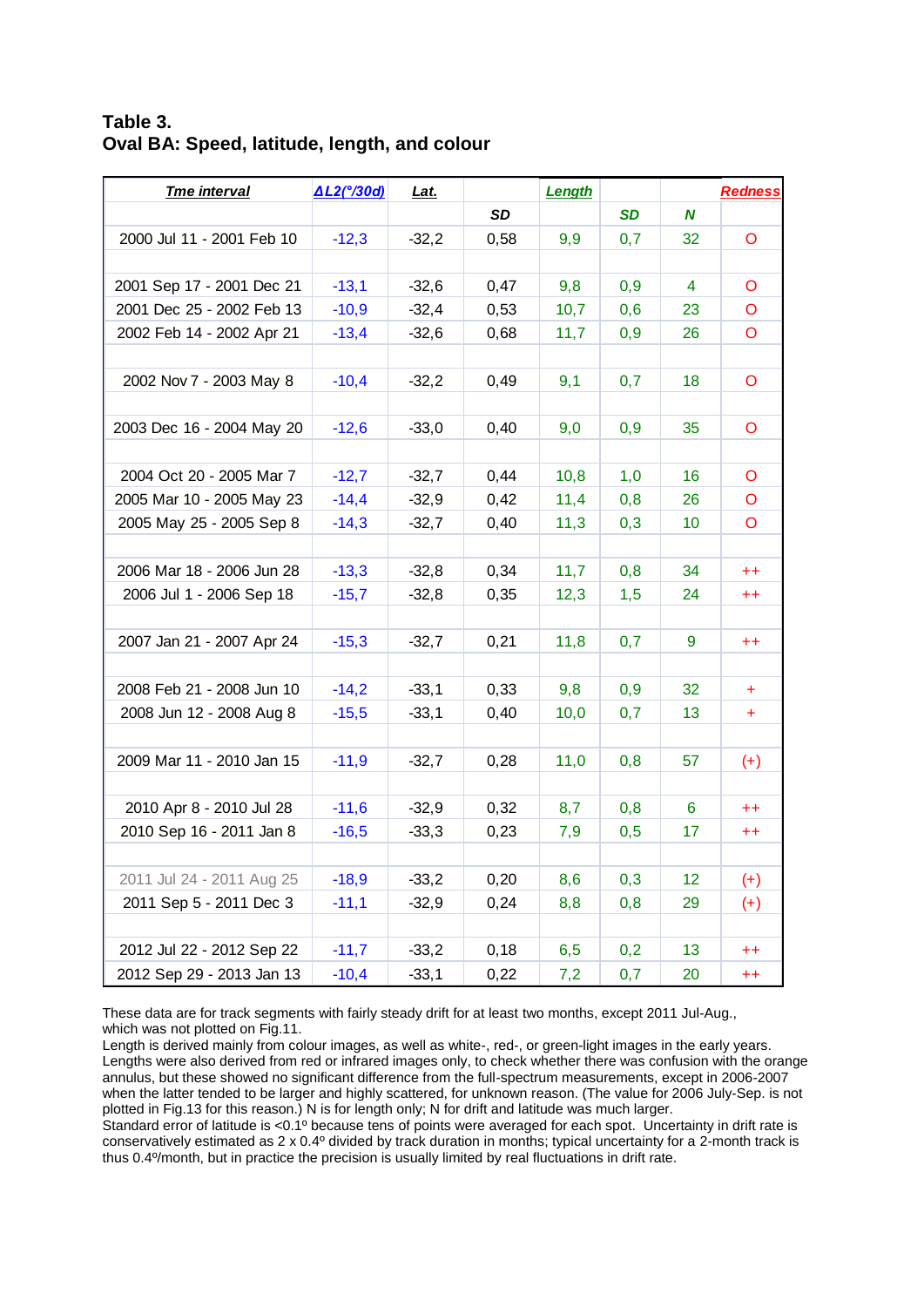### **Table 4. Oval BA: colour**

| <b>Time interval</b> | <b>Redness</b>  |
|----------------------|-----------------|
|                      |                 |
| up to 2005 Apr       | ∩               |
| 2005 Dec - 2006 Mar  | + --> ++        |
| 2006 Apr - Sep       | $^{\mathrm{+}}$ |
| 2007 Jan - Oct       | ++ -> +         |
| 2008 Feb - Oct       | $\pm$           |
| 2009 Mar - Nov       | $(+)$           |
| 2009 Dec - 2010 Jan  | (+) --> +       |
| 2010 Apr - 2011 Feb  | $++$            |
| 2011 Jun - 2012 Feb  | $(+)$           |
| 2012 Jun - 2013 Mar  | $^{\mathrm{+}}$ |

Colour was assessed visually from images. This table covers the whole of each apparition.

# **Table 5:**

| Table 5. Speeds of STBn jetstream spots |                  |         |        |      |                  |                    |                     |                                                                              |
|-----------------------------------------|------------------|---------|--------|------|------------------|--------------------|---------------------|------------------------------------------------------------------------------|
|                                         |                  |         |        |      |                  |                    |                     |                                                                              |
| Appar'n                                 | DL2 (deg/month): |         |        | Lat  | $\boldsymbol{N}$ | Source             | Overview            |                                                                              |
|                                         | Min              | Mean    | Max    | (S)  |                  |                    |                     |                                                                              |
|                                         |                  |         |        |      |                  |                    |                     |                                                                              |
| 1999/00                                 | -60              | $-77$   | $-113$ | 27   | many             | <b>BAA</b> report  |                     | First outbreak since 1994, arising near DS1/DS2, from 199 Aug. onwards.      |
| 2000/01                                 |                  |         |        |      |                  | <b>BAA</b> report  |                     | No visible activity. (Cassini tracked v.small spots.)                        |
| 2001/02                                 | $-85$            | $-99$   | $-110$ | 26,8 | $\overline{3}$   | <b>BAA</b> report  |                     |                                                                              |
| 2002/03                                 |                  |         |        |      |                  | JUPOS (HJM)        |                     | No visible activity.                                                         |
| 2003/04                                 |                  | $-75$   |        |      | 4                | <b>JUPOS (HJM)</b> | F. GRS              | Major outbreak p. BA (after STB segments collided)                           |
|                                         | $-80$            | $-87$   | $-94$  |      | 11               |                    | P. GRS.             |                                                                              |
|                                         |                  |         |        |      |                  |                    |                     |                                                                              |
| 2005                                    | $-84$            | $-90$   | $-95$  |      | 13               | JUPOS (prelim)     | Arising just p. BA. |                                                                              |
| 2006                                    | $-79$            | $-89$   | $-103$ | 28,5 | $\overline{7}$   | JUPOS (GA)         | Still many spots.   |                                                                              |
|                                         | $-75$            |         |        | 27,5 | $\mathbf{1}$     |                    |                     |                                                                              |
| 2007                                    | $-96$            | $-96$   | $-98$  | 28.2 | 9                | <b>BAA/JUPOS</b>   |                     | A few small spots intrinsic to STBn jet.                                     |
|                                         | $-61$            | $-76,5$ | $-94$  | 26.4 | 9                | report (online)    |                     | Many spots recirc. at STropD from SEB Revival; only single ones listed here. |
| 2008                                    |                  | $-99$   |        |      | many             | JUPOS (prelim)     |                     | V.small spots arising p.GRS.                                                 |
| 2009                                    |                  | $-82$   |        |      |                  | Interim (online)   |                     | Many spots arising at p. edge of segment D.                                  |
|                                         |                  |         |        |      | many             |                    |                     |                                                                              |
| 2010                                    | -64              | $-76$   | $-91$  | 28,0 | many             | UAI(GA) &          |                     | Major outbreak p.BA (as STB segments collided) and                           |
|                                         |                  |         |        |      |                  | this report        |                     | p. segment D, during SEB Fade.                                               |
|                                         |                  |         | $-110$ |      | $\overline{2}$   | Interim (online)   |                     | Within STB Rem.colliding with BA.                                            |
| 2011/12                                 | $-85$            | $-93$   | $-103$ | 27.5 | many             | UAI(GA) &          |                     | Many spots but much smaller than in 2010.                                    |
|                                         |                  |         |        |      |                  | this report        |                     |                                                                              |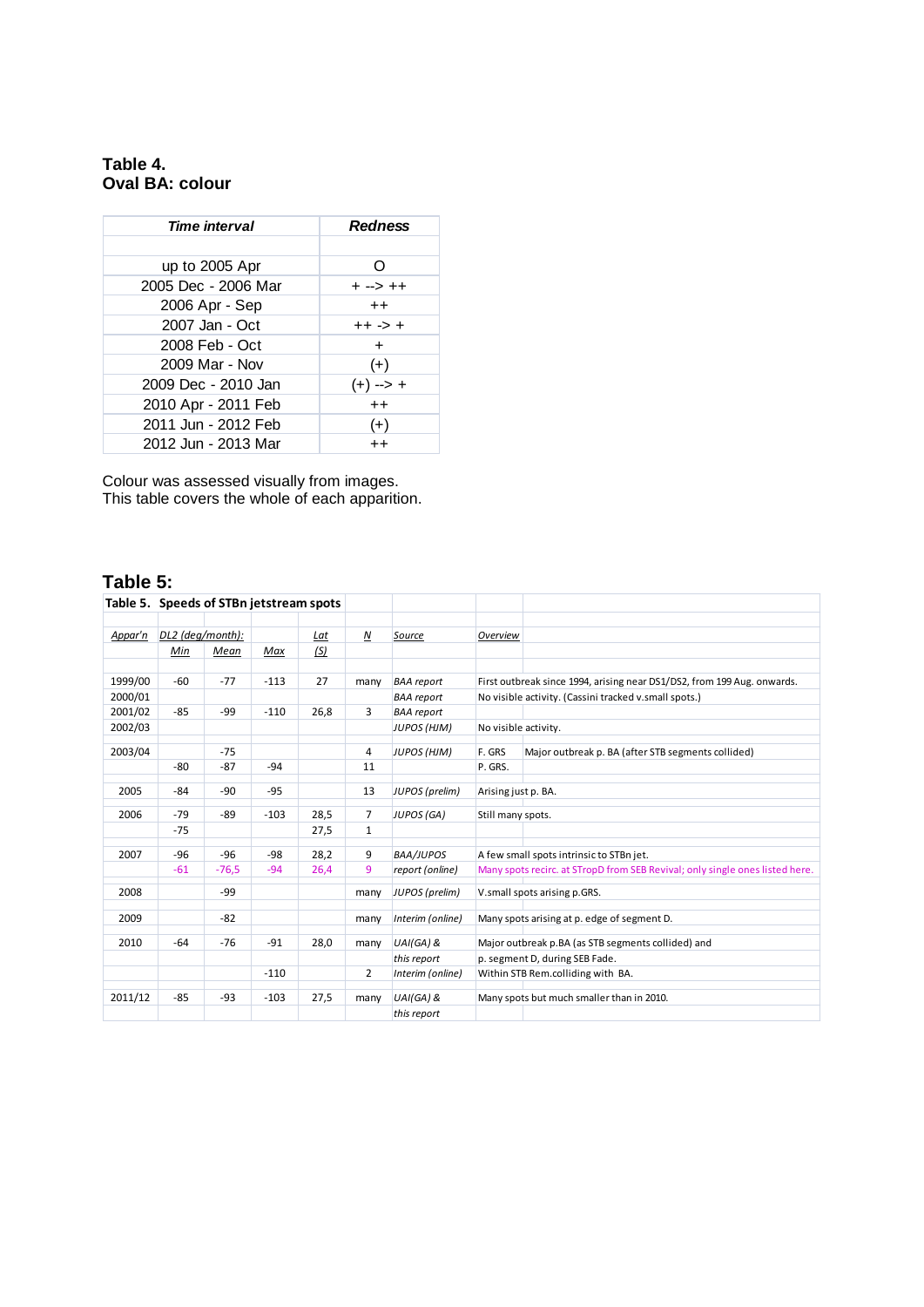# **Table 6:**

| Latitudes and speeds of jets from sectoral zonal wind profiles                                                                                      |               |                     |                 |                      |         |                 |                     |                          |                 |                                  |                          |         |           |                 |           |
|-----------------------------------------------------------------------------------------------------------------------------------------------------|---------------|---------------------|-----------------|----------------------|---------|-----------------|---------------------|--------------------------|-----------------|----------------------------------|--------------------------|---------|-----------|-----------------|-----------|
| Jet peaks from ZWPs: Structured sectors                                                                                                             |               |                     |                 |                      |         |                 |                     |                          |                 |                                  |                          |         |           |                 |           |
|                                                                                                                                                     |               | From NH (2007 Jan.) |                 | From HST (2012 Sep.) |         |                 | Amateur (2012 Nov.) |                          |                 | <b>AVERAGES</b>                  |                          |         |           |                 |           |
|                                                                                                                                                     | B''           | u3                  | DL <sub>2</sub> | B''                  | u3      | DL <sub>2</sub> | B''                 | u3                       | DL <sub>2</sub> | B''                              | $(+/-SD)$                | u3      | $(+/-SD)$ | DL <sub>2</sub> | $(+/-SD)$ |
|                                                                                                                                                     |               |                     |                 |                      |         |                 |                     |                          |                 | (Lat.)                           |                          | (m/s)   |           | (deg/mth)       |           |
| <b>SSTBn</b>                                                                                                                                        | 35,7          | 41,4                | $-111,6$        | 35,4                 | 50,4    | $-133,7$        | 36,1                | 44                       | $-119$          | 35,7                             | 0,35                     | 45,3    | 4,6       | $-121,4$        | 11,2      |
| <b>STBs</b>                                                                                                                                         | 32,0          | $-23,0$             | 47,4            | 31.8                 | $-38.1$ | 83,5            | 32,2                | $-10$                    | 16              | 32,0                             | 0,20                     | $-23.7$ | 14,1      | 49,0            | 33,8      |
| STBn(S)                                                                                                                                             | 28,7          | 44,0                | $-110,7$        | 28,8                 | 45,4    | $-114,0$        | 28,7                | 43                       | $-108$          | 28,7                             | 0,06                     | 44,1    | 1,2       | $-110,9$        | 3,0       |
| STBn(N)                                                                                                                                             | 24,9          | 24,0                | $-62,3$         | 26,0                 | 47,7    | $-117,0$        | 26,3                | 45                       | $-111$          | 25,7                             | 0,74                     | 38,9    | 13,0      | $-96,8$         | 30,0      |
|                                                                                                                                                     |               |                     |                 |                      |         |                 |                     |                          |                 |                                  |                          |         |           |                 |           |
| Jet peaks from ZWPs: Undisturbed sectors                                                                                                            |               |                     |                 |                      |         |                 |                     |                          |                 |                                  |                          |         |           |                 |           |
| (means of 2 sectors each)                                                                                                                           |               | From NH (2007 Jan.) |                 | From HST (2012 Sep.) |         |                 |                     | Amateur (2012 Sep, Dec.) |                 | <b>AVERAGES</b>                  |                          |         |           |                 |           |
|                                                                                                                                                     | B''           | u3                  | DL <sub>2</sub> | B''                  | u3      | DL <sub>2</sub> | B''                 | u3                       | DL <sub>2</sub> | B''                              | $(+/-SD)$                | u3      | $(+/-SD)$ | DL <sub>2</sub> | $(+/-SD)$ |
|                                                                                                                                                     |               |                     |                 |                      |         |                 |                     |                          |                 | (Lat.)                           |                          | (m/s)   |           | (deg/mth)       |           |
| <b>SSTBn</b>                                                                                                                                        | 35,6          | 35,5                | $-96,9$         | 35,4                 | 44,6    | $-119,1$        | 35,8                | 42                       | $-113$          | 35,6                             | 0,20                     | 40,7    | 4,7       | $-109,7$        | 11,5      |
| <b>STBs</b>                                                                                                                                         | 32,0          | $-15,1$             | 28,4            | 31,8                 | $-16,6$ | 32,1            | 31,9                | $-15$                    | 28              | 31,9                             | 0,10                     | $-15,6$ | 0,9       | 29,5            | 2,3       |
| STBn(S)                                                                                                                                             | 29,0          | 38,8                | $-98,9$         | $[29,0]$ *           | [23, 1] | $[-61, 9]$      | μ.                  | μ.                       | цц.             | 29,0                             | $\overline{\phantom{a}}$ | 31,0    | 11,1      | $-80,4$         | 26,2      |
| STBn(N)                                                                                                                                             | 26,2          | 31,0                | $-78,8$         | 26,8                 | 41,1    | $-102,5$        | 27,0                | 40                       | $-100$          | 26,7                             | 0,42                     | 37,4    | 5,5       | $-93,8$         | 13,0      |
|                                                                                                                                                     |               |                     |                 |                      |         |                 |                     |                          |                 |                                  |                          |         |           |                 |           |
| Jet peaks from spot tracking (JUPOS data)                                                                                                           |               |                     |                 |                      |         |                 |                     |                          |                 |                                  |                          |         |           |                 |           |
|                                                                                                                                                     | $(1999-2002)$ |                     |                 | $(2005 - 2007)$      |         |                 | (2011/12)           |                          |                 | <b>AVERAGES</b>                  |                          |         |           |                 |           |
|                                                                                                                                                     | B''           | u3                  | DL <sub>2</sub> | B''                  | u3      | DL <sub>2</sub> | B''                 | u3                       | DL <sub>2</sub> | B''                              |                          | u3      |           | DL <sub>2</sub> |           |
|                                                                                                                                                     |               |                     |                 |                      |         |                 |                     |                          |                 | (Lat.)                           |                          | (m/s)   |           | (deg/mth)       |           |
| SSTBn (fastest spot)                                                                                                                                | (35)          | 28.0                | $-77,5$         | 36,5                 | 39,1    | $-107$          | 36,0                | 42.2                     | $-114$          | 36,3                             |                          | 40.7    |           | $-111$          |           |
| SSTBn (peak group)                                                                                                                                  |               |                     |                 | 35,5                 | 34.7    | $-94,8$         | 36,0                | 40,8                     | $-110,5$        | 35,8                             |                          | 37,8    |           | $-102,7$        |           |
| $(+/-SD)$                                                                                                                                           |               |                     |                 | $(n=4)$              |         | 4,9             | $(n=4)$             |                          | 4,0             |                                  |                          |         |           |                 |           |
| STBs (fastest spot)                                                                                                                                 |               |                     |                 | 31,7                 | $-21,7$ | 44,1            |                     |                          |                 | 31,7                             |                          | $-21,7$ |           | 44,1            |           |
| STBs (peak group)                                                                                                                                   |               |                     |                 | 31,9                 | $-16,5$ | 31,8            |                     |                          |                 | 31,9                             |                          | $-16,5$ |           | 31,8            |           |
| $(+/-SD)$                                                                                                                                           |               |                     |                 | $(n=13)$             |         | 6,1             |                     |                          |                 |                                  |                          |         |           |                 |           |
| STBn (fastest spot)                                                                                                                                 | (27)          | 45,6                | $-113$          | 28,7                 | 40.7    | $-103$          | 27,7                | 41,0                     | $-103$          | 27,8                             |                          | 42,4    |           | $-106$          |           |
| STBn (peak group)                                                                                                                                   |               |                     |                 | 28,3                 | 35,6    | $-91$           | 27,5                | 39,2                     | $-98,6$         | 27,5                             |                          | 39,2    |           | $-98,6$         |           |
| $(+/-SD)$                                                                                                                                           |               |                     |                 | $(n=29)$             |         |                 | $(n=9)$             |                          | 2,8             | (broad peak from 26,8 to 28,5 S) |                          |         |           |                 |           |
|                                                                                                                                                     |               |                     |                 |                      |         |                 |                     |                          |                 |                                  |                          |         |           |                 |           |
| *This entry is for a shoulder on the ZWP, as there was no peak.                                                                                     |               |                     |                 |                      |         |                 |                     |                          |                 |                                  |                          |         |           |                 |           |
| For the SSTBn jet, we give values from 2000/01, 2005, and 2011/12, years in which there were substantial outbreaks of fast-moving dark spots.       |               |                     |                 |                      |         |                 |                     |                          |                 |                                  |                          |         |           |                 |           |
| (2000/01: published BAA report; 2005 and 2011/12, unpublished JUPOS analysis by G. Adamoli)                                                         |               |                     |                 |                      |         |                 |                     |                          |                 |                                  |                          |         |           |                 |           |
| In each case there was a wide range of speeds, north of the jet peak, which were shown to fit well on an anticyclonic gradient in 2005 and 2011/12. |               |                     |                 |                      |         |                 |                     |                          |                 |                                  |                          |         |           |                 |           |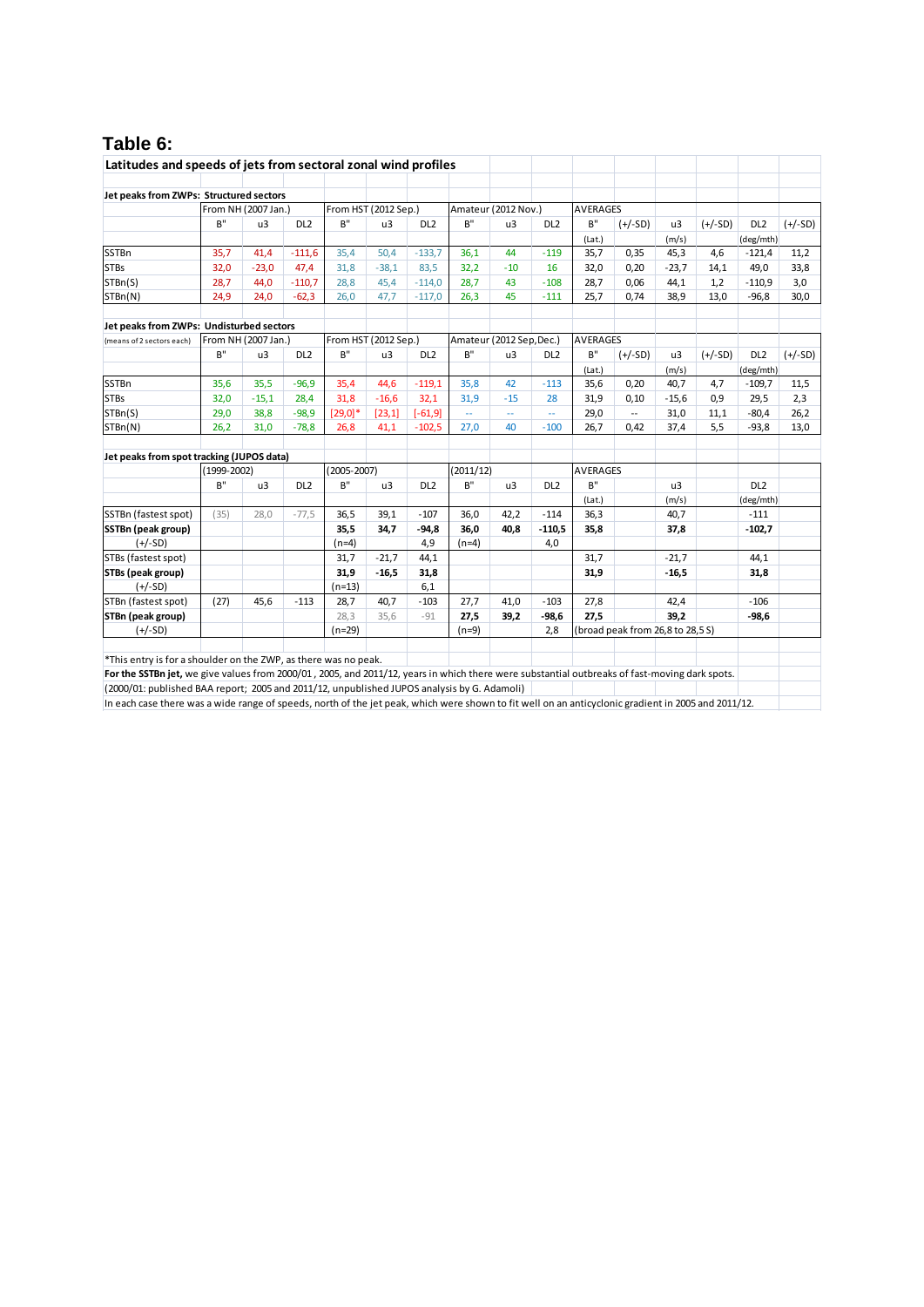# **FIGURE LEGENDS**

*South is up in all figures.*

#### **Figure 1. The S. Temperate domain, 1994-2000.**

**(A) Maps in each apparition, 1994-2000.** All are cylindrical projection maps, published in our reports in the *Journal of the BAA*, except the HST map in 1994 (see credits on figure). South is up. Maps are aligned on oval BC/BE/BA. CD and YF were cyclonic ovals: YF was designated the 'Morphing Spot' because of extraordinary changes in its colour and appearance (Appendix 1).

**(B) Spacecraft images of the new structured STB sector**, in 1999 June & Oct. (from Hubble Space Telescope) and 2000 Dec. (from Cassini). The main features are the new dark STB segment (DS2) and the small, very dark anticyclonic oval Sf. it (DS3). Shorter arrows indicate two small cyclonic spots (probably DS1 and DS1b). Credits on figure. (More spacecraft close-ups of these spots are shown in our reports [refs.2 & 3] and in **Fig.2.)**

Figure 2. Part of the Cassini map on 2000 Dec.11-12, showing details of a typical STB structured sector (right half), compared with an undisturbed sector (left half), on which the approximate jet latitudes are marked. (Credit NASA/JPL/University of Arizona). This map is used as it has an equirectangular projection which does not distort high-latitude features excessively.

**Figure 3. Maps in each apparition, 2000-2011.** One of the best available maps for each apparition is shown, covering latitudes from the south pole down to mid-SEB, with the S. Temperate features labelled. Black bars above mark the extent of STB structured sectors, including STB dark segments A and B as labelled in the early maps. On some maps the S.S.Temperate AWOs are also indicated (labels in blue). All maps use cylindrical projection and System II longitude (L2), and were made using WinJUPOS, except the Cassini map which uses equirectangular projection.

#### **Figure 4. JUPOS charts for the S. Temperate domain.**

**(A,B)** Charts of longitude vs. time, for 29-34°S. Longitude is plotted in System III ( $L3 = L2 - 8.0$ ) deg/mth); oblique pale blue line marks  $L2 = 0$ . Black points, dark features (31-34°S); green points, oval BA (31-34ºS); red points, bright features (31-34ºS, mostly small AWOs); grey points, dark features (29- 31ºS, i.e. belonging to cyclonic STB or to the edge of the STBn jetstream). Oblique pink line is the track of the GRS. < > indicate p. and f. ends of dark sectors; some dark STB segments are highlighted by grey shading. The track of the STB Remnant was not always clear from the JUPOS chart, because of its irregular extended nature, but has been plotted from inspection of images.

**(C) Summary chart.** Longitude = L2 – 13.0 deg/mth. Grey shadings indicate dark STB segments. Green, oval BA; blue, p. end of structured sector; purple, f. end; B', small feature (DS1b) p. main part of sector B.

**Figure 5. Growth of the three new STB structured sectors,** shown in charts of length (in degrees longitude) vs time. The two dark segments steadily increased in length: segment B at a rate of 0.6 deg/mth increasing to 1.0 deg/mth; segment D at a rate of 1.1 deg/mth increasing to 1.6 deg/mth. In contrast, segment C (the STB Remnant) only showed modest and inconsistent growth.

**Figure 6. Images showing oval BA and the STB f. it in 2003/04,** when rapid changes took place due to the impact of small cyclonic region DS1b followed by the large dark STB segment B. See text for details. 'FFR', folded filamentary region (turbulent sector of STB).

#### **Figure 7. Image sets showing early stages of the STB Remnant and a similar feature.**

(A) Origin of the STB Remnant from a v.d.s. (dsA) in spring, 2004.

(B) The STB Remnant in 2005.

(C) A cyclonic very dark spot (DS4) fading in 2012 autumn, within a blue-grey streak, which could be the origin of a new structured sector similar to the former STB Remnant. The spot becomes reddish as it fades to pink. By 2013 Jan. it was a small white oval within the faint blue-grey streak.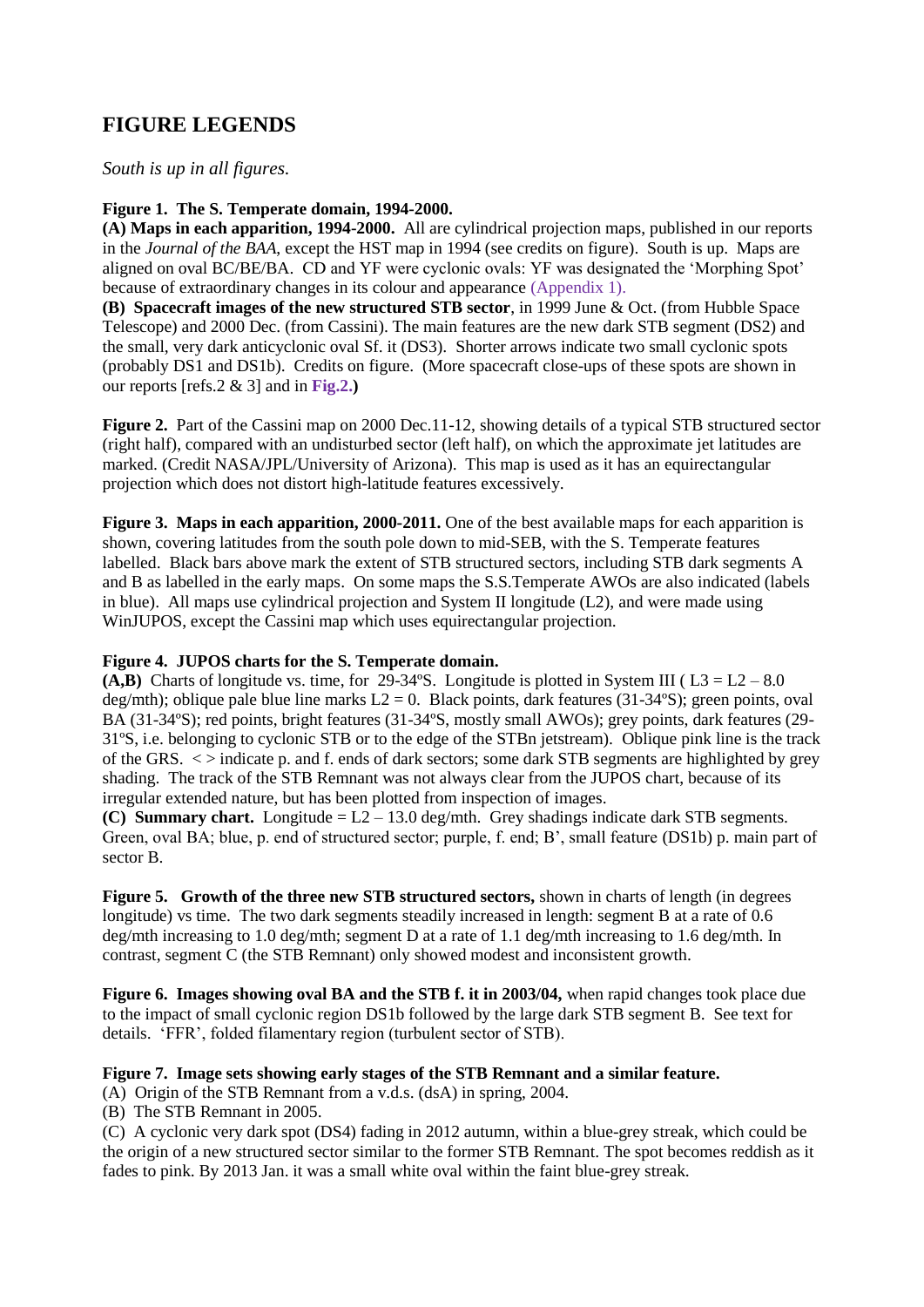**Figure 8. Charts of speed vs latitude for dark spots in the Sf. extensions of STB segments,** from JUPOS data, with the Cassini ZWP for comparison, covering the STZ and the retrograding STBs jet at 32ºS. (A) All spots, 2000-2012. The large scatter is resolved into multiple ZDPs in the following panels. (B) All spots in 3 time intervals. Spots mostly lie close to the Cassini ZWP, except for two groups: (i) Spots at 32ºS reached the full retrograding jet speed only in 2004-2007, but not in other years. (ii) Spots f. the STB Remnant (segment C) in 2005-2007 lay south of the Cassini ZWP. They are marked +; coloured lines indicate changing speed/latitude for individual spots. Most of the spots in group (ii) had been recirculated from the SSTBn prograde jet at the f. edge of the STB Remnant, and all such spots are shown in (C), including a few very small spots not included in the previous charts. (Analysis by G. Adamoli)

**Figure 9. Views of oval BA from 2006 to 2012,** in cylindrical projection maps from Fig.3.

**Figure 10. JUPOS charts for oval BA, 2001-2012.** Longitude  $= L2 - 0.45$  deg/day. Pink line is track of GRS.

#### **Figure 11. Zonal drift profiles for oval BA and its predecessors.**

(A) Speed versus latitude for oval BA, year by year, 2000-2012.

(B) Speed versus latitude for the previous 3 long-lived ovals. Data for 1940-45 and 1950-78 were published in [ref.13, & ref.1 p.227]. For subsequent years, the data have been re-examined and sorted by the lengths of the individual ovals.

(C) Trend lines from (B) overlaid on (A), showing that the ZDPs are identical when the ovals have similar sizes. The shaded area marks the locus of most points for 1984-96 when the ovals were 7-8º long; there was too little variation to establish a gradient. (The few points for lengths <7º were scattered and are not shown.)

**Figure 12. Passage of oval BA past the GRS in 2010.** The position of BA is plotted to scale in latitude, relative to the GRS, showing how it suddenly shifted in latitude from 32.9 to 33.3ºS, when it also accelerated, exactly at conjunction. (Oval outlines are shown diagrammatically; note that longitude scale is compressed.)

#### **Figure 13. Length of oval BA.**

(A) Length of oval BA throughout its lifetime, from the data in Table 3 (white-light images). There was little change from 2000-2007, but significant shrinkage since 2007.

(B) Chart of length vs latitude. Since 2007 there has been a significant correlation, consistent with the hypothesis that the southward shift of BA's ZDP is due to its shrinkage. Latitudes before 2004 were anomalously low, probably because of the asymmetric shape of the 'oval'.

**Figure 14. JUPOS chart for the STBn jetstream, 2001-2012** (dark spots only, latitudes 26-29ºS; longitude  $= L2 - 2.00 \text{ deg/day}$ . Oblique green line marks the track of oval BA. The density of points has increased over the years due to better imaging, but there were also real increases, most notably in 2003/04 and 2010.

**Figure 15. Measurements of the STB latitudes in 2006 and 2010,** from images by Italian observers (UAI, by G. Adamoli). Grey bands highlight the STB sectors. Note that the STB(N) trends north for  $\sim$ 80-180 $\degree$  p. oval BA.

#### **Figure 16. Drifts of STBn jetstream spots in 2010.**

(A) Tracks of individual STBn jetstream spots in 2010 which moved north during their lives. Each colour/symbol denotes one spot.

(B) Chart of speed vs mean latitude for all STBn jetstream spots measured in 2010, compared with the ZWP from Cassini.

Data in these charts were from Italian observers, and the results were published in [ref.17], which stated: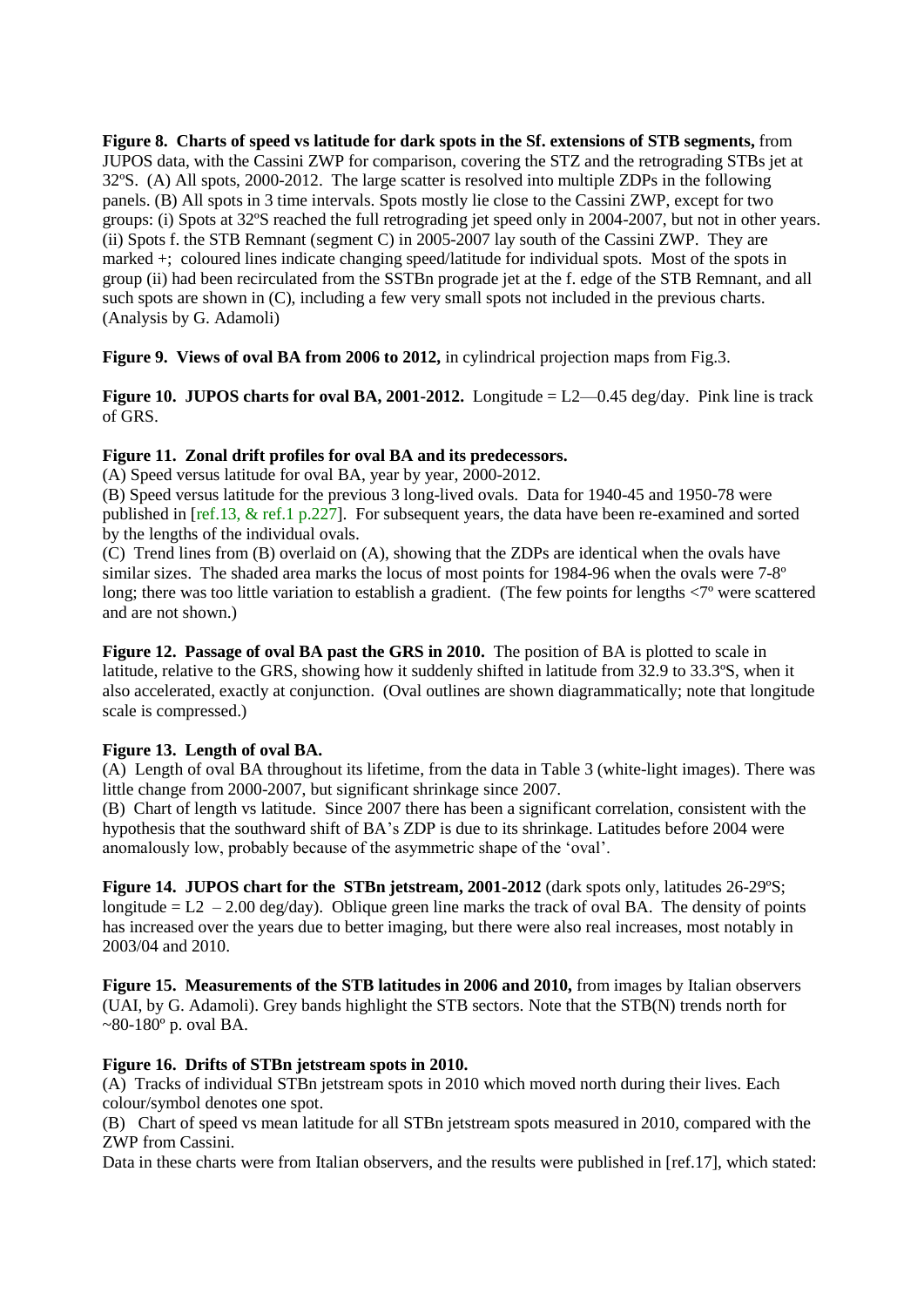'The numerous spots of the STBn (...) jetstream lay in agreement with the local wind profile as measured by spacecraft. Some spots of the STBn jetstream, born near the p. edge of one of the dark sectors of the STB, had their latitude progressively diminishing during their eastward motion. That may be linked to the latitude variation of the belt, which the spots adhered to.'

#### **Figure 17. Drifts of STBn jetstream spots in 2011.**

(A) Tracks of individual STBn jetstream spots in 2011 which moved north during their lives. (B) Chart of speed vs mean latitude for all STBn jetstream spots measured in 2011, compared with the ZWP from Cassini. Five spots moved north during their lives through a latitude range indicated by vertical lines. (JUPOS data.)

**Figure 18.** Zonal wind profiles and map from New Horizons images in 2007 Jan. (analysis by Grischa Hahn). [See refs.18 & 19.] The ZWPs were obtained by correlation between maps made from sets of images two rotations apart, taken on 2007 Jan.8-10, 14-15, and 20-22, in white light. (A) ZWPs in 4 sectors (defined as in the map below): averages for all dates. Asterisk marks the STBn jet sub-peak at 29ºS, strongest in the structured sector. (B) The same with data from individual dates plotted. (C) A representative map, defining the 4 sectors. Also note the presence of two South Tropical Disturbances, although these do not appear to have perturbed the intrinsic flow of the STBn jet south of 26ºS.

**Figure 19.** Zonal wind profile and map from Hubble Space Telescope images on 2012 Sep.20 (analysis by Marco Vedovato). [See refs.20 & 21.] The ZWPs were obtained by correlation between maps made from sets of images one rotation apart, in near-infrared light. Asterisk marks the STBn jet sub-peak at 29ºS, strongest in the structured sector. ZWPs are shown in 4 sectors, defined as in the map below.

**Figure 20.** Zonal wind profiles from amateur images in 2012 Sep-Dec.; at bottom is one map from each pair. (Analysis by Grischa Hahn; image dates and observers as listed on the figure). It is more difficult to extract an absolute ZWP from ground-based images than from spacecraft images, because of possible errors in timing and limb-fitting, so empirical global offset has been applied to some profiles to optimise the fit. Nevertheless, the profiles agree well with each other and with spacecraft ZWPs, and the STBn jet sub-peak at 29ºS (asterisk) is a notable difference between the structured and undisturbed sectors.

**Figure 21.** Summary of the mean parameters of the jets in the structured and undisturbed sectors. This is an updated version of **Fig. 2**, showing the true relative speeds of the jets in different sectors, with data derived from **Figs.18-20 (Table 6)**. The base map is from 2011 Sep.24-30 by Damian Peach.

\_\_\_\_\_\_\_\_\_\_\_\_\_\_\_\_\_\_\_\_\_\_\_\_\_\_\_\_\_\_\_\_\_\_\_\_\_\_\_\_\_\_\_\_\_\_\_\_\_\_\_\_\_\_\_\_\_\_\_\_\_\_\_\_\_\_\_\_\_\_\_\_\_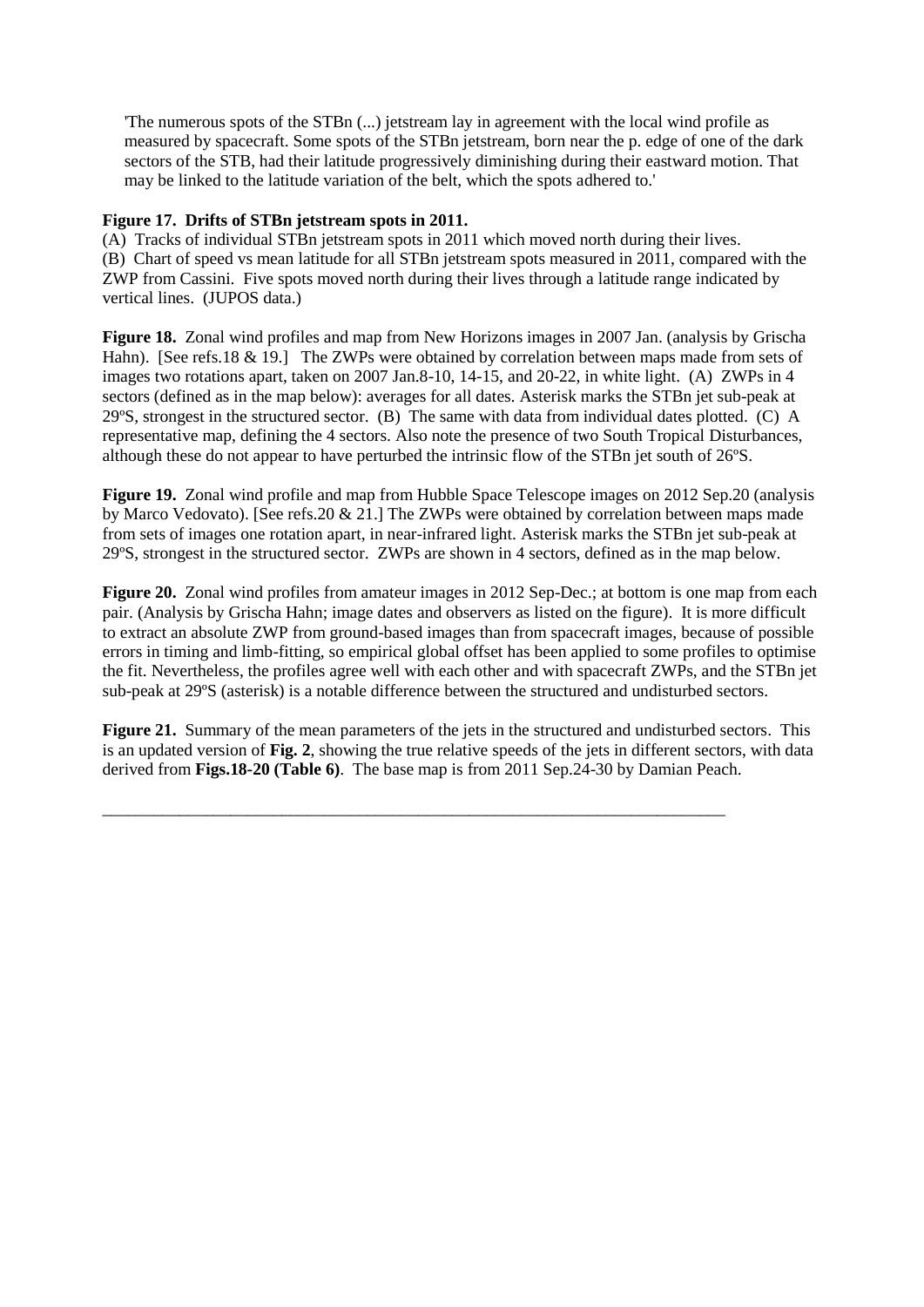## *Appendix 1*

### **The 'Morphing Spot, 1994-1998.**

*[see BAA reports inc. 1995 (ref.11) & 2001/02 (ref.4); the report for 1994, by Mike Foulkes and J.R., is still unpublished ]*

This was a cyclonic oval within the STB between a small AWO (labelled XY in **Fig.1A**) and oval FA. It is labelled YF in **Fig.1A**. It was tracked in amateur images during 1994, within a distinct dark segment of STB. In 1994 Feb-March it was a very dark reddish-brown barge. In April it was a bright yellowish streak, which then turned dark again and merged into the STB, while a lighter cyclonic area formed f. it (persisting through July). From May to July there were only small-scale changes, and in July-August, a darker reddish segment in the northern STB. The HST map in 1994 July showed the STB segment as dark grey with the morphing spot as a small red-brown oval within it. Another HST map in 1995 Feb. showed it as a very small, very dark brown oval. Amateur images showed it as a tiny red spot in 1995 April-May, which disappeared into a white strip in June, being replaced by a distinct white oval in July-August.. In 1996 (April-Oct.) it was still a white oval, swinging to and fro between AWOs XY and FA. In 1997 (May-Oct.), oval XY had disappeared, but a cyclonic oval which may well have been the morphing spot still existed as a vivid red spot, within dark STB, wandering to and fro between AWOs DE and FA. After ovals BC and DE merged in early 1998, the STB between the new AWO and oval FA contained bright or reddish patches for several months, with a distinct cyclonic white oval from July to Nov., so this may have been the final form of the morphing spot.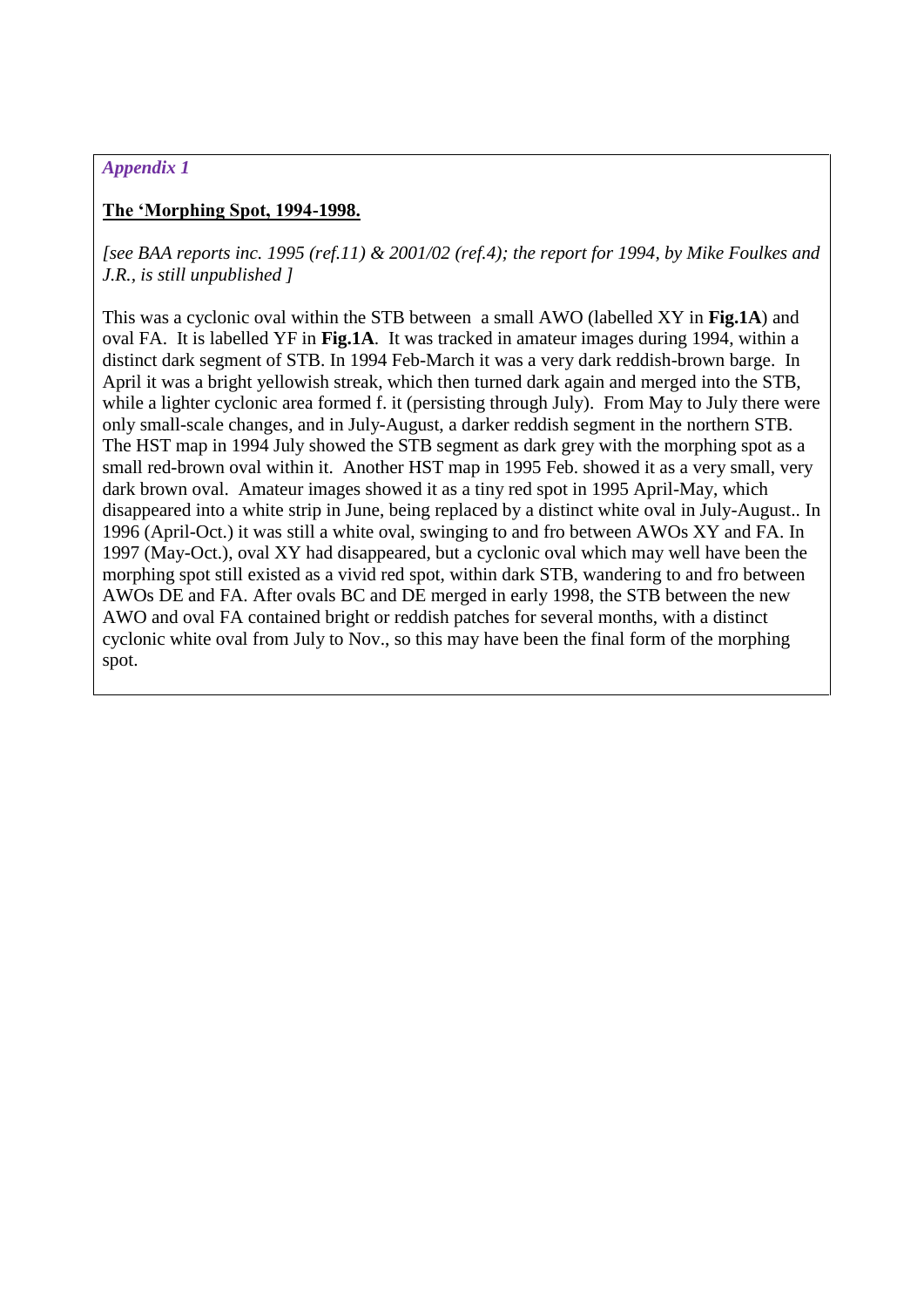# *Appendix 2*

# **Typical profiles of jovian jets**

### *[see ZWPs from spacecraft referenced in ref.6]*

**Prograde jets** are notably sharp and rapid, and largely invariant. Small dark spots sometimes observed on them are typically anticyclonic vortices, running along the anticyclonic (low-latitude) side of the jet peak, slightly slower than the peak wind speed. This has been documented for the following jets:

NTBs [ref.16].

NNTBs [Voyager images, & our unpublished data].

STBn -- the recirculated spots in 2007, which showed a clear anticyclonic gradient below 27ºS. [ref. 'Reports', 2007 no.20, Part 3, esp. Box and Figs.13&14 therein].

SSTBn [new JUPOS data: Section 7.3 & Table 6]: The SSTBn is a typical prograding jet, with little variation in speed or latitude in spacecraft data. In our JUPOS tracking data, most of the spots are actually slightly north of the jet peak, drifting more slowly, and follow the anti-cyclonic gradient of the STZ. This suggests that these may be anticyclonic vortices as on other prograde jets. The very fastest spots, singly or in groups (**Table 6**), have mean DL2  $\sim$  -106 deg/mth (u  $\sim$  39 m/s), at 36.0°S, which is still marginally slower than the mean wind peak:  $-116 \text{ deg/mL}$  (u ~ 43 m/s) at 35.6°S, although the difference in speed and latitude is not statistically significant.

**The only retrograde jet** which is as fast and sharp as the prograde jets is the SEBs jet. Likewise, it carries spots which are anticyclonic vortices, running along the anticyclonic side of the jet peak, as shown in Voyager and Cassini images, and during the 2007 SEB Revival [ref. 'Reports', 2007 no.20, Part 3, esp. Box and Figs.13&14 therein].

**Other retrograde jets**: ZWPs from spacecraft indicate that most retrograding jets are not as fast nor sharp as the prograde jets; those at latitudes >40º are particularly weak and broad. They do not carry well-defined spots and their peak speeds are only rarely detectable in ground-based images. The STBs jet is as sharp and constant as many prograde jets (Table 1). Nevertheless, we confirm that it is not a well-defined dynamical boundary: the dark spots which approach it are able to wander in latitude (some move southwards across it), and most of them appear to be amorphous patches, with no evidence of vorticity.